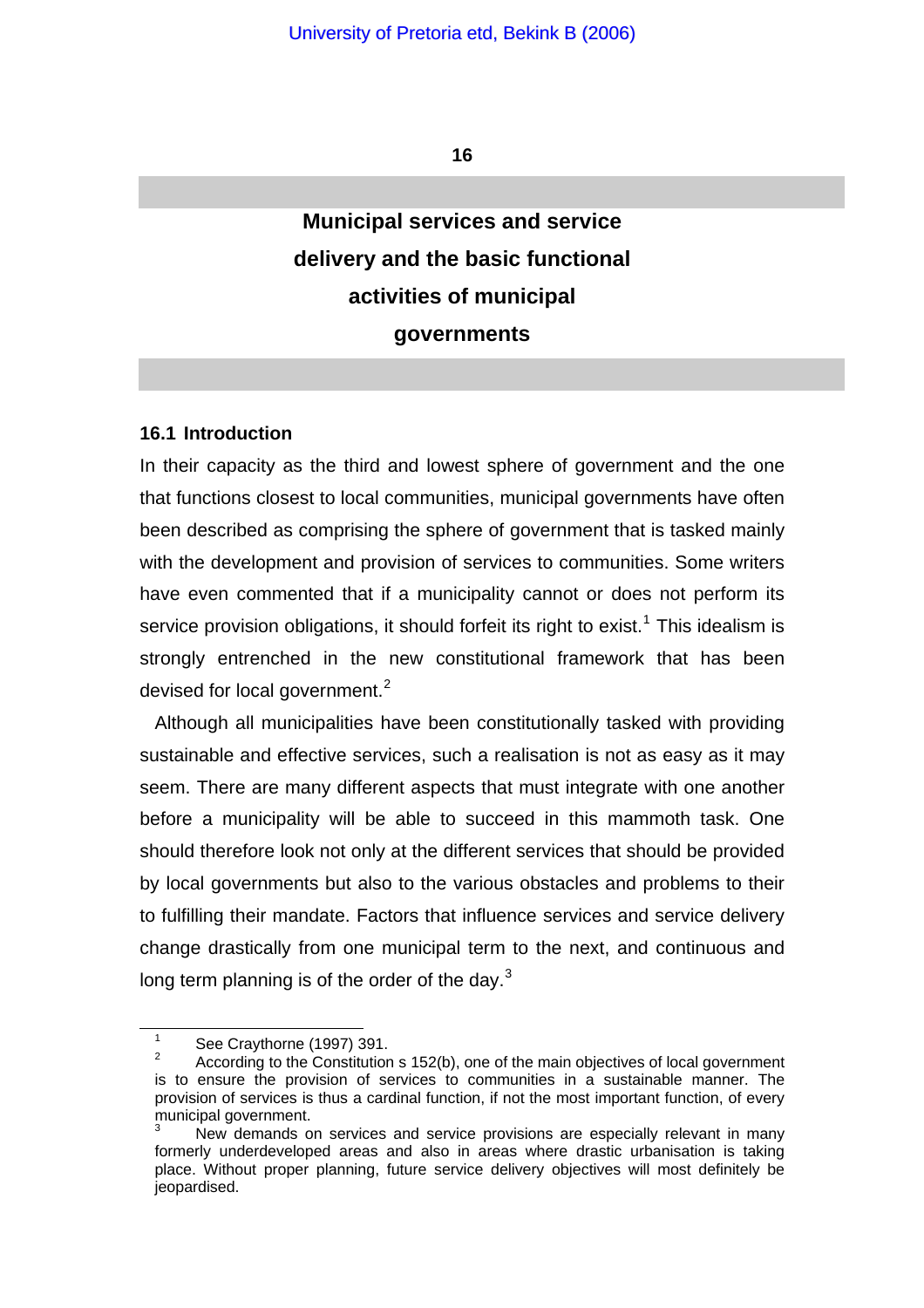#### **16.2 The new vision of local government service delivery**

#### **16.2.1** *Assessing basic needs*

It has been mentioned above that local government administrations have been undergoing radical changes under the new constitutional dispensation of South Africa. Unfortunately many of such changes have not been driven by clear and precise visions of the role and responsibilities that all municipalities should play. A practice that was introduced during the process of amalgamating and restructuring municipal administrations and which was subsequently proceeded with in the new local government system was to adopt and extent the structures and functioning of the former established municipal administrations without significant changes.<sup>[4](#page-1-0)</sup>

On the contrary, it must be said that many municipalities indeed used the amalgamation process to initiate processes of review of their administrative organisation. This is how many innovative approaches to especially strategic management procedures were introduced, for example. Such approaches focussed mainly on technical problems, however, and little attention was given to rethinking the basic principles on which the administrations were organised. For the transformation and new local government system to be successful, a process of administrative reorganisation is required. This is particularly essential if all municipalities are to achieve the new constitutional obligations.<sup>[5](#page-1-1)</sup> In order to enhance service delivery, almost all municipalities have wide-ranging options. Most prominent, however, is the need to assess and plan strategically for the most appropriate and effective forms of service delivery mechanisms within each particular municipal area. Municipal administrations must choose those delivery options that would ensure maximum benefit and efficiency.

<span id="page-1-0"></span> $\overline{4}$  In order to minimise administrative disruption, minimal changes were made to many municipality's organisational structures. This aspect was, and still is, not absolutely favoured by the ruling government, as it perceives the old structures as ineffective and disruptive to the new local government vision. See the White Paper on Local Government (1998) at 111.

<span id="page-1-1"></span><sup>5</sup> Again, emphasis should be placed on the fact that the central mandate of local government is to develop a service delivery capacity in order to meet the basic needs of all South African communities. The provision of basic services enhances the quality of life of all citizens, and it increases many new economic opportunities and productive initiatives.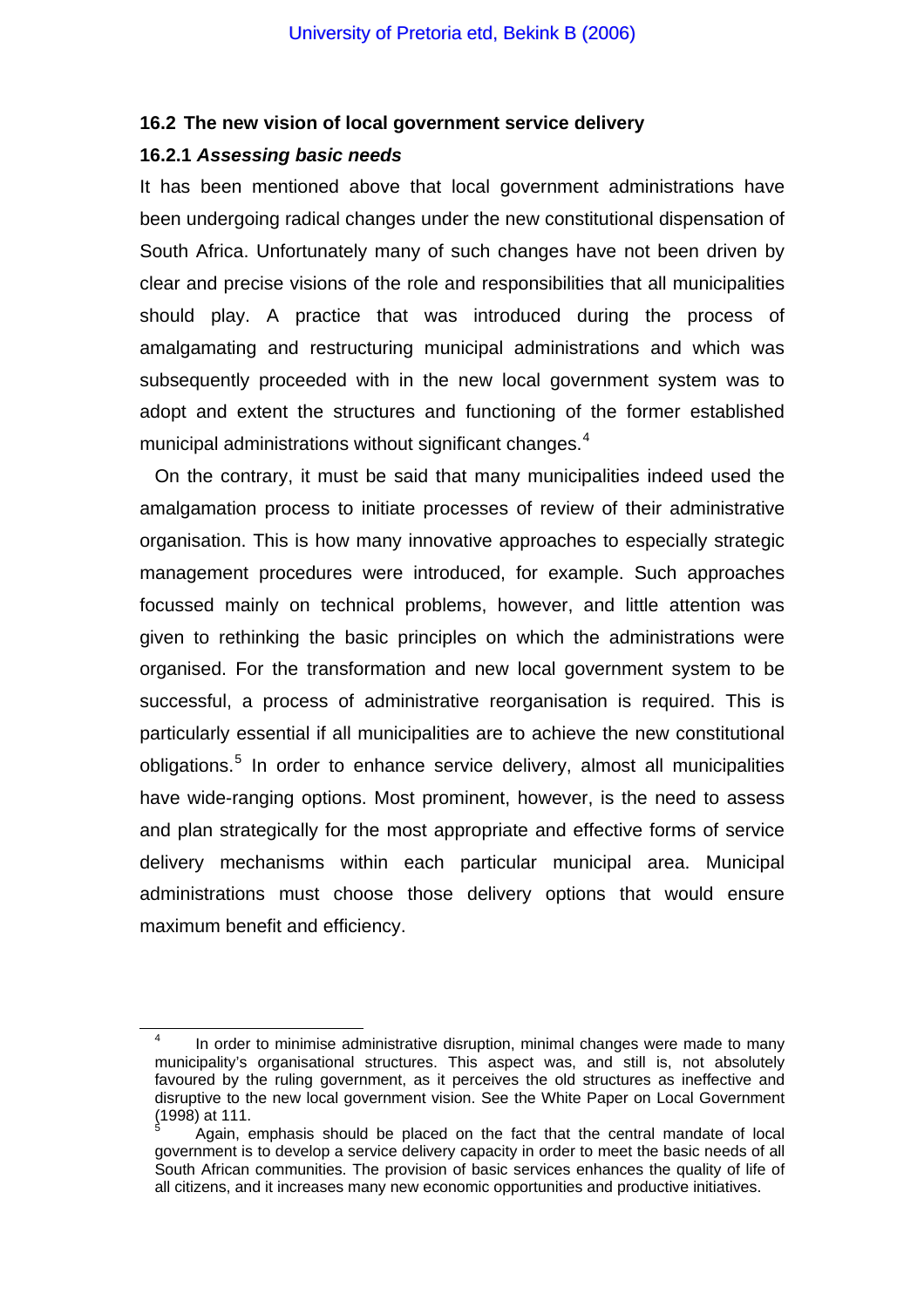### **16.2.2** *Basic principles and approaches on service delivery*

In order to achieve optimal service delivery, each municipal government should choose a delivery system that is best suited to the type of municipality concerned and after taking into account all the special needs of the local communities. When municipalities are deciding on the particular delivery options for their areas, they should be guided by certain basic principles.<sup>[6](#page-2-0)</sup> The principles can be summarised as follows:

- *Accessibility* All communities should have access to at least a minimum level of services. This is not a goal, but a constitutional obligation. The many imbalances that still exist regarding equal access to services should be addressed through the development of new infrastructure and the rehabilitation and upgrading of existing infrastructure.
- *Simplicity* Municipal services should not only be accessible, they should also be easy and convenient to use. In this regard it is of special importance that municipalities should aim to ensure that people with disabilities or that are illiterate should be able to access and use municipal services with ease.
- *Affordability* It is a given that many services remain unaffordable for many South African residents. In order to enhance quality of life, municipalities should strive to make services as affordable as possible. This is not an easy task, as many factors have an impact on the prizing of services.<sup> $7$ </sup>
- *Quality* Services should not be rendered below a certain determined quality. In this regard, services should be suitable for their purpose, should be timeously provided, should be safe and should be accessible on a continuous basis. Service users will not pay and support their municipal service providers promptly if services are sub-standard and of a poor quality. Not only the services themselves but also back up maintenance and support should comply with the minimum quality standard.

<span id="page-2-0"></span> $\overline{\phantom{0}}$  See the White Paper on Local Government (1998) at 113-114. The principles mentioned in the White Paper should not be regarded as a *numerus classus*, but should serve as a basic point of departure.

<span id="page-2-1"></span><sup>7</sup> Again one must remember that municipalities have a constitutional obligation to provide at least certain minimum services to people, even though they cannot pay for such services. See, eg, the socio-economic rights set out in the Constitution ch 2, as well as ch 7 ss 152 and 153. In compliance with these requirements, many municipalities have introduced so-called "sliding scale payment schemes", where all residents are provided with a predetermined quantity of water and electricity free of charge.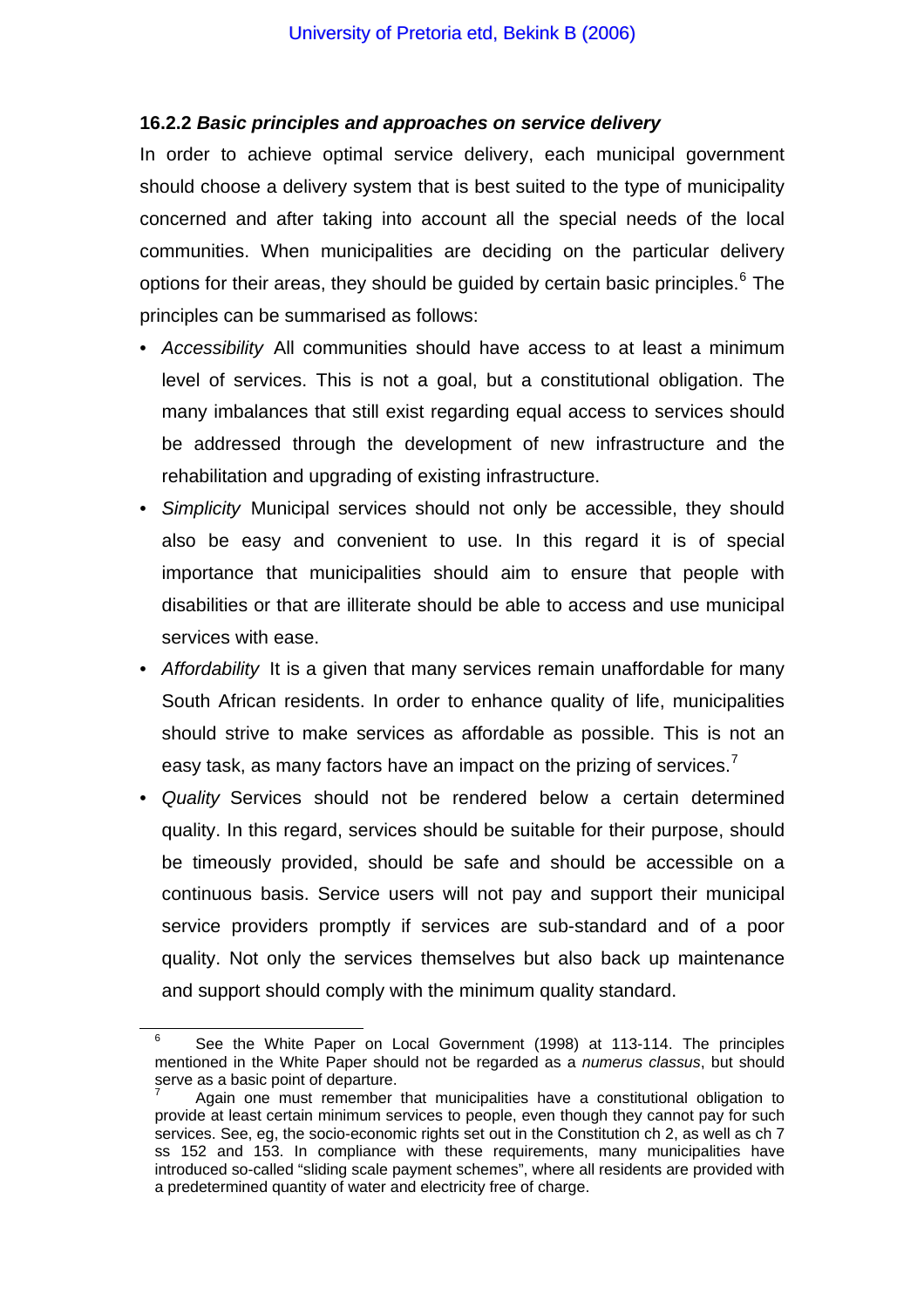- *Accountability* The new South African state, which includes local governments, is founded on, *inter alia*, the values of a democratic government, which includes principles of accountability and responsiveness.<sup>[8](#page-3-0)</sup> Whenever a delivery system is adopted by a particular municipal government, therefore, it remains the responsibility of that municipality to be accountable for all its activities, which includes the assurance of service provision of an acceptable quality.
- *Integration* All municipalities should adopt an integrated approach to planning and ensuring municipal service provision. The integration of municipal services requires specifically that each municipality take into account the economic and social impact of service provision in relation to overall municipal policy objectives such as poverty eradication and job creation.
- *Sustainability* The provision of services to local communities in a sustainable manner is also a constitutional imperative for all municipal governments.<sup>[9](#page-3-1)</sup> In light of this constitutional requirement, service provision is an ongoing process. However, ongoing service provision depends on municipal institutions that are properly managed both financially and administratively.
- *Value for money* Municipal services should account for value for money. Municipalities should strive to provide not only sustainable services but services that provide value for money for all services users. In this respect, value for money and affordability goes hand in hand.
- *Promotion of competitiveness* All municipalities should take cognisance of the fact that job generation and the competitive nature of local commerce and industry could be adversely affected by imposing higher rates and service charges on such industries in order to subsidise domestic users. Such practices could have a negative impact on local economic development, as many potential investors or businesses could be scared or lured away to other jurisdictions. In this regard, sufficient transparency is needed to ensure that all investors are aware of the costs of doing business in a particular local area.

9

<span id="page-3-1"></span><span id="page-3-0"></span>8 See the Constitution s 1(d).

Refer to the Constitution  $s$  152(1)(b).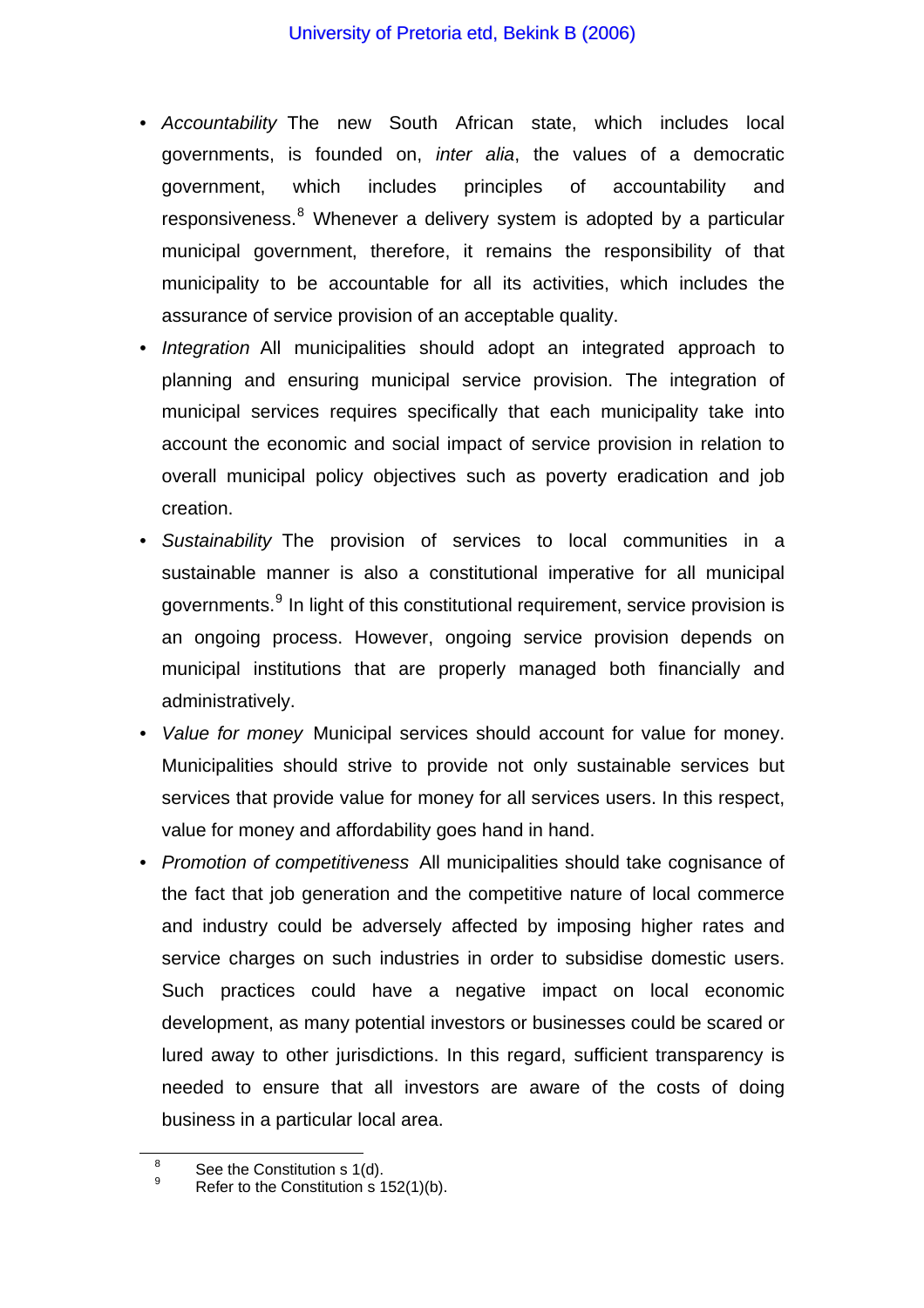• *Promotion of the new constitutional values* Lastly, it is not only a legal prerequisite for all municipalities to comply and adhere to the new constitutional values and requirements, it is also an essential recipe for all local governments to achieve optimal sufficiency and support. Municipal administrations must therefore fulfil and promote the democratic and other administrative values and principles that are enshrined in the Constitution.

After the abovementioned criteria have been taken into account, a municipality should be in a good position to determine which service delivery options would be best for its particular area of jurisdiction. In appropriate circumstances, a special mixture of different delivery options can be implemented. Apart from the delivery option or options, most municipalities can further enhance service delivery through the implementation of specific delivery mechanisms. Such mechanisms include the following:<sup>[10](#page-4-0)</sup>

- *Building on existing capacity* It is a known fact that municipal governments throughout South Africa have different levels of administrative capacity. Many municipalities have however a sound existing infrastructure and established municipal capacity. Without ignoring new initiatives, it is very important for all municipal governments to build on their already existing capacity and potential. Reinvention of the wheel so to speak will only result in poor service delivery and unnecessary expenditure. Not all existing capacities are however suitable for expansion. In many instances drastic reform measures should be introduced as a matter of urgency. Such measures could include the introduction of performance-based contracts for senior staff members, the development of new codes of conduct, the implementation of reform policies such as affirmative action programmes, training and empowering the skills of frontline workers to interact with the communities, the decentralisation of operational management responsibilities and, lastly, the development of new strategies through consultation and communication.
- *Corporatisation* In essence the term corporatisation refers to the separation of service delivery units from the specific municipal council. This in turn should enable a council to determine specific policy goals and to set

<span id="page-4-0"></span><sup>&</sup>lt;sup>10</sup> See the White Paper on Local Government (1998) at 115-121.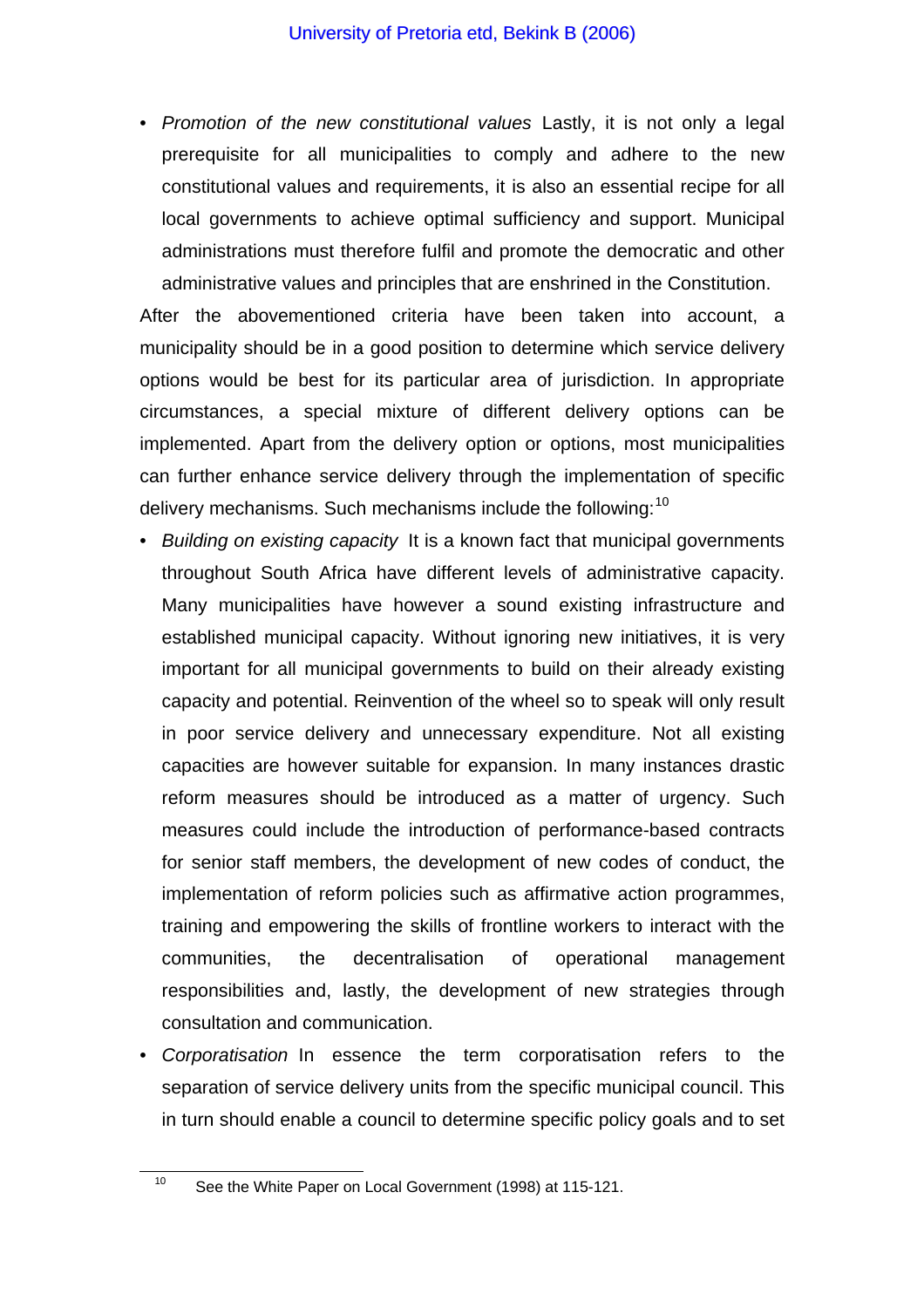service standards to which corporate units can be held responsible. Corporatisation also offers greater autonomy and flexibility to the management of the different service units which could allow for commercial management practices to be introduced.<sup>[11](#page-5-0)</sup>

- *Establishment of public-public partnerships* The establishment of publicpublic partnerships or so-called public joint ventures can allow for horizontal co-operation between municipalities. Such partnerships are often common in other countries especially in areas such as joint purchasing, training initiatives and technical support.<sup>[12](#page-5-1)</sup> Within the new local government scheme of South Africa, municipalities should begin to explore these innovative partnership agreements with other state institutions or parastatals such as the Post Office for the collection of municipal revenue. Obvious benefits can be derived from such partnerships, not only for the municipalities concerned, but also for the benefit of local residents.
- *Establishment of partnerships with community-based organisations and non-governmental organisations* Partnerships with community-based organisations (CBOs) and non-governmental organisations (NGOs) can be very effective in involving local communities and also to stimulate local economic development. Often such organisations have particular skills that could enhance and facilitate new development initiatives and serve as an effective intermediary in local initiatives. In the new area of local government development, municipalities should consider involving CBOs and NGOs in partnerships with other public or private institutions. Even socalled three-way-partnerships between a public, a private and a CBO/NGO can be very effective.<sup>[13](#page-5-2)</sup>
- *Public-private partnerships* Municipalities should also explore the possibilities of entering into partnerships with local businesses. Apart from

<span id="page-5-0"></span><sup>&</sup>lt;sup>11</sup> Corporatisation can take a number of forms, from public institutions such as Water Boards or Town Planning Boards to joint ventures between municipalities. Corporatisation is of particular value in large municipal jurisdictions.<br><sup>12</sup> Refer to the White Paper on Local Government (1998) at 117.

<span id="page-5-2"></span><span id="page-5-1"></span> $13$  In such a partnership a municipality can, eq. provide funding for a project, a private contractor can provide skills and equipment, whilst a CBO can facilitate the recruitment and management of local labour and community support. The advantage of such a partnership is that skills are effectively transferred, employment is created and effective services are provided without exhausting municipal capacity.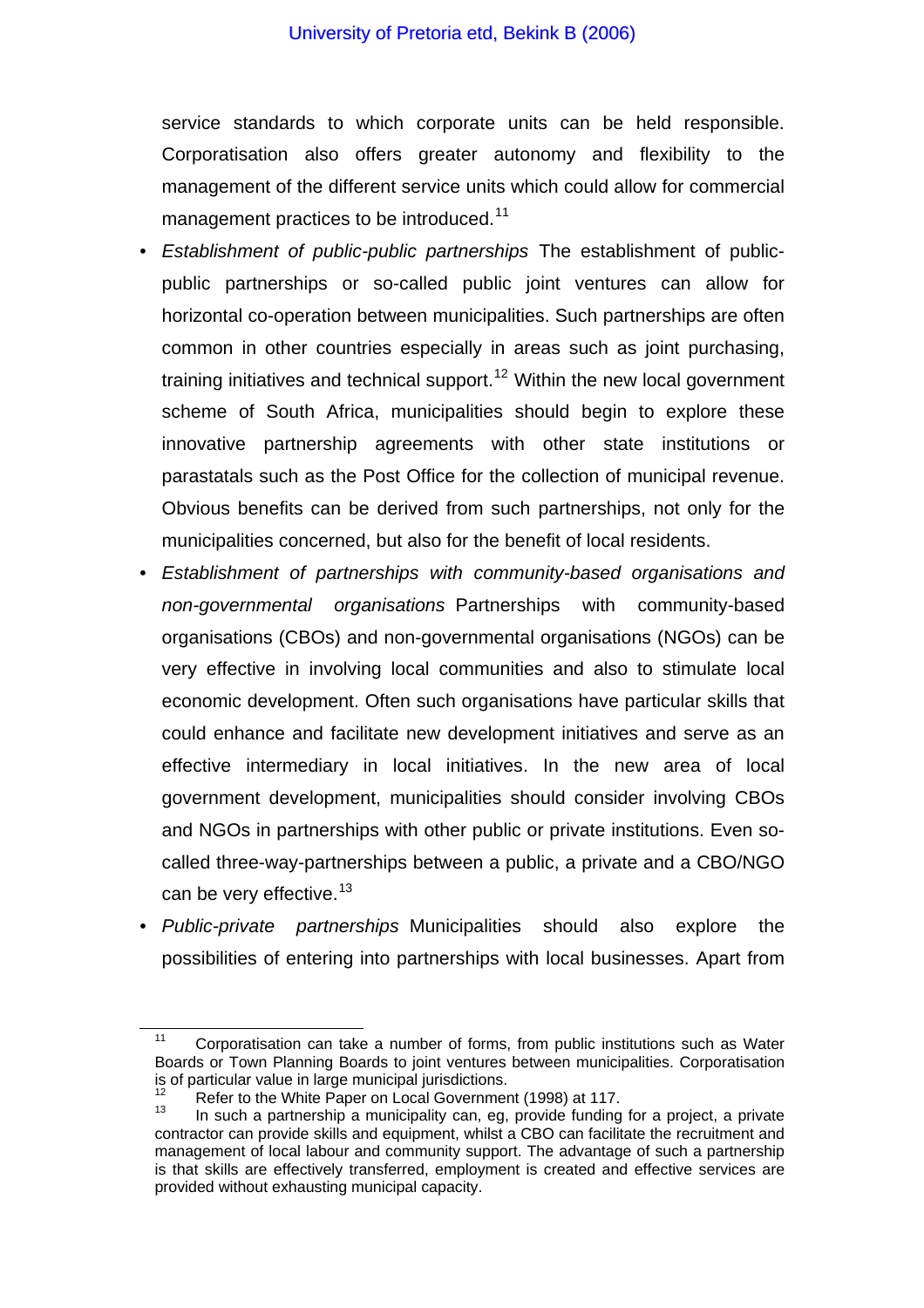#### University of Pretoria etd, Bekink B (2006)

stimulating the local economy, such partnerships should also ensure effective services and less financial expenditure for the local authority.

- *Out sourcing/out contracting* For many years already, many municipalities have benefited from the practice to contract certain services out to specialist private companies. Such specialist companies can often provide such services more effectively than in-house municipal departments can. It is however import for municipalities that when services are contracted out the municipality should protect and ensure minimum standards, contract specifications and an overall control and monitoring capacity. The modern trend in local government seems to be that services are outsourced by way of tender procedures and not by subjective unilateral decision making, or even auction procedures. During a tender process, the lowest bidder is not always the best contractor. Various factors such as the financial standing of the contractor, the inclusion of local labour and technical capacity and quality control should be taken into account. Municipalities must ensure that all legal requirements are adhered to in this regard. Contracting out should be most effective when municipalities are clear about the services they are seeking from a private contractor, and when they have the capacity to manage the tender process and monitor the rendering of the services to ensure that municipal objectives are met.
- *Leases and concessions* A further approach to service delivery is the conclusion of either lease or concession agreements. Such agreements are forms of public-private partnerships that are most common for services where large-scale capital investment is required. The agreements are characterised by an often long contractual period extending over many years, a contractor that is required to take charge of the assets and infrastructure associated with the service for the duration of the contract, which requires substantial investment from the contractor's side. Because the contractor is taking on more risk, it normally demands the transfer of the responsibility for revenue collection in order to minimise financial losses. The long contract period is usually long enough to allow the contractor to recover its initial investment through the revenue that is generated from the provision of the services. In almost all instances the contractor will require ownership of the assets for the duration of the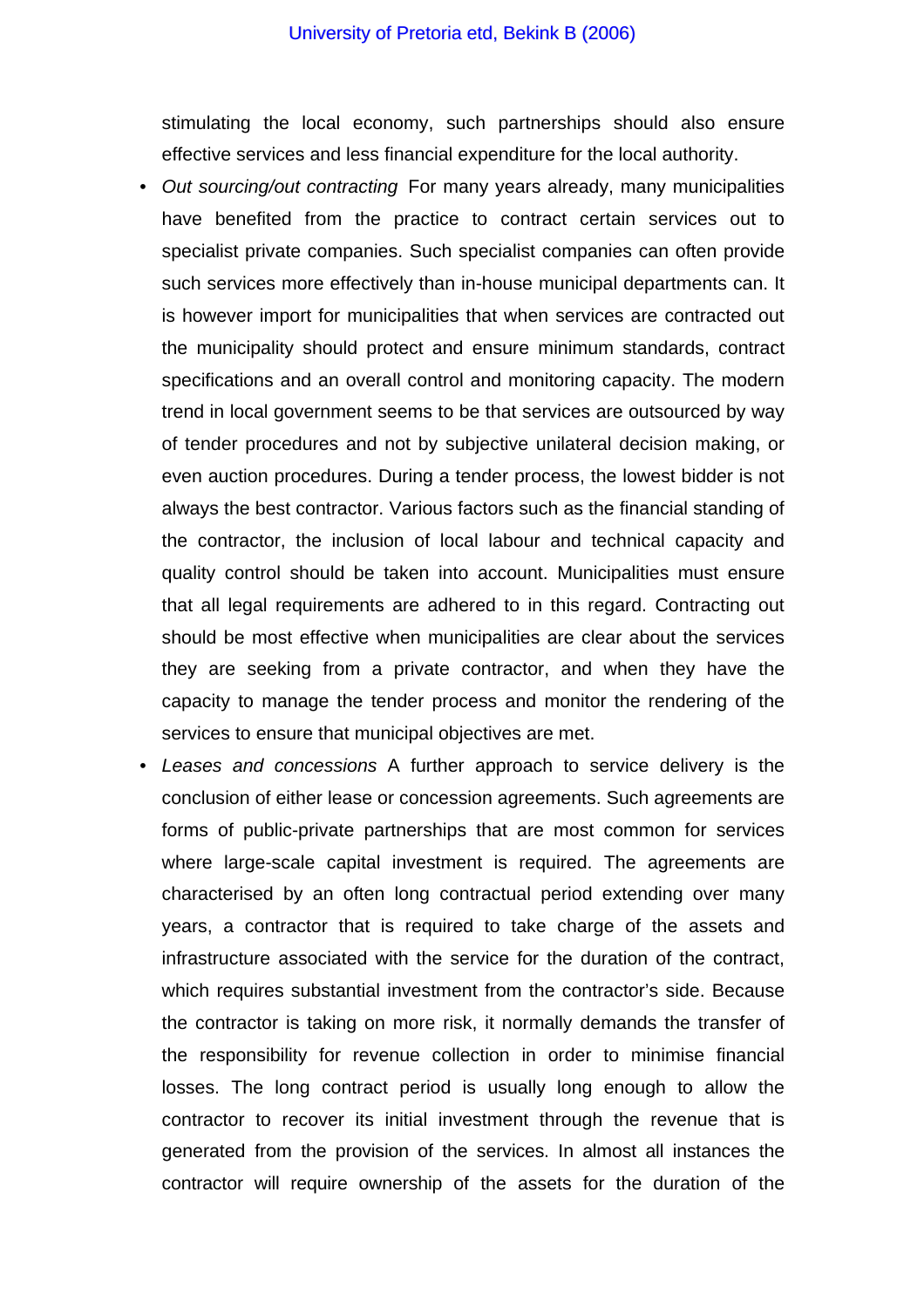contract period. When the contract lapses, ownership and infrastructure is then transferred to the municipality.<sup>[14](#page-7-0)</sup> Lease and concession agreements can be concluded in various formats. There are so-called build-operatetransfer (BOT) agreements, where a contractor builds an asset, operates it for a period of time and then transfers it to a municipality. Then there is the build-own-operate-transfer (BOOT) agreement, which further gives ownership of the assets or infrastructure to the contractor for the length of the contract period. Lastly, there is also a build-operate-train-transfer (BOTT) variation which specifically provides for training for municipal employees during the contract period, which will then operate and manage the facilities and services, after the contract period has come to an end. Apart from the obvious benefits of such partnerships, there are high financial risks if such partnerships are managed or structured poorly. To avoid such negative possibilities, national government has put forward certain regulatory requirements to ensure public accountability and consumer protection. Some of these requirements will be discussed elsewhere in this chapter.

• *Privatisation/transfer of ownership* The last procedure to enhance service delivery refers to the transfer of ownership from municipalities to private or community-based entities. The transfer of ownership in this respect particularly refers to the sale of municipal assets, together with the transfer of responsibilities for the management of such services. Such a process is more generally referred to as privatisation. Although privatisation should not easily be considered with reference to primary/core municipal services such as water, electricity and solid waste disposal, it certainly could have positive outcomes in respect of secondary services such as municipal

<span id="page-7-0"></span><sup>&</sup>lt;sup>14</sup> Although this form of service provision is not entirely new to government institutions, it has only recently started to take effect. A good example of such a partnership is the partnership between the department of correctional services and private institutions to build and manage new correctional facilities. The private companies have agreed and contracted with government to build new prisons, which they will then manage for a certain period in lieu of payment for such services. After the contract period has lapsed, the prison and other assets will fall back on the government. There are many areas in local government service provision, where such partnerships can be very effective. One such example is the possible upgrading and management of old power stations in municipal areas. Private companies can reinvest in such stations and then sell the electricity to the local municipality. After a certain period, the power station and new infrastructure will again be owned by the municipality, to utilise to the benefit of its local communities.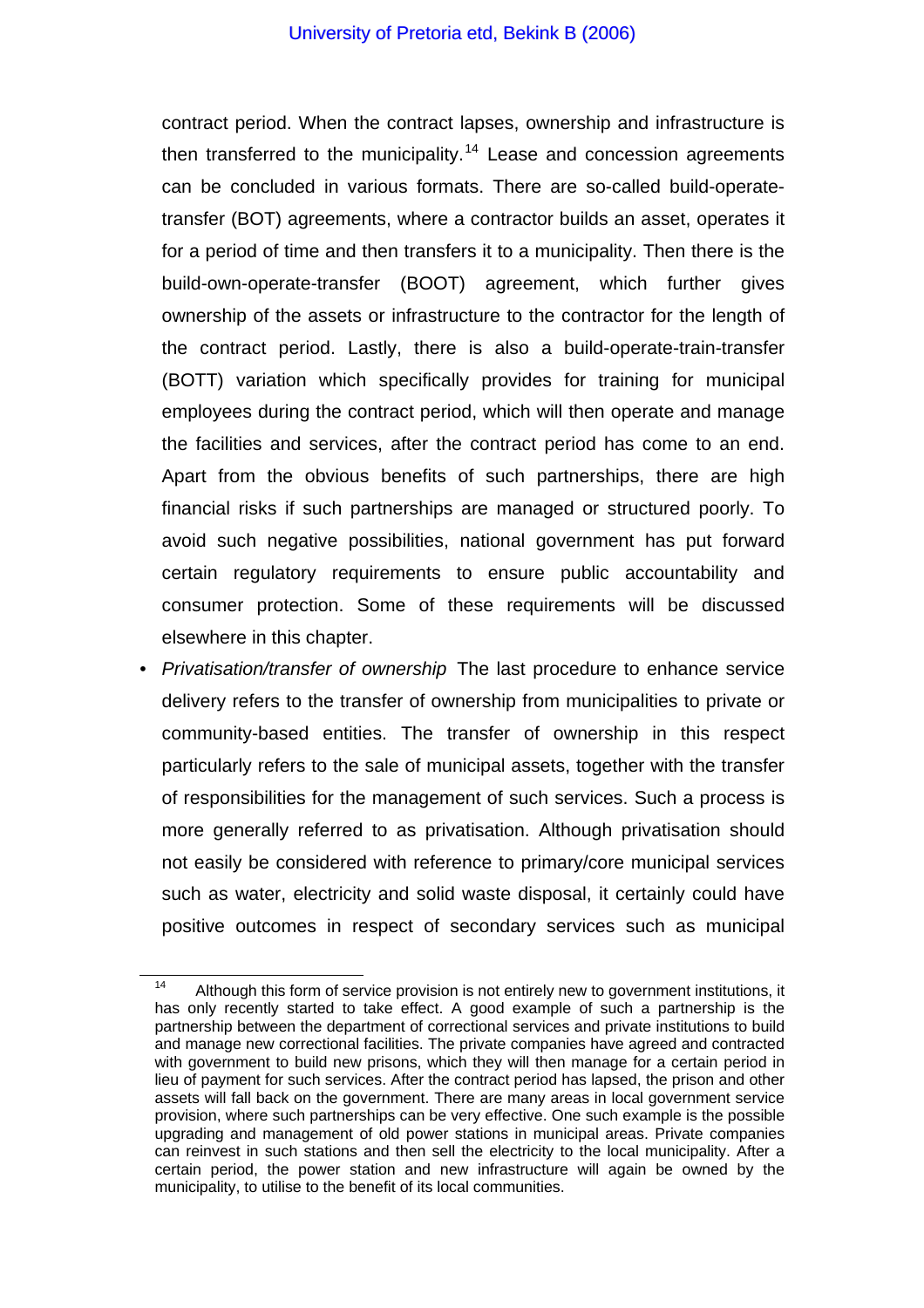maintenance, parks and recreation and even refuse removal services.<sup>[15](#page-8-0)</sup> All in all, the privatisation of non-core assets can boost municipal capacity and revenue in order for municipalities to focus on the delivery of strategic and core municipal services. Although there seems to be no clear consensus on which municipal services should be regarded as core or non-core services, national guidelines provide more clarity in this respect. It is, however, the final responsibility of each municipal council to make its own assessments in relation to what services are core services and what are not. In this regard, municipalities should be guided by the strategic policies put forward in each municipally integrated development plan.

# **16.2.3** *Some basic administrative capacities that will enhance municipal development*

In order to play and ensure a developmental role effectively and to improve performance in respect of service delivery, all municipalities will need to develop at least the following capacities:

- Municipalities will have to become more strategic in their orientation. They should be open and flexible to new or unforeseen demands.
- They will have to maximise integrated capacity, both inside and outside the municipal jurisdiction.<sup>[16](#page-8-1)</sup>
- They will have to become much more community orientated.

Municipal councils need to develop mechanisms to interact with community groups and to identify service needs and priorities. Without the capacity to strategise, integrate and interface with non-municipal groups, many local governments are unlikely to be sustainable in the future. The implementation of new strategies and policies requires a strong municipal leadership, with the necessary support and belief of the municipal council. Continuous communication between all role players and regular oversight and training should be provided.<sup>[17](#page-8-2)</sup>

<span id="page-8-0"></span>With special emphasis on the central role that municipalities are constitutionally obligated to play in meeting the material, social and economic needs of communities, it is undesirable that ownership of core infrastructure and assets is removed from the municipal/public sphere.

<span id="page-8-1"></span><sup>16</sup> The vertical integration of national and provincial programmes with municipal administrative systems may be a particularly effective way for rural municipalities to build their administrative capacity.

<span id="page-8-2"></span>It should be noted that the training of municipal councillors falls under SALGA, which in turn should ensure that an intensive councillor training programme is provided for after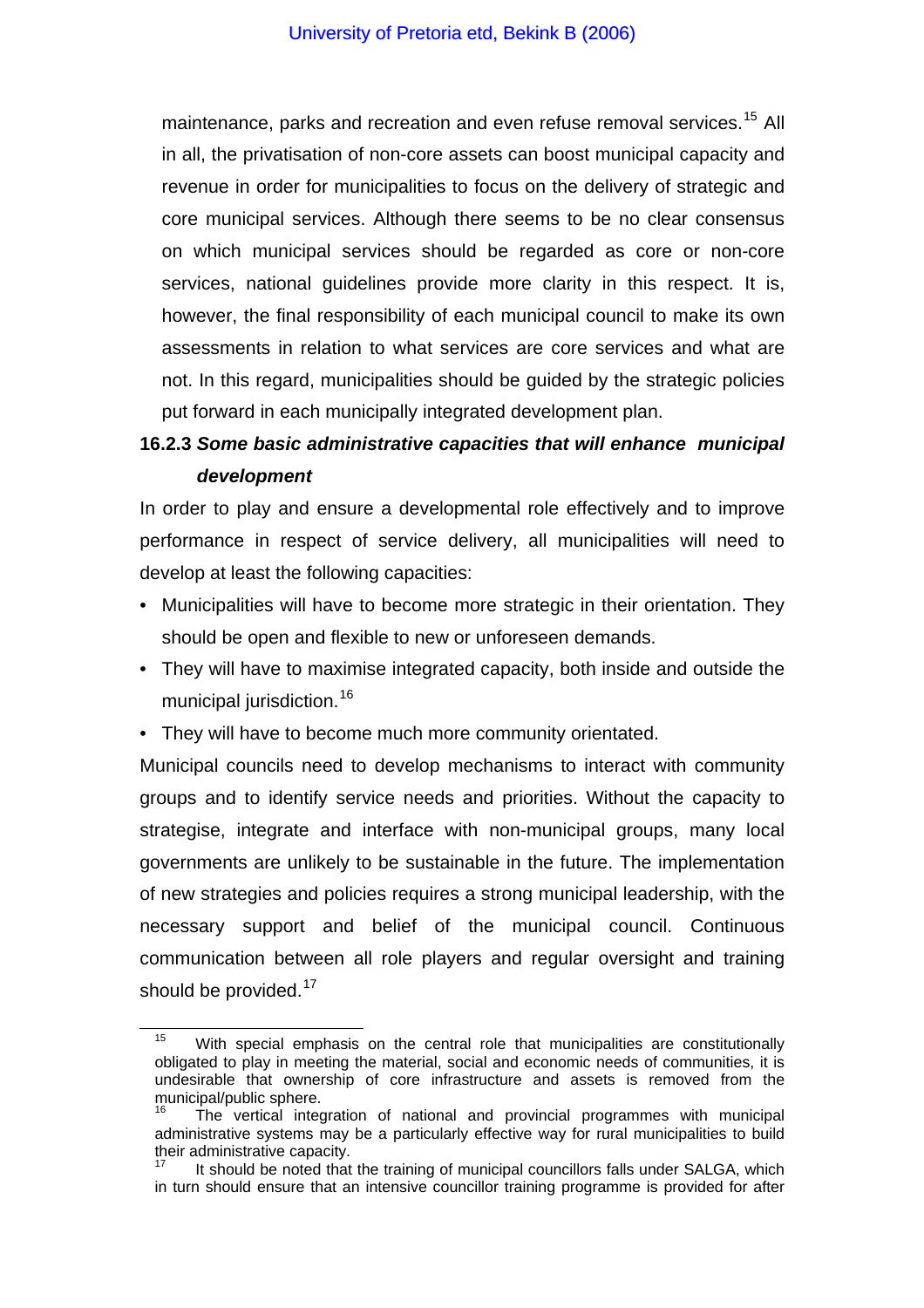Suffice it to say that the approaches to improving service delivery efficiency and quality, which build on existing capacity, are more likely to succeed if they are structured as a partnership between council, management, labour and the community. Although labour protects particular interests, such interests should not prevent effective service delivery to communities. In this respect the South African Local Government Bargaining Council (SALGBC) will play a critical role in achieving new service delivery standards and development objectives. The SALGBC will have to look specifically at new measures to ensure more flexibility in the retraining and redeployment of municipal staff, the introduction of a more customer- and performance-orientated service system and the improvement of accountability and commitment to delivery within municipal administrations. Finally, one should remember that it is ultimately the responsibility of national and provincial governments to monitor and oversee the effective performance by municipalities of their functions.<sup>[18](#page-9-0)</sup>

# **16.3 The new legislative requirements regarding municipal services and service provision**

#### **16.3.1** *The constitutional legal basis*

According to the new constitutional framework, all municipalities are obligated to provide certain services and to achieve certain objectives. In this regard there is a strong relationship between the functions that municipalities should fulfil and the services and objectives that they should achieve and provide. It is interesting to note that the Constitution itself does not go into much detail regarding all the services that a modern municipal government should provide. The Constitution merely states that all municipalities must strive, within their financial and administrative capacities, to achieve the objectives of:

- a democratic and accountable government
- the provision of services in a sustainable manner
- social and economic development
- safe and healthy environments

<span id="page-9-0"></span> $\overline{a}$ 

every election of new municipal councillors. See the White Paper on Local Government  $(1998)$  at 125.

See again the Constitution ss 154(1) and 155(6).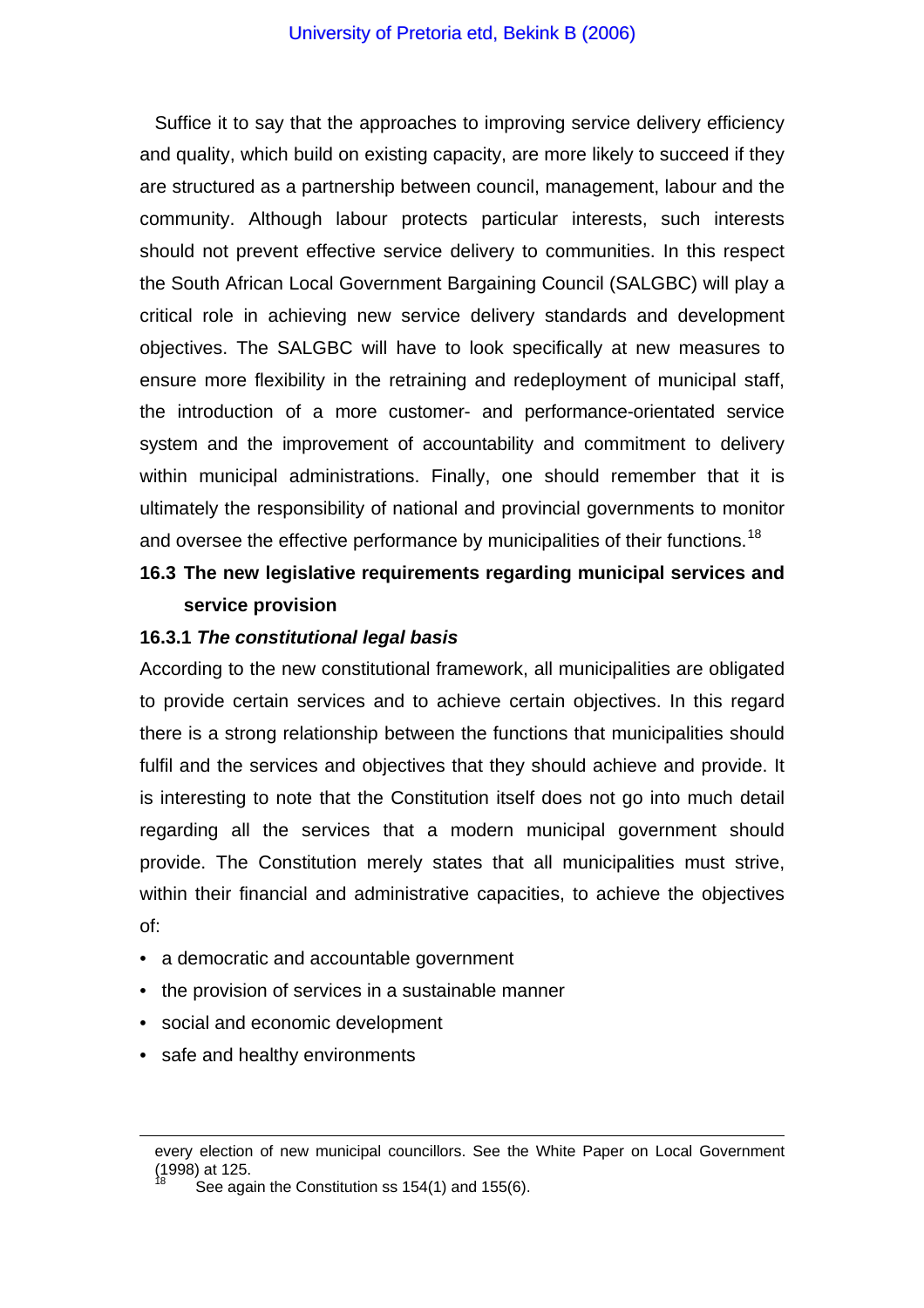• community involvement in local government matters.<sup>[19](#page-10-0)</sup>

The Constitution also mandates all municipalities to structure and manage their administrations, budgets and planning processes to give priority to the basic needs of their communities and to promote social and economic development.<sup>[20](#page-10-1)</sup> What the basic needs of communities are is not altogether certain. Some core/basic needs are universal, however, and should take centre stage in any municipal service provision planning. Such basic services would normally include water and electricity provision, as well as solid waste disposal and general municipal infrastructure. These services must be provided in an equitable and sustainable manner.<sup>[21](#page-10-2)</sup> The Constitution again does not provide more guidance regarding specific services that should be rendered.

<span id="page-10-0"></span><sup>&</sup>lt;sup>19</sup> Refer again to the Constitution s  $152(1)(a)-(e)$ . It is self evident that without the necessary financial and administrative capacity the mentioned objectives will not be achieved. Various strategic programmes and initiatives should be implemented in order to enhance both financial and administrative capacities.

<span id="page-10-2"></span><span id="page-10-1"></span><sup>&</sup>lt;sup>20</sup> See the Constitution s 153(a)-(b).<br><sup>21</sup> In terms of s 155(4) of the Constitution, national legislation must take into account the need of municipalities to provide municipal services in an equitable and sustainable manner.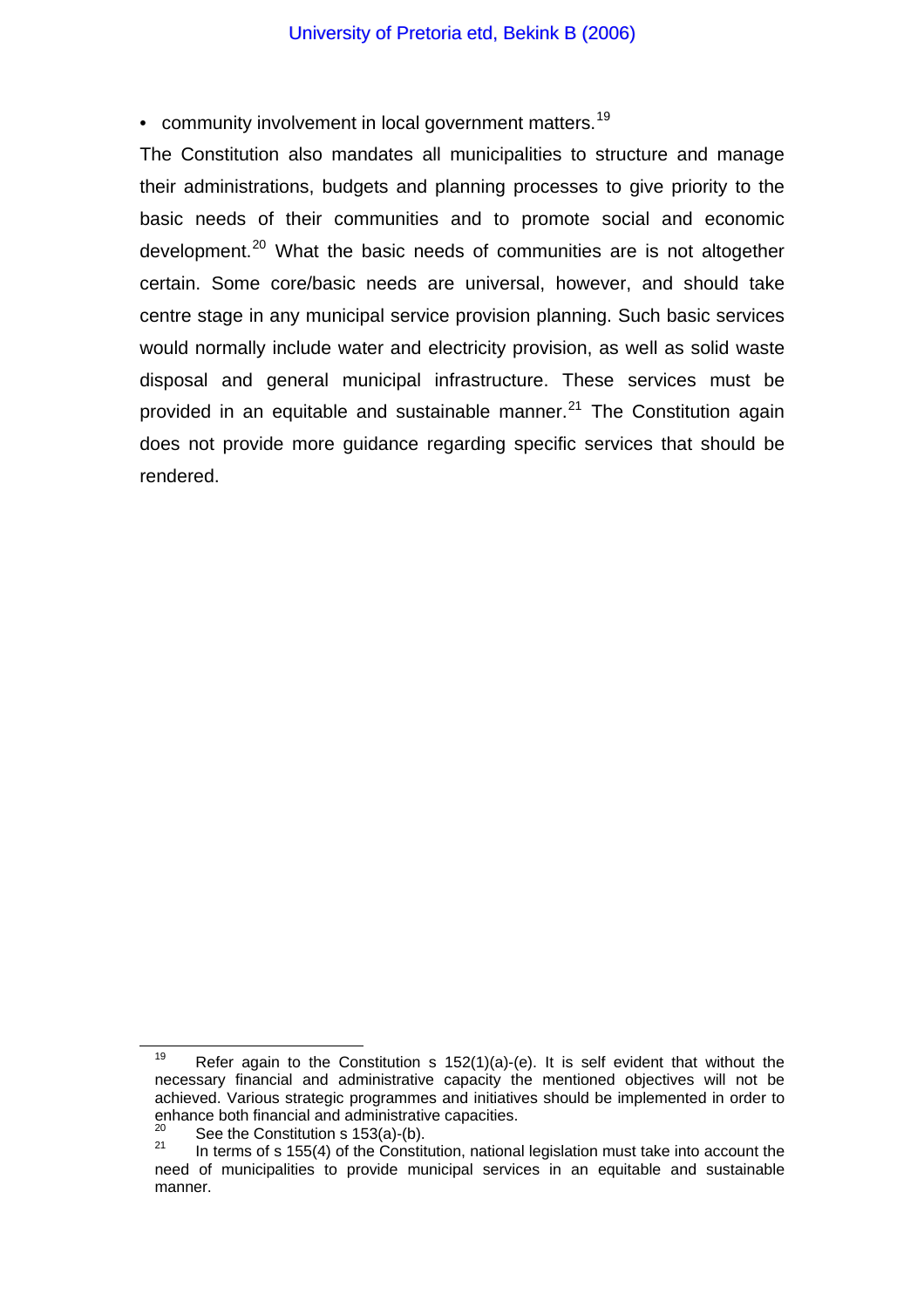Apart from the fact that municipalities are obligated to provide certain core services to their residents, a municipality must be legally authorised to provide such a service or to impose fees or tariffs for such services. Without legal authorisation, a municipal government will not be entitled to render particular services or to impose fees for such services.<sup>[22](#page-11-0)</sup>

In an effort to further enhance the achievement and fulfilment of their obligations towards service provision, the Constitution requires provincial governments to establish municipalities in a manner that will promote the development of local government capacity in each province so as to enable municipalities to perform their functions and manage their own affairs.<sup>[23](#page-11-1)</sup> Only time will tell if the different types of municipality that have been established under provincial authorisation will indeed promote the development capacities as is required. On this point, it is also important to mention that both national and provincial governments, through their legislative and executive powers, should see to the effective performance by a municipality of its functions in relation to the matters listed in Schedules 4 and 5 of the Constitution.<sup>[24](#page-11-2)</sup> Furthermore, a municipality, in the effective performance of its functions, has the right to exercise any power concerning a matter that is reasonably necessary for or incidental to the performance of its normal functions.<sup>[25](#page-11-3)</sup> In this respect one should remember that it is the municipal council itself that makes decisions concerning the exercise of powers and the performance of all

<span id="page-11-0"></span>22 See, eg, the case of *Kajee v Stanger Borough Town Council* 1994 (3) SA 9 (A). In this case the appellant's property was situated outside the municipal area and not connected to the respondent's electricity system. The respondent's main electricity cable, however, passed within 23 metres of appellant's property; accordingly, the respondent alleged, the appellant was liable in terms of the Local Authorities Ordinance 25 of 1974 (N) s 266(1)(f), which provides that the town council can make by-laws prescribing, *inter alia*, "an availability electricity charge in respect of properties … which are not connected to the council's electricity scheme if such properties can reasonably be so connected". These charges were purportedly fixed and levied in terms of two municipal notices promulgated by a resolution of the council. However, on appeal the respondent was unable to produce a by-law authorising the council to impose such charges, but referred instead to s 268 of the ordinance (as it existed prior to its amendment in 1985), which, after dealing with the procedure to be followed for the making of valid by-laws, provided in ss (4) that "notwithstanding anything in s 266 contained, the council shall impose fees and frame tariffs of charges only by resolution". The court held that before the council could impose fees or frame tariffs if had to be properly empowered to do so. Because no valid by-law had been passed, the municipality had no power to prescribe or recover the particular tariff. See paras C-D at 14.

<span id="page-11-1"></span>See the Constitution s 155(6)(b). This establishment took place during the 2000 local government elections and with the beginning of the final phase of the restructuring process.<br>
<sup>24</sup> See the Constitution s 155(7).<br>
<sup>25</sup> This aspect is confirmed in the Constitution s 156(5).

<span id="page-11-3"></span><span id="page-11-2"></span>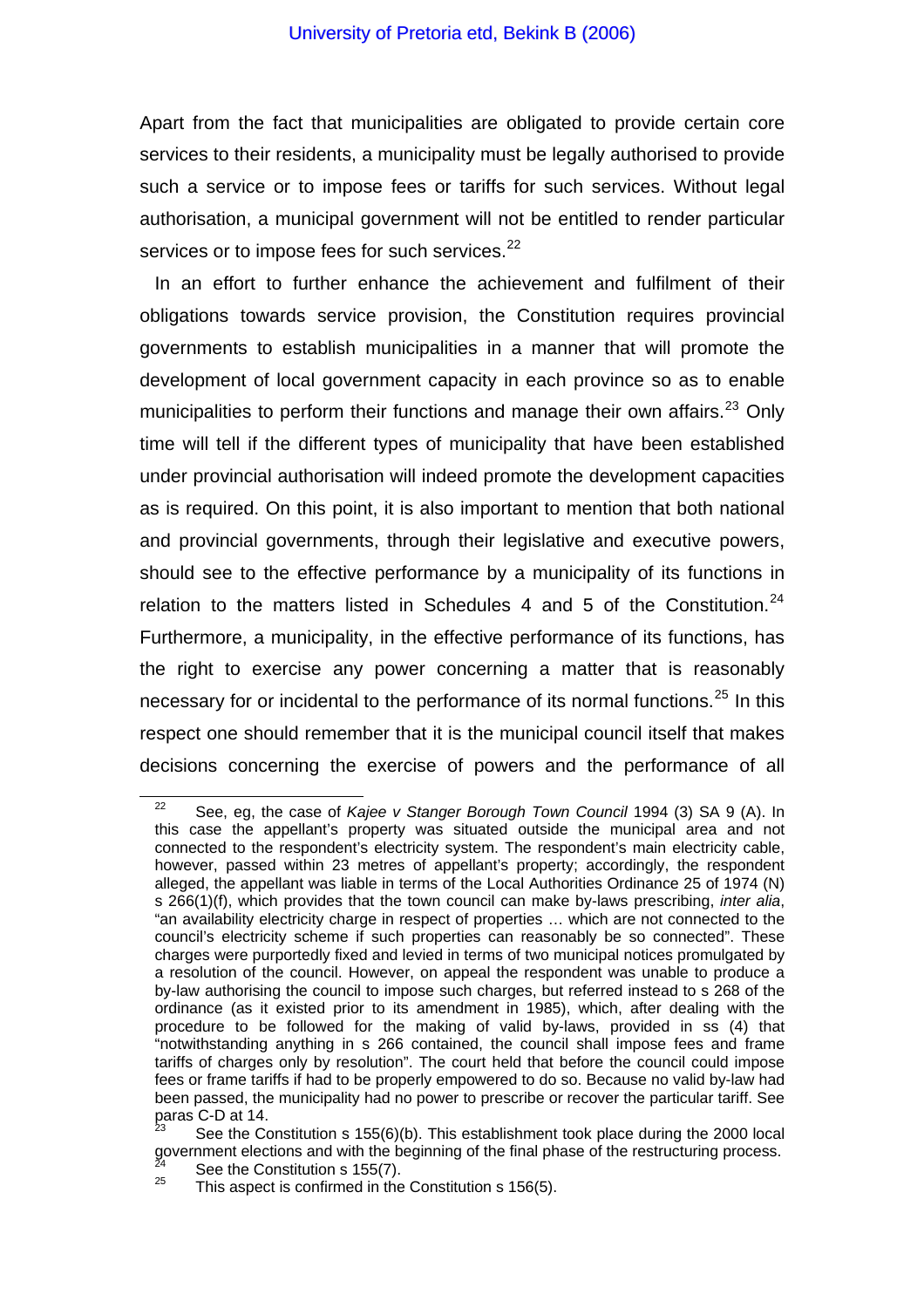functions of a municipality and also employing the necessary personnel to perform its functions effectively.<sup>[26](#page-12-0)</sup>

In light of the abovementioned, it seems acceptable to argue that the constitutional drafters did not want to address extensively all the various legal aspects and specific services that municipalities in the new legal scheme have to comply with. Basically they left it open for parliament to address these issues in more detail and with more certainty, and created only a broad framework wherein such services had to be identified and sufficiently provided for. In this respect the Municipal Systems Act contains numerous legal requirements relating to municipal service provision and fulfilment.

# **16.3.2** *General provisions regarding municipal services according to national legislation*

# **16.3.2.1 The general duty on municipalities in respect of municipal services and basic aspects concerning service tariffs**

In compliance with the basic constitutional provisions and requirements in respect of municipal service provision, the Local Government: Municipal Systems  $Act^{27}$  $Act^{27}$  $Act^{27}$  determines specific duties and requirements for all municipalities, which must be complied with. As a general duty, a (or all) municipality must give effect to the provisions of the Constitution and must:

- give priority to the basic needs of the local community
- promote the development of the local community
- ensure that all members of the local community have access to at least the minimum level of basic municipal services.<sup>[28](#page-12-2)</sup>

<span id="page-12-0"></span><sup>&</sup>lt;sup>26</sup> The Constitution S 160(1)(a) and (d).<br><sup>27</sup> 32 of 2000 as amended.

<span id="page-12-2"></span><span id="page-12-1"></span>See the Systems Act s 73. According to s 1 of the Act, the term "basic municipal services" is defined to mean a municipal service that is necessary to ensure an acceptable and reasonable quality of life and that, if not provided, would endanger public health or safety or the environment. Although the definition provides some guidance, an exact determination of what should be regarded as a basic municipal service is very open ended and will have to be determined on a case-to-case basis and after consideration of all relevant circumstances. See the case of *Manqele v Durban TMC* 2002 (6) SA 423 (D). The Water Services Act 108 of 1997 s 2(a) sets out that one of the main objectives of the Act is to provide for "the right of access to basic water supply and the right to basic sanitation necessary to secure sufficient water and an environment not harmful to human health or well-being". In terms of the Act s 3 everyone has "a right of access to basic water supply and basic sanitation", and every water service institution must take reasonable measures to realise these rights. In terms of the definitions in the Act s 1, "basic water supply" means the "prescribed minimum standard of water supply services necessary for the reliable supply of a sufficient quantity and quality of water to households, including informal households, to support life and personal hygiene", whilst "prescribe" itself means "prescribe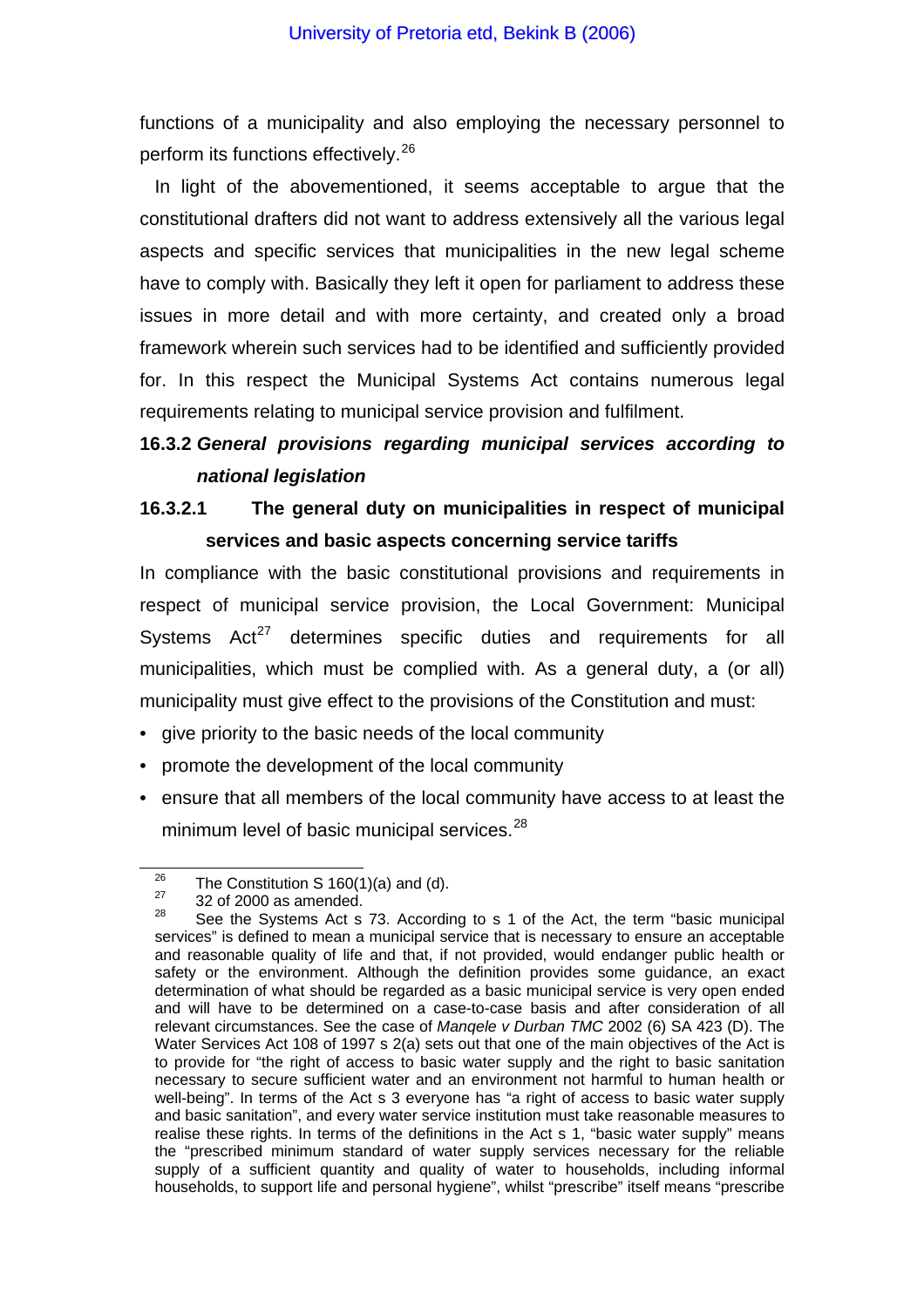The Systems Act furthermore identifies five specific requirements that municipal services must adhere to. These requirements are:<sup>[29](#page-13-0)</sup>

Municipal services must be:

- equitable and accessible
- provided in a manner that is conducive to prudent, economic, efficient and effective use of available resources and the improvement of standards of quality over time
- financially sustainable

 $\overline{a}$ 

• environmentally sustainable

• regularly reviewed with a view to upgrading, extension and improvement.  $30$ The Act is unfortunately silent on ways or mechanisms whereby municipalities are to achieve and adhere to the mentioned requirements. It seems that the main initiatives in this regard should come from individual municipalities themselves. All municipal councils should therefore take full cognisance of the listed requirements and put policies and programmes in place in order that they do not fall foul of the broad and more specific legal obligations. It is also submitted, however, that national and provincial governments should do more

by regulation". In the absence of regulations defining the extent of the right of access to a basic water supply, the court has no guidance from the legislature or the executive to enable it to interpret the content of the right to basic water supply embodied in the Act s 3. The applicant approached a Local Division after the discontinuation by the respondent of the water supply to the premises she occupied together with four of her own children and three other children, as a result of non-payment of the applicant's water account. The relief sought was predicated on the existence of the applicant's "right" to a basic water supply as referred to in the Act s 3. The court held that, in the absence of prescription of the minimum standard of water supply services necessary to constitute a basic water supply, the interpretation that the applicant wanted the court to place on the Act s 3 required it to pronounce upon and enforce upon the respondent, a local authority, the quantity of water that the applicant was entitled to have access to, the quality of such water and acceptable parameters for "access" to such basic water supply. Those were policy matters which fell outside the purview of the court's role and function and were inextricably linked to the availability of resources. See also *Highveldridge Residents Concerned Party v Highveldridge TLC* 2002 (6) SA 66 (T), where the court held *inter alia* that the attitude adopted by the respondents in their answering affidavits reflected a certain contempt for the plight of the people whose water supply had been cut off; a degree of unwillingness to co-<br>operate that was unacceptable on the part of an organ of state.

<span id="page-13-1"></span><span id="page-13-0"></span><sup>&</sup>lt;sup>29</sup> See the Systems Act s 73(2)(a)-(e).<br><sup>30</sup> It is interesting to note that according to recent case law it was stated that there is no language anywhere in the Act which expressly requires one to confine the ordinary meaning of the wide expression "municipal services", where it appears in the Act, to municipal services which are charged for or which are notionally capable of being charged for and which have identifiable users. It cannot be accepted that throughout the whole of the Act any reference to municipal services must be taken to be confined to services which are chargeable to individual users. See *SAMWU v City of Cape Town* 2004 (1) SA 548 (SCA) para 8 at 550.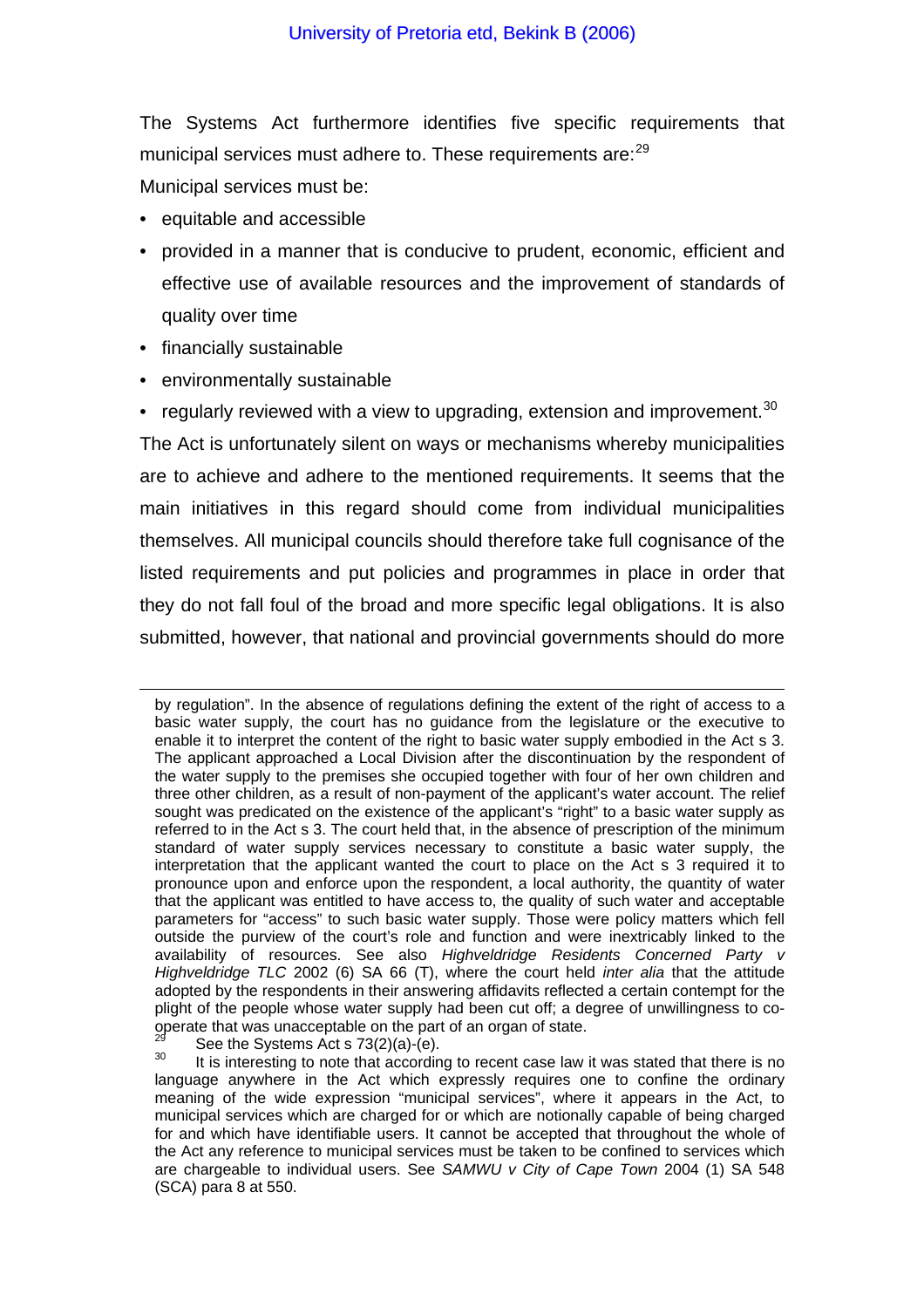to assist and support municipalities in complying with their general service delivery duties. This can be achieved through the enactment of more detailed legislative or even executive quidelines.<sup>[31](#page-14-0)</sup>

Apart from the basic duties and requirements on local governments in respect of municipal services, the Systems Act further determines that all municipal councils must adopt and implement a tariff policy on the levying of fees for municipal services that are provided by the municipality itself or by way of service delivery agreements. Such a tariff policy must then comply with the provisions of the Systems Act, the MFMA, as well as with any other applicable legislation.<sup>[32](#page-14-1)</sup> The Act then determines that the mentioned tariff policy must reflect at least a certain minimum principles. These minimum requirements are the following:  $33$ 

- (a) users of municipal services should be treated equitably in the application of tariffs;
- (b) the amount individual users pay for services should generally be in proportion to their use of that service;
- (c) poor households must have access to at least basic services. This can be achieved through tariffs that cover only operating and maintenance costs, by introducing special tariffs or life line tariffs for low levels of use or consumption or for basic levels of service, or by any other direct or indirect method of subsidisation of tariffs;
- (d) the tariff policy must reflect the costs reasonably associate with rendering the service, including capital, operating, maintenance, administration and replacement costs, and also interest charges;
- (e) tariffs must be set at levels that facilitate the financial sustainability of the service, taking into account the subsidisation from sources other than the particular service concerned;

<span id="page-14-0"></span> $31$  In this regard, emphasis should again be placed on the constitutional obligations placed on national or provincial governments as set out in the Constitution ss 151(3) and  $(4)$ , 154(1), 155(4),  $(6)(b)$  and  $(7)$ . Even if such provisions are viewed to be inadequate, then s 164 should be helpful, which determines that any matter concerning local government that has not been dealt with in the Constitution may be prescribed by national legislation or by provincial legislation within the framework of national legislation.

<span id="page-14-2"></span><span id="page-14-1"></span><sup>&</sup>lt;sup>32</sup> See the Systems Act s 74(1) as substituted by Act 44 of 2003 s 10.<br><sup>33</sup> See the Systems Act s 74(2)(a)-(i).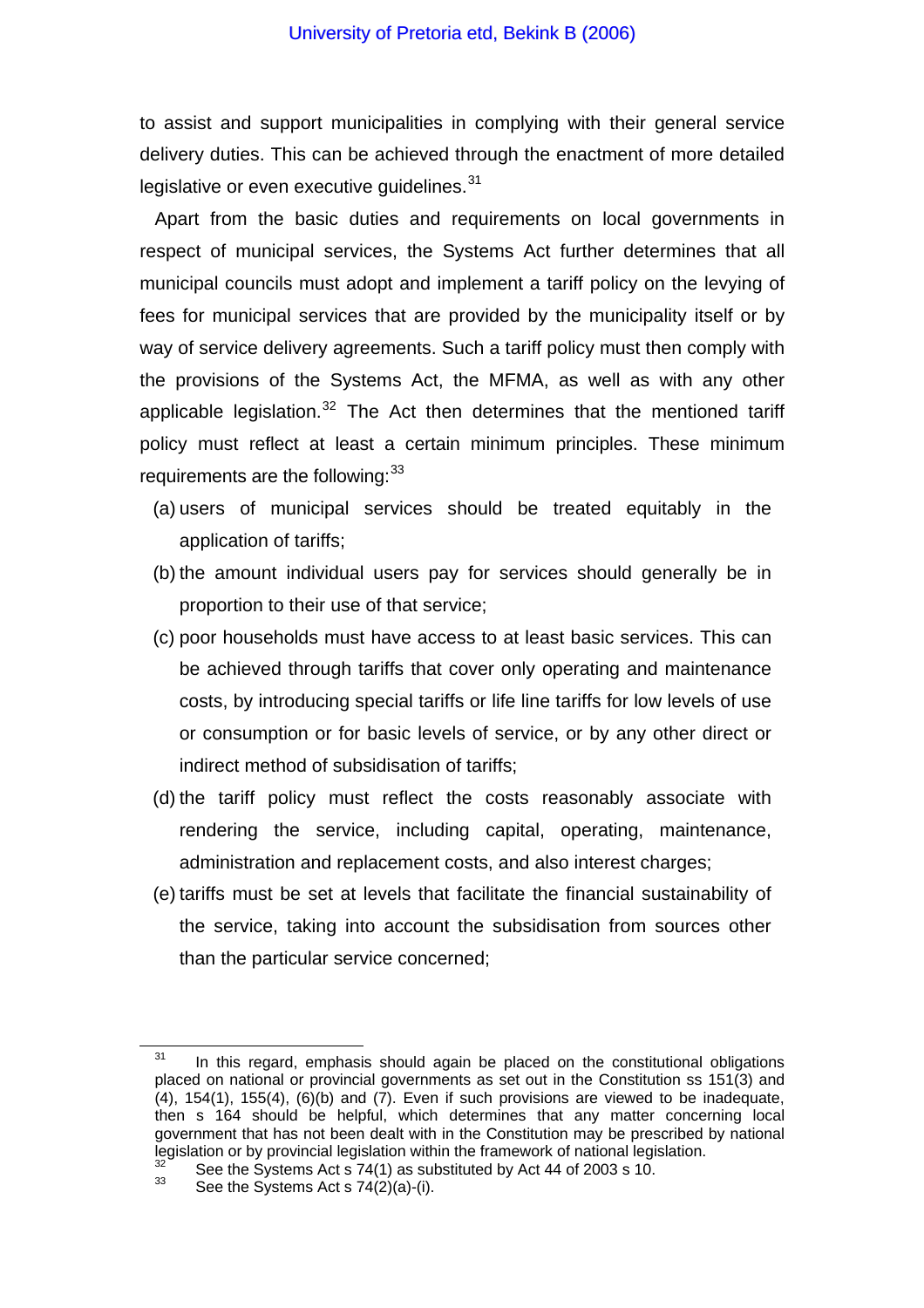- (f) provision may be made in appropriate circumstances for a surcharge on the tariff for a particular service;
- (g) provision may be made for the promotion of local economic development through special tariffs for certain categories of commercial and industrial users;
- (h) the policy must also encourage the economical, efficient and effective use of resources, the recycling of waste and other appropriate environmental objectives to be achieved;
- (i) the policy should also fully disclose the extent of subsidisation of tariffs for poor households and other categories of users.<sup>[34](#page-15-0)</sup>

Apart from the basic tariff policy principles mentioned above, special cognisance should be taken of the fact that a tariff policy may lawfully differentiate between various categories of service user, debtor, service provider, service, service standard, geographical area and other matter, as long as such differentiation does not amount to unfair discrimination.<sup>[35](#page-15-1)</sup>

When the tariff policy has been finalised, a municipal council must adopt bylaws to give effect to the implementation and enforcement of such a tariff policy. Again, such by-laws may differentiate between different categories of user, debtor, service provider, service, service standard and geographical area as long as such differentiation does not amount to unfair discrimination.<sup>[36](#page-15-2)</sup>

<span id="page-15-0"></span> $34$  It is submitted that this provision should have the positive support of the tariff policy in general. Many South African citizens do accept that there are enormous gaps between average households and very poor households, which in turn requires special measures in order to provide basic life-supporting services to such households. However, when municipalities are not clear and transparent about their policies and reasons for special measures to support such poor households, many other service users can feel that they are not being treated equally and fairly, and thus they object and do not support such initiatives.<br><sup>35</sup> See the Systems Act s 74(3). This reasoning seems in line with the general principle

<span id="page-15-1"></span>of the rule of law which requires a legitimate governmental purpose to exist if people are treated differently as well as direct provisions set out in the Constitution. The Bill of Rights s 9 allows for the unequal treatment of people in certain circumstances. Such treatment would be constitutionally sanctioned and would not be unjustifiable and unreasonable in terms of the Constitution s 36. However, care must be taken not to exceed the constitutional provisions and thus allow for unconstitutional policies or conduct. When the provisions of the Constitution are breached, such conduct or actions would be invalid. Refer to the Constitution s 2.

<span id="page-15-2"></span>See the Systems Act s 75.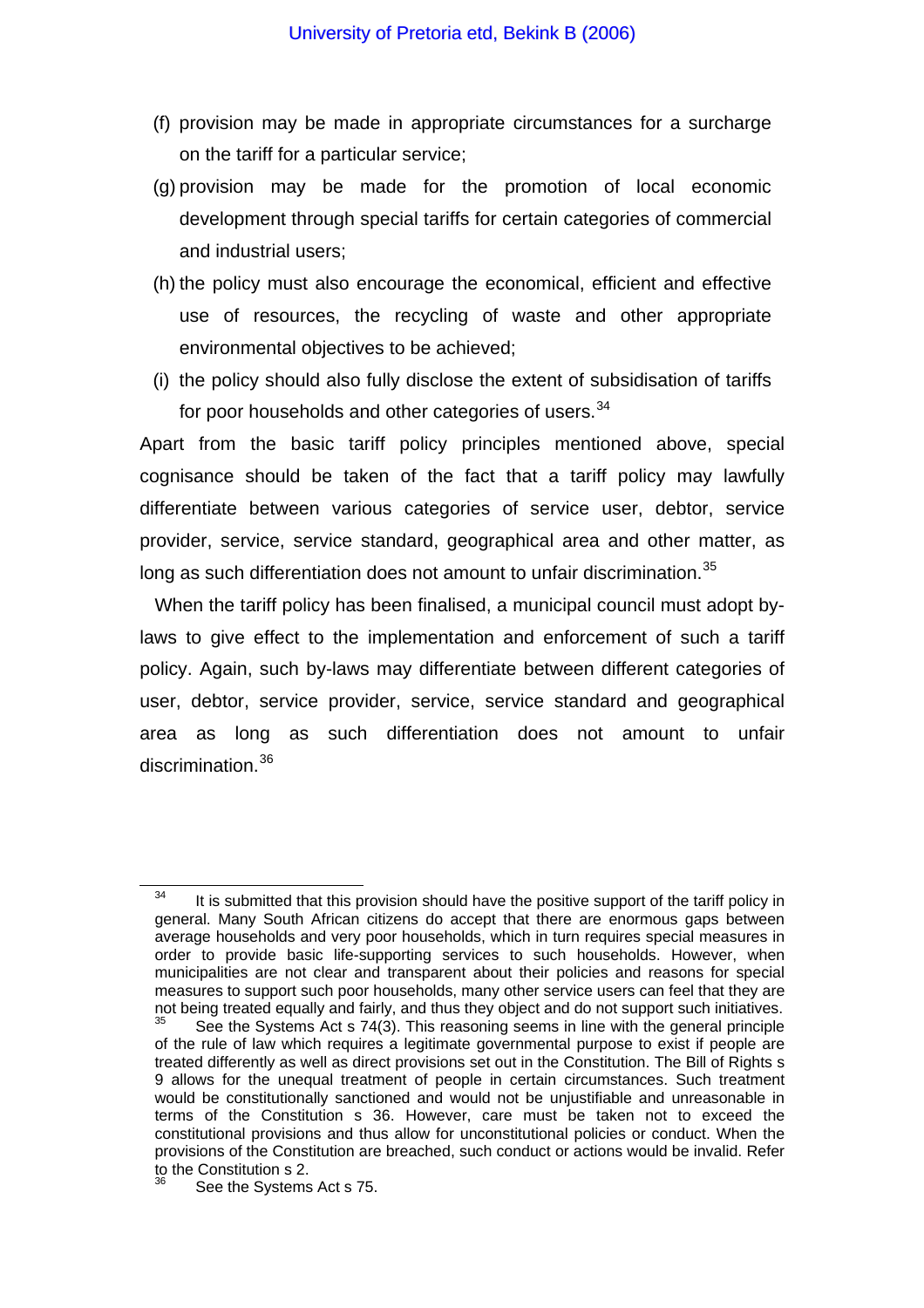Apart from the tariff policy, municipalities are afforded a general power to levy and recover fees, charges and tariffs. Accordingly, the Systems Act determines that a municipality may

- levy and recover fees, charges or tariffs in respect of any function or service of the municipality
- recover collection charges and interest on any outstanding amount.

The mentioned fees, charges and tariffs are levied by a municipality by resolution passed by the municipal council with a supporting vote of a majority of its members.<sup>[37](#page-16-0)</sup> After such a resolution has been passed, the municipal manager must do the following without delay:

- Conspicuously display a copy of the resolution for a period of at least 30 days at the main administrative office of the municipality and at such other places within the municipality to which the public has access. Such other places may be determined by the municipal manager.
- Publish in a newspaper of general circulation in the municipal jurisdiction a notice stating that a resolution in respect of fees, charges or tariffs has been passed by the municipal council and that a copy thereof is available for public inspection during office hours at the main administrative office of the municipality and at other places specified in the notice. The notice must also indicate the date on which the determination will come into operation.
- Seek to convey the information of the notice to the local community by means of radio broadcasts covering the area of municipal jurisdiction.<sup>[38](#page-16-1)</sup> As soon as the notice of any fees, charges or tariffs has been published in a newspaper, the municipal manager must forthwith send a copy of the notice to the MEC for local government in the province concerned.<sup>[39](#page-16-2)</sup>

# **16.3.2.2 National legislative requirements regarding the provisions of municipal services**

According to the new national legislative framework for local government, a municipality may provide a municipal service in its area or a part of its area.

<span id="page-16-0"></span> $37$  See the Systems Act s 75A(1) and (2). It is submitted that the section refers to an absolute majority of  $50\% + 1$  of the total number of members of the relevant municipal council.

<span id="page-16-2"></span><span id="page-16-1"></span><sup>&</sup>lt;sup>38</sup> Refer to the Systems Act s  $75A(3)(c)$ .<br><sup>39</sup> The Systems Act s  $75A(4)$ .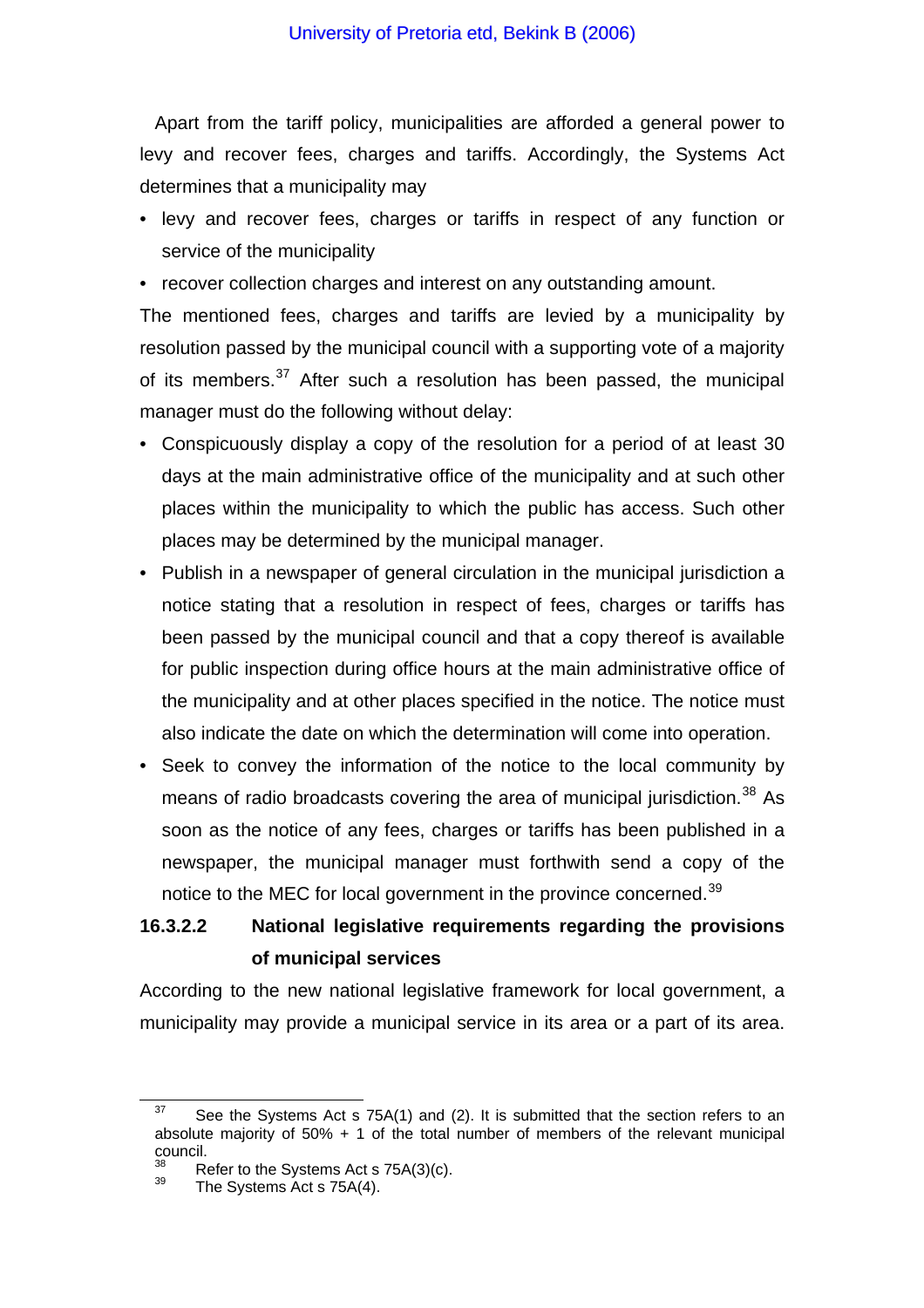Such a service or services may be provided through an internal mechanism or external mechanism. *Internal mechanisms* include

- a department or other administrative unit within the municipal administration
- any business unit devised by the municipality, provided that such a unit operates within the municipality's administration and under the control of the municipal council in accordance with its operational and performance criteria
- any other component of the municipal administration. $40$

On the other hand, an *external mechanism* refers to a service delivery agreement that has been entered into between a municipality and any of the following institutions:

- a municipal entity
- another municipality
- an organ of state, including a water services committee established in terms of the Water Services Act of 1997, a traditional authority or any other registered service provider registered or recognised in terms of national legislation
- a CBO or NGO that are legally competent to enter into such an agreement
- any other institution, entity or person legally competent to operate a business activity.

It is striking and rather unfortunate that the Act does not require the partners in an external service delivery agreement to be competent and able to provide the municipal service relevant to the contract. It is therefore left to a municipality itself to determine if a party to a service delivery agreement is indeed competent to provide a specific municipal service in the municipal area or a part thereof. Municipalities are therefore obligated to review or decide on an appropriate mechanism to provide a municipal service. In cases of a service provision which is provided through an internal mechanism, municipalities must review or decide on an appropriate service provision mechanism when:

<span id="page-17-0"></span><sup>40</sup> See the Systems Act s  $76(a)(i)$ -(iii).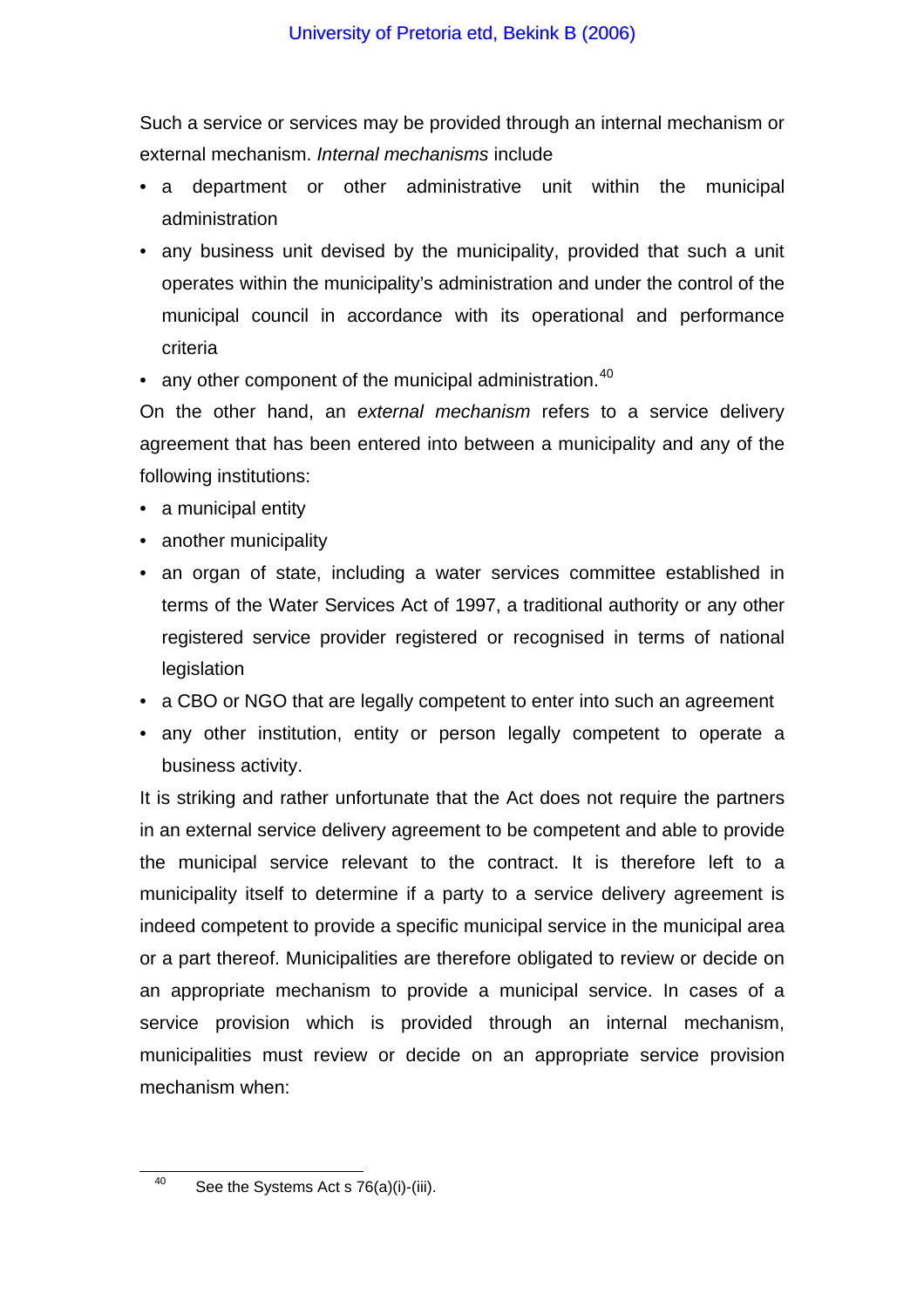- an existing municipal service is to be significantly upgraded, extended or improved
- a performance evaluation requires a review of the existing mechanism
- the municipality is restructured or re-organised in terms of the Municipal Structures Act.<sup>[41](#page-18-0)</sup>

When a municipal service is provided through an external mechanism, a municipality must review or decide on an appropriate mechanism to provide a particular service when:

- a performance evaluation requires a review of the particular service delivery agreement<sup>[42](#page-18-1)</sup>
- the service delivery agreement is anticipated to expire or be terminated within the next 12 months or
- an existing municipal service or part thereof is to be significantly upgraded, extended or improved and such an event is not addressed in the relevant service delivery agreement.<sup>[43](#page-18-2)</sup>

A municipality must also review and decide on an appropriate mechanism in order to provide a municipal service when a review of such a service is required by an intervention in terms of section 139 of the Constitution. The same obligation is required when a new municipal service is to be provided or when the local community has requested such review or when a review of the municipalities IDP also requires a review of the delivery mechanisms regarding a service or services.<sup>[44](#page-18-3)</sup>

Apart from the obligation placed on municipalities to review and decide on mechanisms to provide municipal services, certain criteria and processes for deciding on such mechanisms have been statutorily provided for. Accordingly, when a municipality has decided on a particular mechanism to provide a municipal service or to review any existing mechanism, it must first assess five particular criteria. These criteria are the following:<sup>[45](#page-18-4)</sup>

<span id="page-18-1"></span><span id="page-18-0"></span><sup>&</sup>lt;sup>41</sup> See the Systems Act s 77(a)(i)-(iii).<br><sup>42</sup> In order to determine if such a performance evaluation is required, refer to the Systems Act ch  $6.$ 

<span id="page-18-4"></span><span id="page-18-3"></span><span id="page-18-2"></span><sup>&</sup>lt;sup>43</sup> See the Systems Act s 77(b)(i)-(iii).<br><sup>44</sup> See the Systems Act s 77(c)-(f). The procedure for review on request by the local community is determined in terms of the Act ch 14.

See the Systems Act s 78(1)(a)(i)-(v).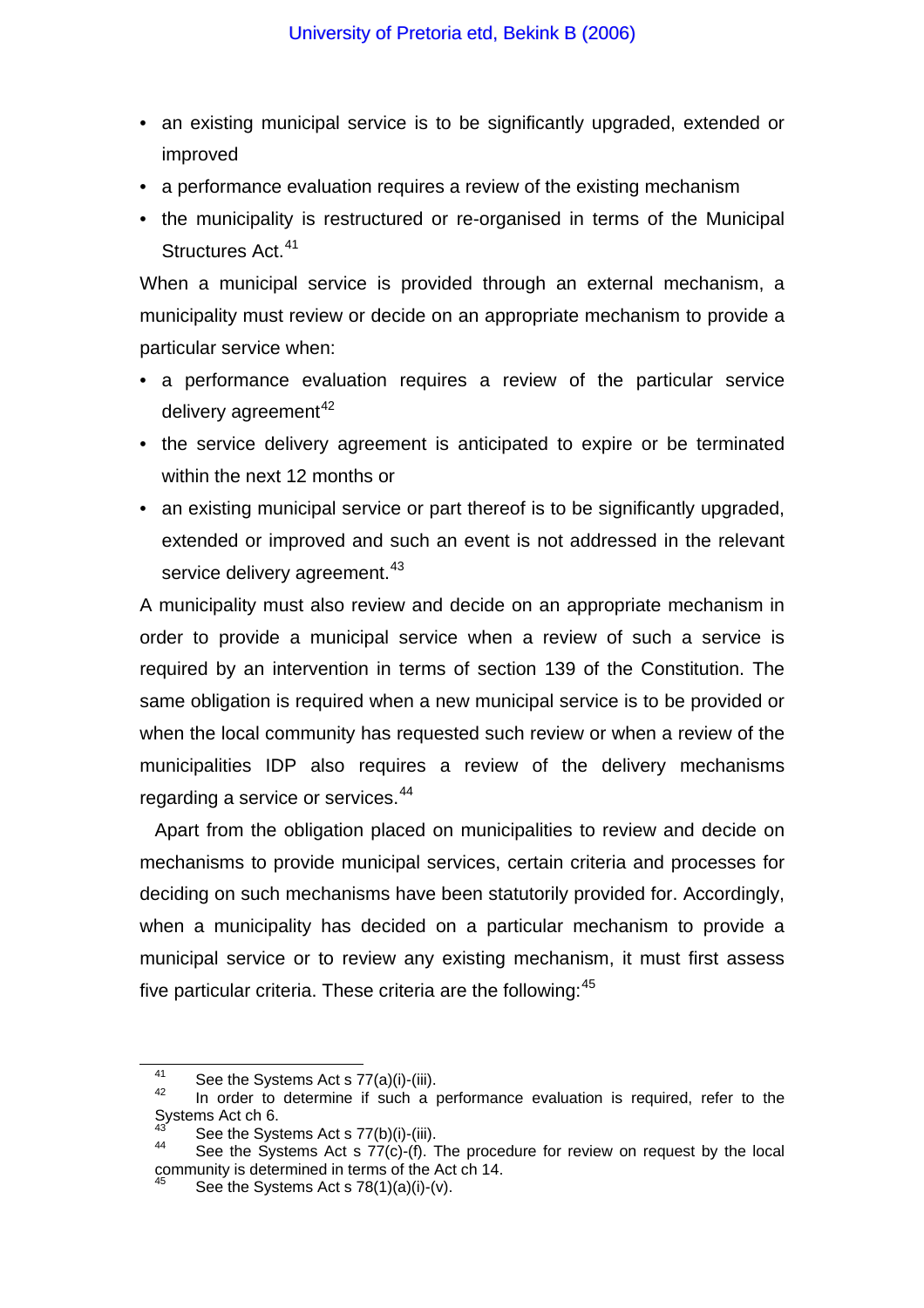- The direct and indirect costs and benefits associated with the project if the service is provided by the municipality through an internal mechanism. Part of this assessment must also include the expected effect the mechanism could have on the environment, on human health and well-being, as well as safety.
- The municipality's capacity and potential future capacity to furnish the skills, expertise and resources that are necessary or will become necessary for the provision of the service through an internal mechanism.
- The extent to which the re-organisation of the municipality's administration and the development of the human resource capacity within that administration could be utilised to provide a service through an internal mechanism.
- The likely impact the decision could have on aspects such as development, job creation and employment patterns in the municipality.
- The views of organised labour.

It is important to note that all of the abovementioned aspects must be assessed. After thorough assessment has taken place a municipality may also take into account any developing trends that are generally applicable to the sustainable provision of municipal services.<sup>[46](#page-19-0)</sup> After the abovementioned criteria have been applied, a municipality may decide on an appropriate internal mechanism to provide the service or, before it takes a decision on an appropriate mechanism, explore the possibility of providing such a service through an external mechanism. If it decides to explore an external mechanism, the municipality must give notice to the local community of its intention to explore the provision of the service through an external mechanism and must also assess the various delivery options as are mentioned in section 76(b) of the Systems Act. When assessing such options, the municipality must take into account similar criteria, as would be the case under section  $78(1)(a)$  of the Systems Act.<sup>[47](#page-19-1)</sup> The municipality must also

<span id="page-19-1"></span><span id="page-19-0"></span>

<sup>&</sup>lt;sup>46</sup> Refer to the Systems Act s 78(1)(b).<br><sup>47</sup> See the Systems Act s 78(2) and (3). The mentioned criteria are: (i) the direct and indirect costs and benefits associated with the project, including the expected effect of any service delivery mechanism on the environment and on human health, well-being and safety; (ii) the capacity and potential future capacity of prospective service providers to furnish the skills, expertise and resources necessary for the provision of the service; (iii) the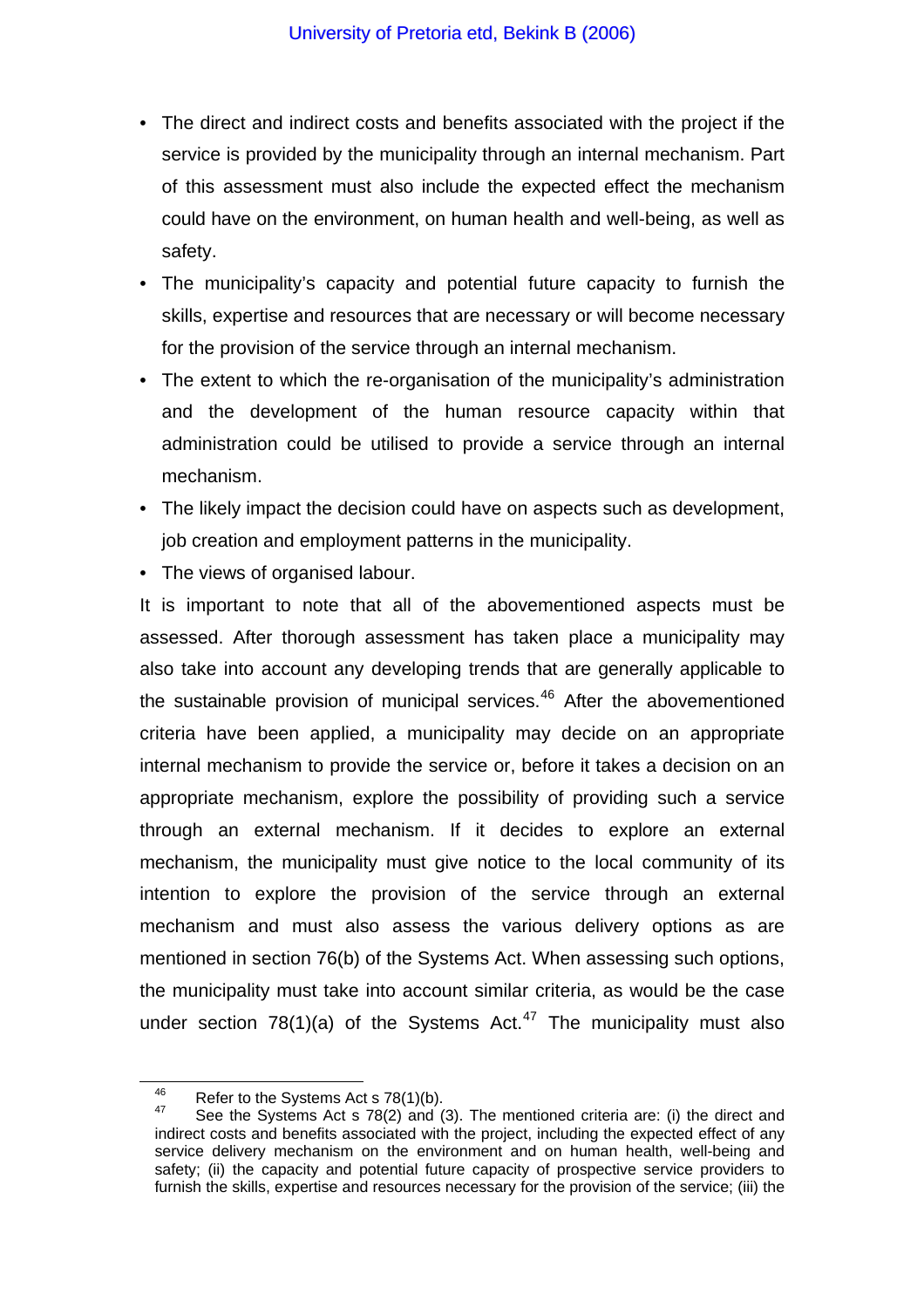conduct or commission a feasibility study which must be taken into account before a final decision is taken. The feasibility study must include the following:[48](#page-20-0)

- a clear identification of the municipal service for which the municipality intends to consider an external mechanism
- an indication of the number of years for which the provision of the service through an external mechanism might be considered
- the projected outputs which the provision of the service might be expected to produce
- an assessment as to the extent to which the provision of the service will provide value for money, address the needs of the poor, be affordable for the municipality and residents and impact of the transfer of appropriate technical, operational and financial risk
- the projected impact on the municipality's staff, assets and liabilities
- the projected impact on the municipality's integrated development plan
- the projected impact on the municipality's budget including impacts on revenue, expenditure, borrowing, debt and tariffs
- any other matter that may be prescribed.

After having applied and assessed the mentioned criteria, a municipality must decide on an appropriate internal or external mechanism that would ultimately result in or achieve the best outcome.<sup>[49](#page-20-1)</sup>

On the question of whether a municipality is obligated to assess or take into account the views of organised labour before making a decision to establish a (municipal police) service, the Supreme Court of Appeal stated that while provisions 16-21 of the Systems Act, which foster participation by the community in municipal decision-making processes, are expressed in relatively wide and general terms, the provisions of section 78 of the Act are not. Section 78 provisions are applicable only when a municipality has

<span id="page-20-0"></span> $\overline{a}$ 

views of the local community; (iv) the likely impact on development and employment patterns in the municipality; and (v) the view of organised labour.

<span id="page-20-1"></span><sup>&</sup>lt;sup>48</sup> See s 78(3)(c)(i)-(viii) of the Systems Act.  $\frac{49}{49}$  It is important to note that when a municipality is following the abovementioned requirements, it must comply with any applicable legislation that is relating to the appointment of a service provider other than the municipality itself and also any other additional requirements that may be prescribed by regulations. See the Systems Act ss 78(4)-(5).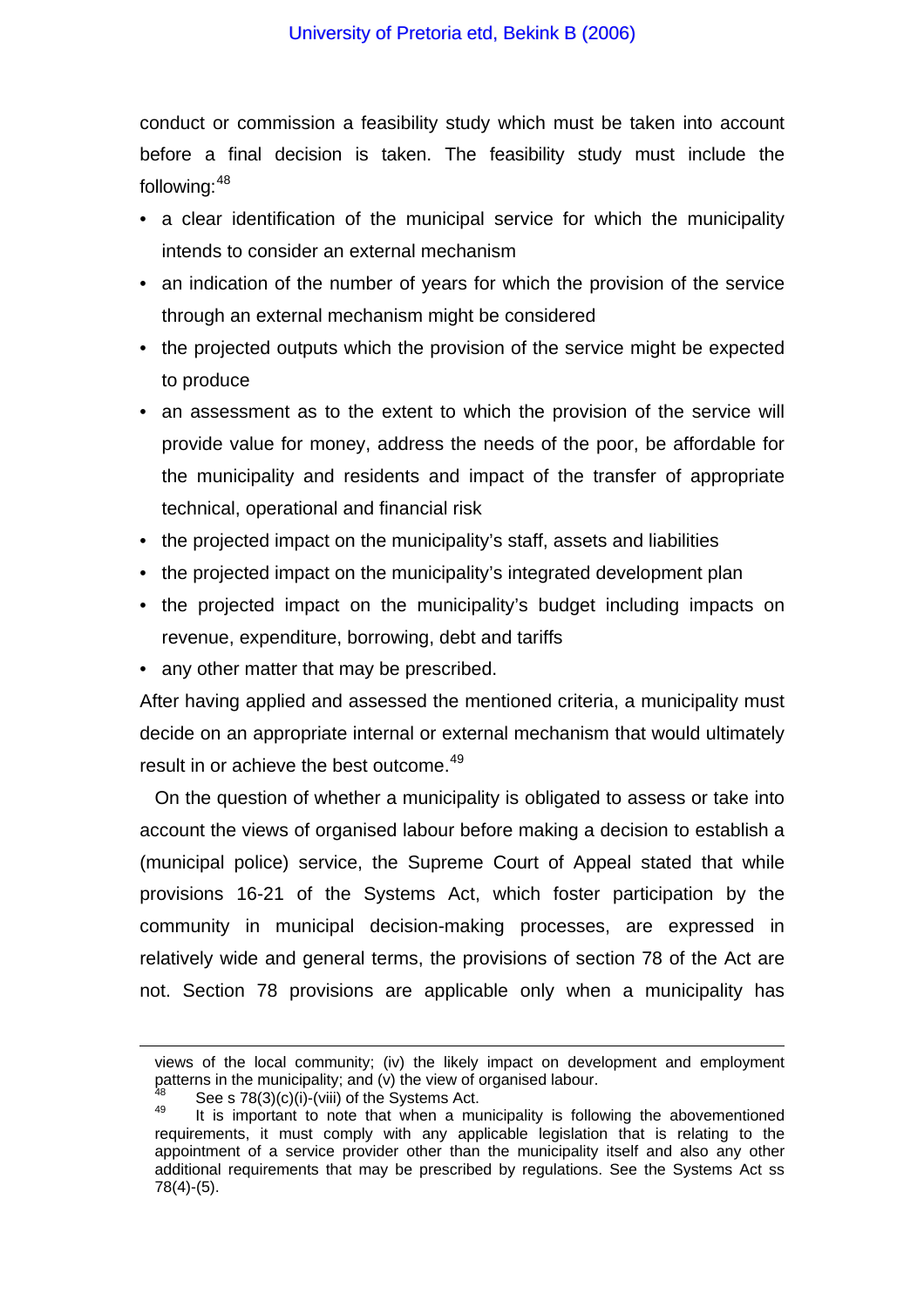decided on a mechanism to provide or review a municipal service in terms of section 77. Section 78 provisions are not applicable to the anterior decision to provide or extend a municipal service. Sections 77 and 78 of the Act are concerned with the question of how things (services) are to be done and not whether they should be done. The purpose of sections 77 and 78 of the Act is to compel a municipality to consider how a particular service can be done and through which appropriate internal mechanism it can be done. Only after that has been done may the provision of a service through an external mechanism be considered. It is in considering these questions that section 78(1)(a)(v) and (3)(b)(v) oblige the municipality to assess and take into account the views of *inter alia* organised labour. Section 78 also postulates that a decision has already been made to provide or review a municipal service.<sup>[50](#page-21-0)</sup>

Apart from the determining criteria discussed above, a further important obligation on municipalities is that, if a municipality has decided to provide a municipal service through an internal mechanism, it must allocate sufficient human, financial and other resources to the particular unit that might be necessary for the proper provision of such service and must also transform the actual provision of that service in accordance with, and thus in compliance with, the provisions of the Systems Act.<sup>[51](#page-21-1)</sup> If a municipality decides to provide a service through a service delivery agreement in terms of section 76(b) of the Systems Act with:

• a municipal entity or another municipality, it may, subject to subsection (3) of the Act, negotiate and enter into such an agreement with the relevant municipal entity or municipality without applying part 3 of chapter 8 of the Systems Act which refers to service delivery agreements involving competitive bidding

<span id="page-21-0"></span>50 Refer to *SAMWU v City of Cape Town* 2004 (1) SA 548 (SCA). The court held that the provisions of ss 77 and 78 do not have to be complied with before a decision to provide a new service or to upgrade or review an existing service is reached. Paras 11-14 at 551- 552 and also at 555.

<span id="page-21-1"></span>See the Systems Act s 79(a)-(b). In determining what would be sufficient resources, all relevant circumstances should be taken into account. Various factors can have an impact on such a determination. It is suggested that if a municipality makes an objective and informed determination, such a determination would hardly fall foul of the requirements of the Act.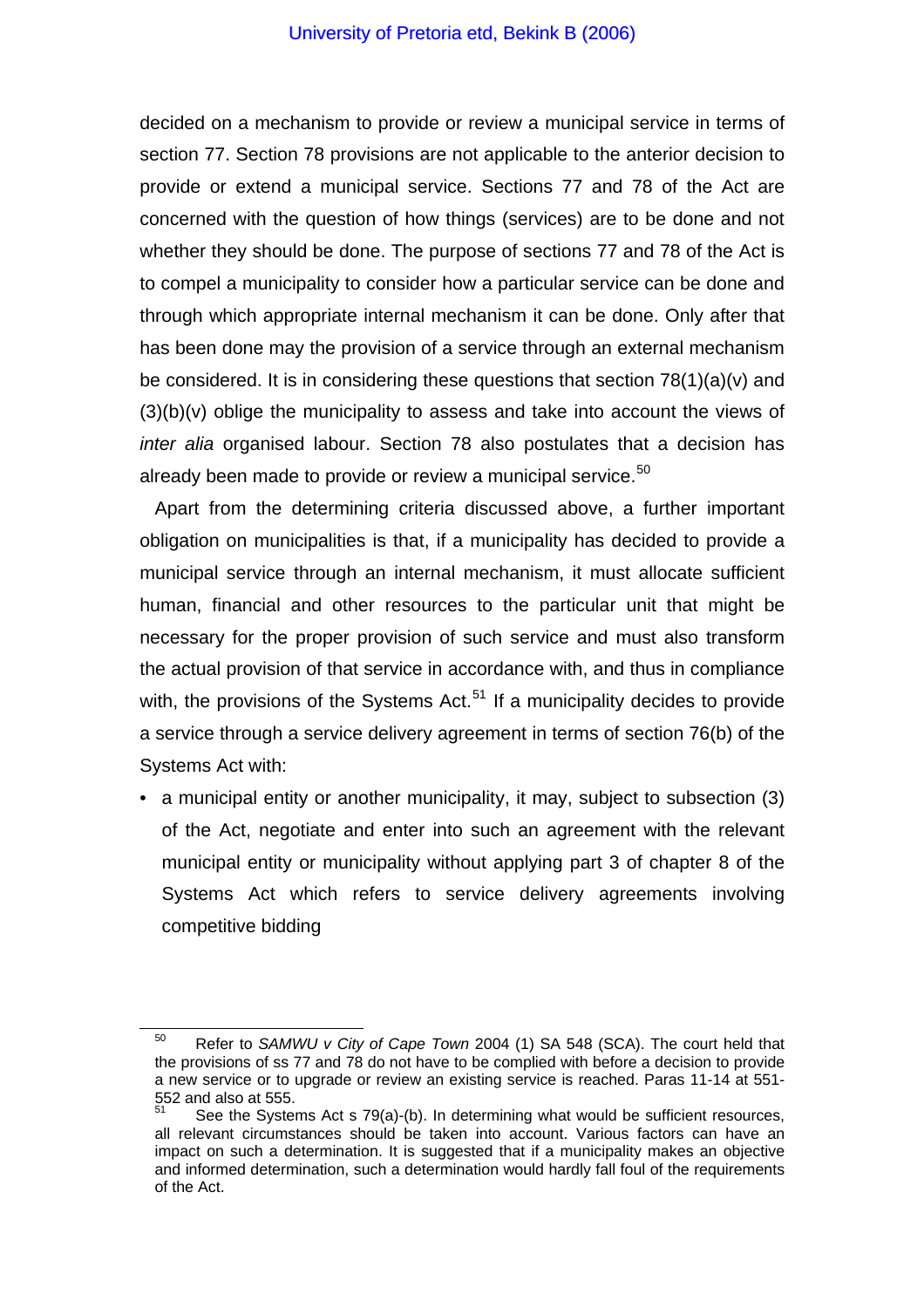- a national or provincial organ of state, it may enter into such an agreement with the relevant organ of state without applying the principles of competitive bidding
- any institution or entity, or any person, either juristic or natural, which was not mentioned above in either paragraphs (a) or (b), then it must apply part 3 referring to competitive bidding before entering into an agreement with such institution, entity or person.<sup>[52](#page-22-0)</sup>

It is further provided that before a municipality enters into a service delivery agreement with an external service provider it must establish a programme for community consultation and information dissemination regarding the appointment of the external service provider and the contents of the service delivery agreement. The contents of a service delivery agreement must be communicated to the local community through the media. In instances where a municipality decides to enter into a service delivery agreement with another municipality, that other municipality must conduct or commission a feasibility study and take it into account before the agreement is entered into.<sup>[53](#page-22-1)</sup>

The new legislative framework also establishes specific responsibilities of municipalities when they provide services through service delivery agreements with other external mechanisms. In such instances it is required that if a municipal service is provided through a service delivery agreement with an external mechanism the municipality remains responsible for ensuring that such service is provided to the local community in accordance with new legal standards.<sup>[54](#page-22-2)</sup> In order to oversee and ensure its obligations of final service provision, all municipalities must do the following:<sup>[55](#page-22-3)</sup>

<span id="page-22-0"></span> $52$  See s 80(1)(a)-(b) of the Systems Act as substituted by Act 44 of 2003 s 12. Note that a 'municipal entity' means a private company, a service utility or a multi-jurisdictional service utility. A 'multi-jurisdictional service utility' again means a body established in terms of s 87 of the Systems Act. Refer to the definitions of the Act, s 1 as amended by Act 44 of 2003.

<span id="page-22-1"></span><sup>53</sup> Read ss 80(3)(a)-(b) of the Systems Act. Note that the feasibility study must include an assessment on the impact on the budget and other assets, liabilities and staff expenditure, an assessment whether staff should be increased, an assessment on the ability of the other municipality to absorb any commitments, liabilities or employees involved, when the appointment ends and finally any other relevant information as may be  $\sum_{k=1}^{\infty}$ 

<span id="page-22-3"></span><span id="page-22-2"></span>Such provisions confirm the new constitutional obligations in terms of accountability and sustainable service provisions. Municipalities cannot contract their responsibilities away regarding service provision.

See the Systems Act s  $81(1)(a)-(e)$ .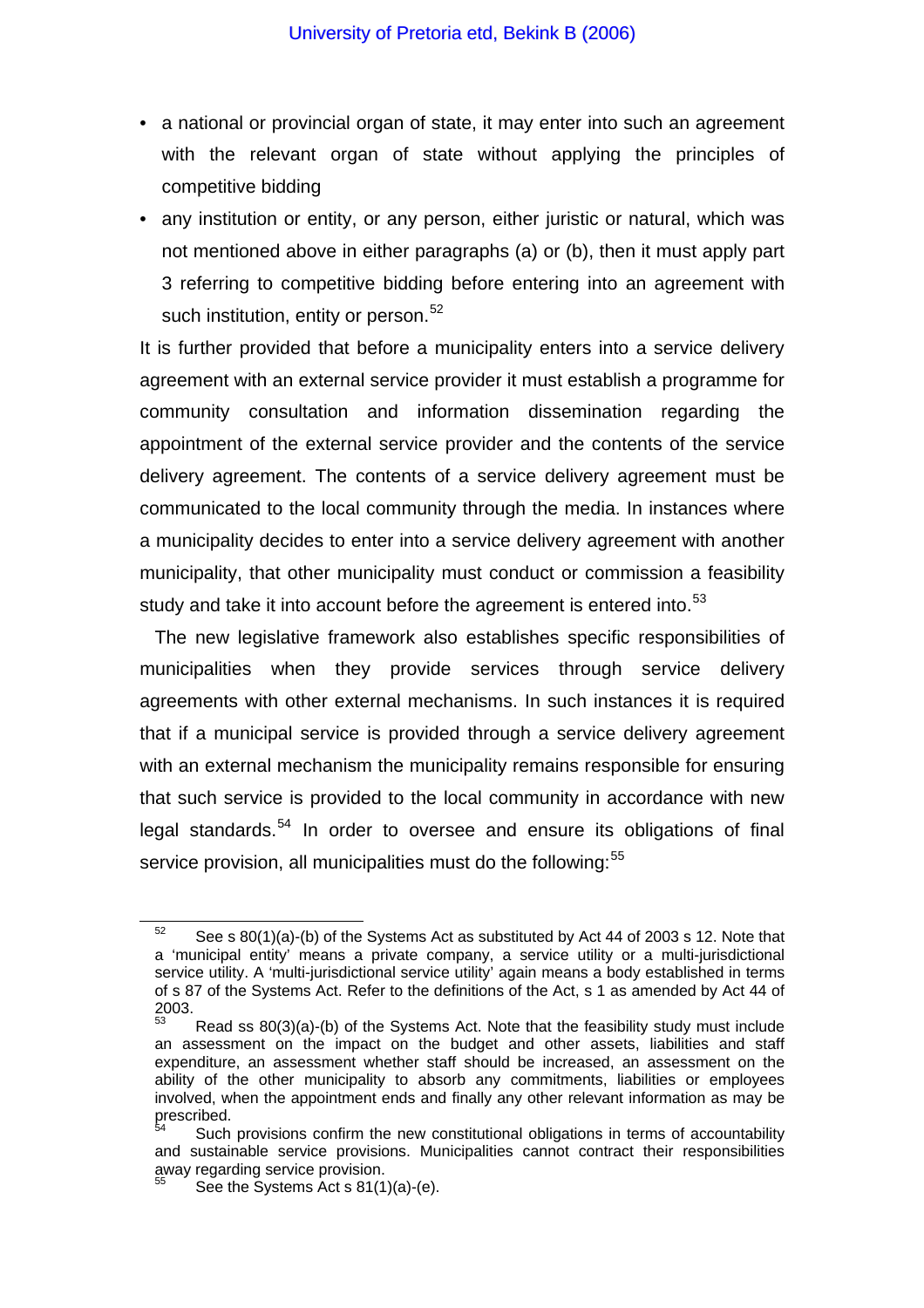- regulate the provision of the service in accordance with section 41 of the Systems Act, which sets certain core components for performance management
- monitor and assess the implementation of the service agreement and performance management of the particular service provider<sup>[56](#page-23-0)</sup>
- perform its functions and exercise its powers according to the Systems Act if the municipal service falls within a development priority or objective of the municipality's IDP
- control the setting and adjustment of tariffs by the service provider for the service, within the council's tariff policy
- general exercise its service authority to ensure uninterrupted delivery of service in the best interests of the local community.

Through its conclusion of a service delivery agreement, a municipality is legally authorised to do the following<sup>[57](#page-23-1)</sup> in order to ensure effective, sustainable and uninterrupted municipal services:

- It may assign to a service provider the responsibility for
	- (a) developing and implementing detailed service delivery plans (SDP) within the framework of the municipality's IDP
	- (b) the operational planning, management and provision of the municipal service
	- (c) the undertaking of social and economic development that is directly related to the provision of the service
	- (d) customer management
	- (e) managing its own accounting, financial management, budgeting, investment and borrowing activities within the framework of transparency, accountability, reporting and financial control determined by the municipality, all of which are subject to the MFMA.<sup>[58](#page-23-2)</sup>

<span id="page-23-0"></span> $56$  Such evaluation of performance by a service provider must be done in terms of s 41 provisions.

<span id="page-23-2"></span><span id="page-23-1"></span>

 $57$  See the Systems Act s 81(2)(a)-(e).<br> $58$  See the Local Government: Municipal Finance Management Act 56 of 2003.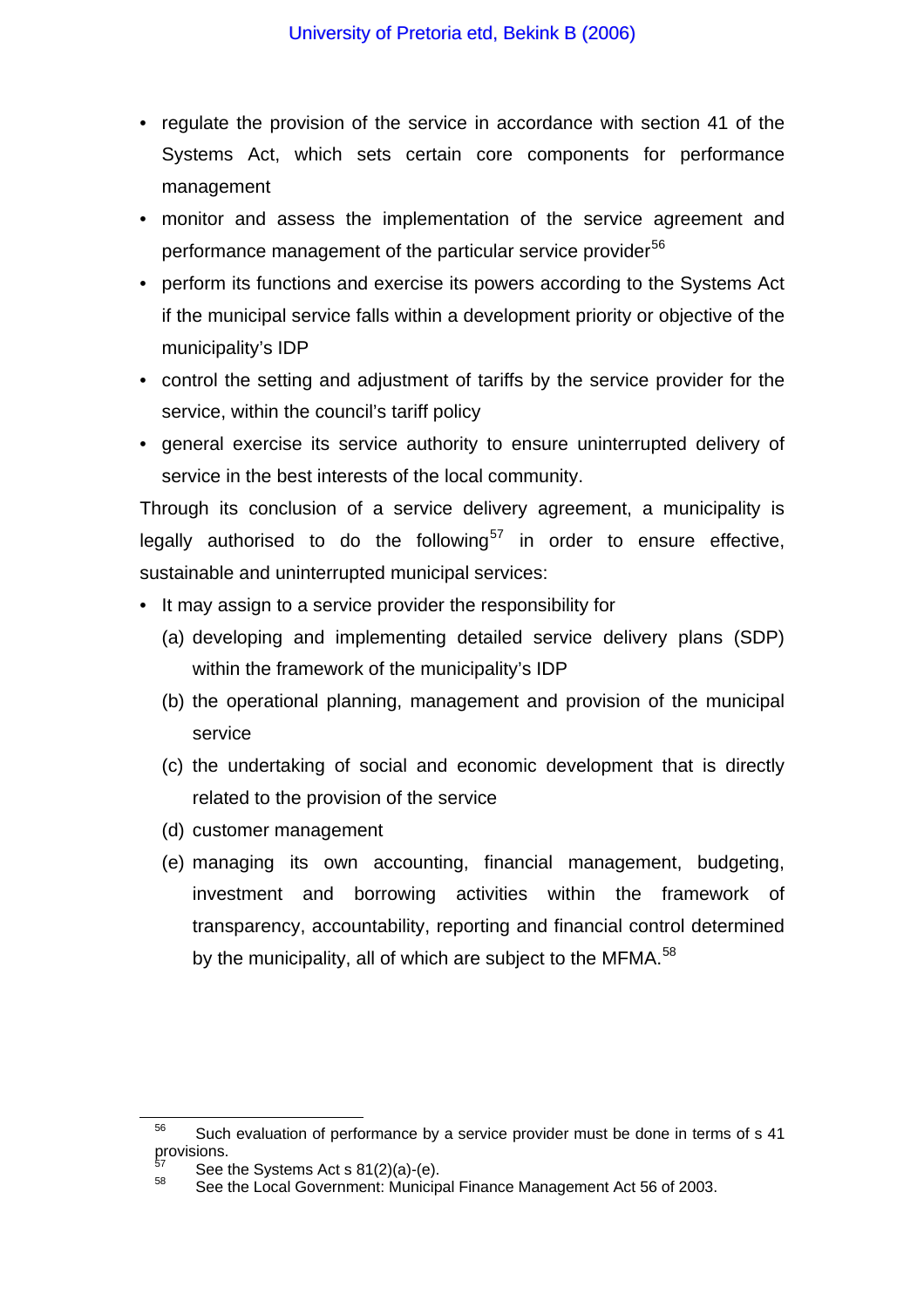- (f) the collection of service fees for its own account from users of services, in accordance with the municipality's tariff policy and credit control measures.<sup>[59](#page-24-0)</sup>
- It may pass on funds for the subsidisation of services to the poor to the service provider through a transparent system, which must be subject to performance monitoring and audit.
- It must ensure that the agreement provides for a dispute-resolution mechanism to settle disputes between the municipality and the service provider.
- It may transfer or second any staff members to the service provider, with the concurrence of the staff member concerned and in accordance with applicable labour legislation.
- It must ensure continuity of the service if the service provider is placed under judicial management, becomes insolvent, is liquidated or for any other reason is unable to continue performing its functions and obligations in terms of the particular service delivery agreement.
- It must, where applicable, take over the service, including all assets, when the service delivery agreement expires or is terminated.

The municipal council is also permitted to set, review or adjust the tariffs within its tariff policy. The service delivery agreement may further provide for the adjustment of tariffs by the service provider, within certain limits set by the municipal council<sup>[60](#page-24-1)</sup> It is further possible for a service delivery agreement to be amended by agreement between the parties, except where an agreement has been concluded, following a competitive bidding process. Where a service agreement has been concluded following a competitive bidding process, an amendment can be made only after the local community has been given:

- reasonable notice of the intention to amend the agreement, including the reasons for the proposed amendment
- sufficient opportunity to make representations to the municipality.  $61$

It is important to note that no councillor or staff member may share in any profits or improperly receive any benefits from a service provider providing or

<span id="page-24-0"></span> $59$  See also the Act ch 9 which deals with aspects concerning credit control and debt collection.

<span id="page-24-1"></span>See the Systems Act s 81(3).<br>See the Systems Act s 81(4)(a)-(b).

<span id="page-24-2"></span>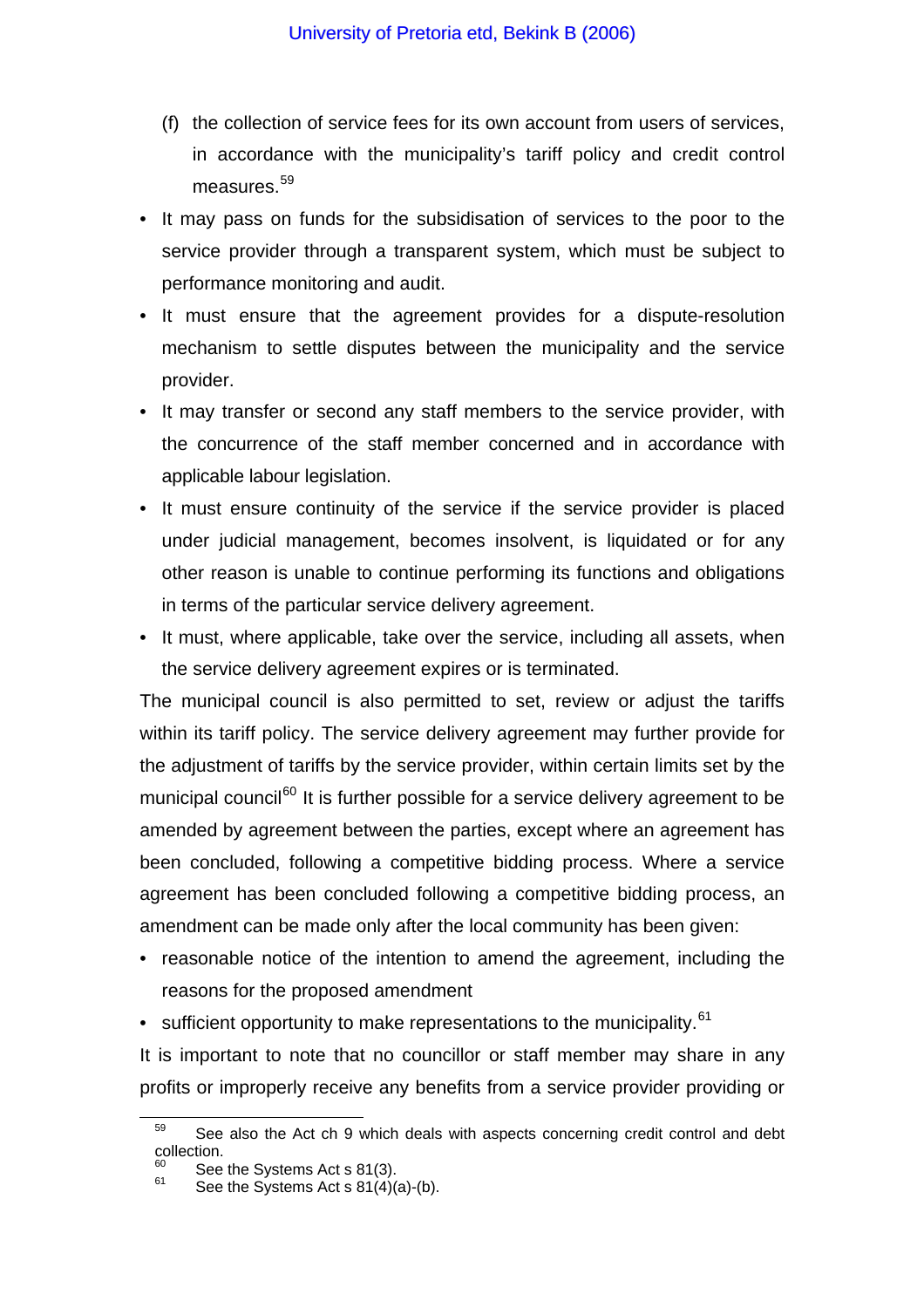proposing to provide any municipal service in terms of a service delivery agreement.<sup>[62](#page-25-0)</sup>

# **16.3.2.3 Service delivery agreements that involve competitive bidding**

The Systems Act further provides that if a municipality decides to provide a municipal service through a service delivery agreement with a person referred to in section 80(1)(b) of the Act, it is obliged to select such a service provider through a selection process which

- complies with chapter 11 of the MFMA
- allows all prospective service providers to have equal and simultaneous access to information relevant to the bidding process
- minimises the possibility of fraud and corruption
- makes the municipality accountable to the local community with regard to the progress of selecting a service provider and the reasons for any decision in this regard
- takes into account the need to promote the empowerment of small and emerging enterprises.<sup>[63](#page-25-1)</sup>

It is also provided for, but subject to the provisions of the Preferential Procurement Policy Framework Act, $64$  that a municipality may determine a preference for categories of service providers in order to advance the interests of persons disadvantaged by unfair discrimination, as long as such preference is exercised in a manner that does not compromise or limit the quality, coverage cost and developmental impact of the services.<sup>[65](#page-25-3)</sup> The selection of preferential service provider contenders must be fair, equitable, transparent, cost-effective and competitive.<sup>[66](#page-25-4)</sup> Such requirements may be

<span id="page-25-0"></span> $62$  Such prohibition on receiving any profits or benefits is in line with new procedures to eradicate corruption and bribery. Apart from possible criminal prosecution, councillors and staff members that receive such profits or benefits will also contravene their respective codes of conduct and can also be held punishable under such codes.<br>
See the Systems Act s  $83(1)(a)-(e)$ .

<span id="page-25-2"></span><span id="page-25-1"></span> $\frac{64}{100}$  Act 5 of 2000, which aims at giving effect to the Constitution s 217(3) by providing a framework for the implementation of a procurement policy.

<span id="page-25-3"></span>In other words, preferential service providers such as affirmative action appointments or black empowerment groups may be preferred, as long as certain minimum standards and obligations are not compromised.

<span id="page-25-4"></span><sup>66</sup> See *Metro Projects CC v Klerksdorp Local Municipality* 2004 (1) SA 16 (SCA) where it was submitted that the Preferential Procurement Policy Framework Act requires organs of state to establish a procurement policy, and also makes it obligatory for organs of state to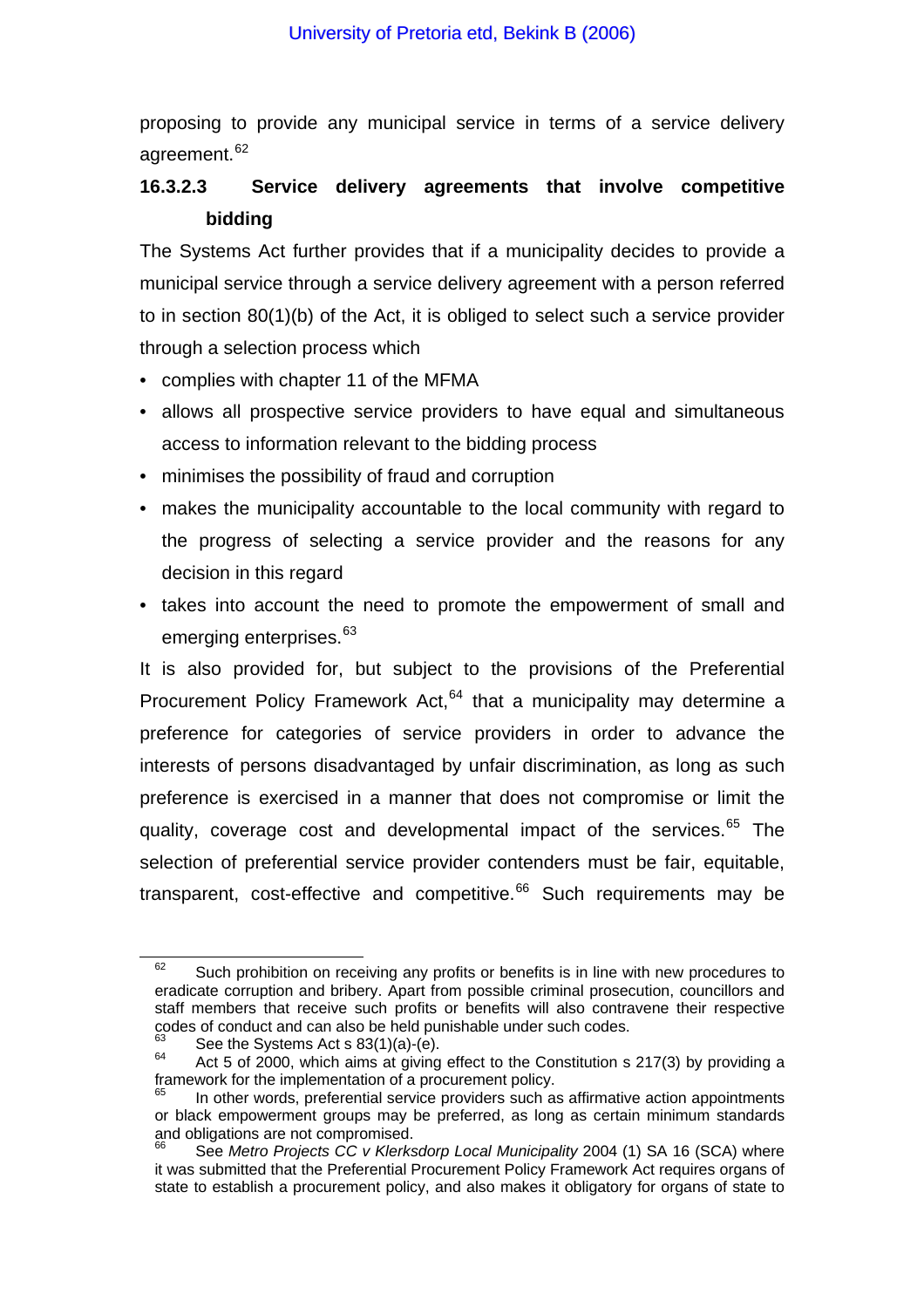#### University of Pretoria etd, Bekink B (2006)

provided for in other applicable national legislation. Even in cases of the consideration of a municipality to select a service provider, the selection process must also apply with the criteria listed in section 78 of the Systems Act in addition to the preferences for certain categories referred to in this subsection.<sup>[67](#page-26-0)</sup>

It is also required that on the basis of the bidding documents, any addenda, amendments or variations that were provided to all bidders after a prospective service provider has been selected, the municipality must negotiate the final terms and conditions of the service delivery agreement with the preferred service provider. If the negotiations are successful, the municipality must then enter into the agreement on such terms and conditions that were specified in the bidding documents, together with additions thereto. It should be noted that modifications to the bidding process must not materially affect the bid in any manner that would compromise the integrity of the bidding process. If the terms and conditions of an agreement cannot be agreed upon within a reasonable time, the municipality may negotiate a possible agreement with the next-ranked prospective service provider. $68$  When a municipality has entered into a service delivery agreement it must

- make copies of the agreement available at its offices for public inspection
- give notice in the media of the particulars of the service that will be provided in terms of the agreement, the name of the selected service provider and the place and period where copies of the agreement will be available for public inspection.<sup>[69](#page-26-2)</sup>

# **16.3.2.4 The legal requirements relating to internal municipal service districts**

It is generally understood that the provision of municipal services, according to the new constitutional and other legal requirements, is not an easy task.

<span id="page-26-0"></span> $\overline{a}$ 

follow a tender procedure for the procurement of goods and services. If such requirements are not met, then the tender pro-cess, if any, was unlawful.<br>  $67$  See the Systems Act s 83(2) and (3).

<span id="page-26-1"></span> $\frac{68}{100}$  The bidding process is therefore not to be repeated because the first preferred service provider did not accept the conditions of the agreement. The reference to a reasonable time for the negotiations will depend on the circumstances of each case. The more urgent the service that should be provided, the less time would be regarded as reasonable. It is, however, advisable for municipalities to communicate in writing the circumstances and urgency of each case and to put the preferred bidder on terms to either accept or withdraw from the bidding process.

<span id="page-26-2"></span>Refer to the Systems Act s  $84(1)$ -(3).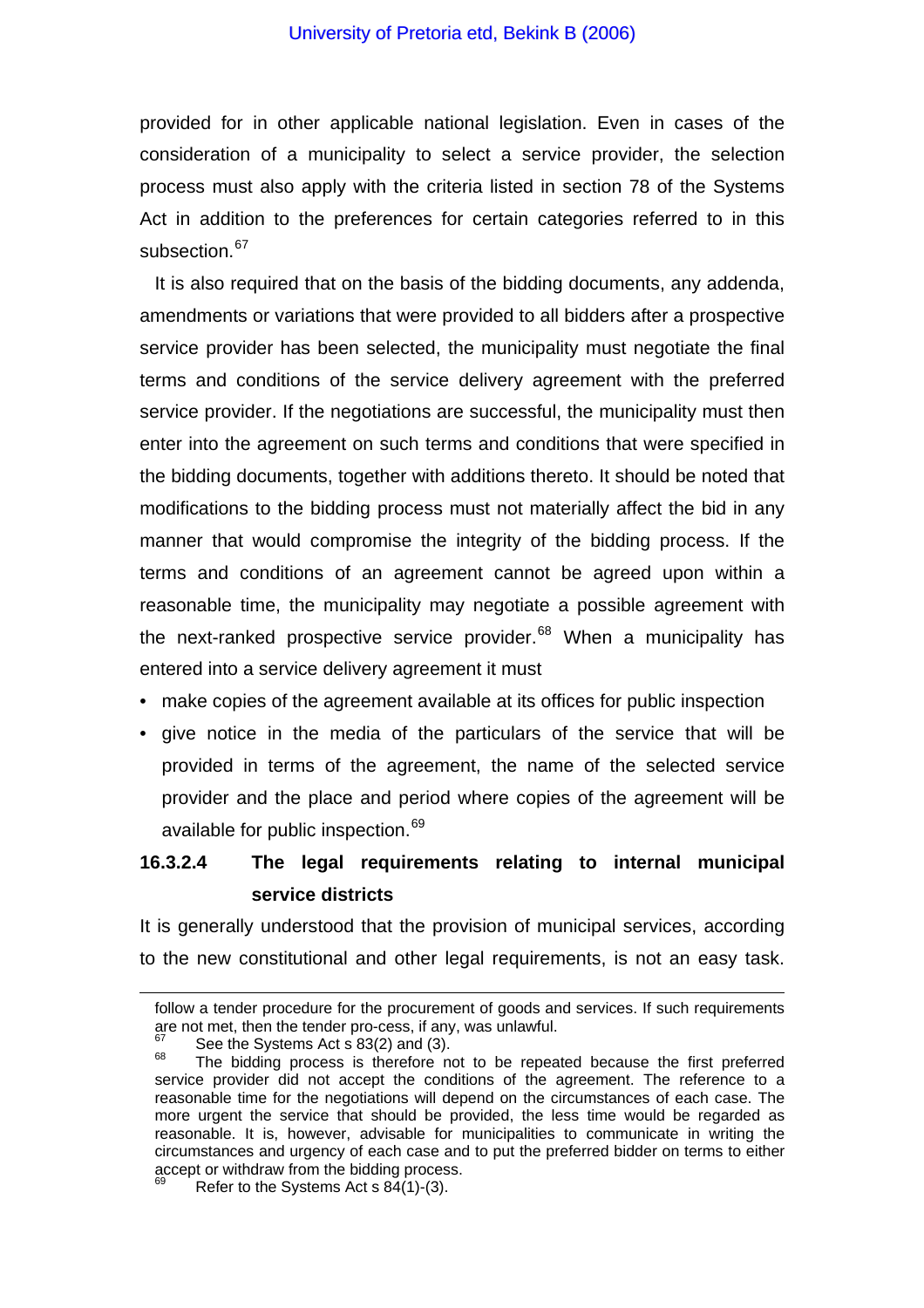Even more difficult is the provision of services in large metropolitan or district municipal jurisdictions. In an effort to lighten the burden on service delivery and in order to ensure effective and sustainable service provision, the new legislative **framework** on local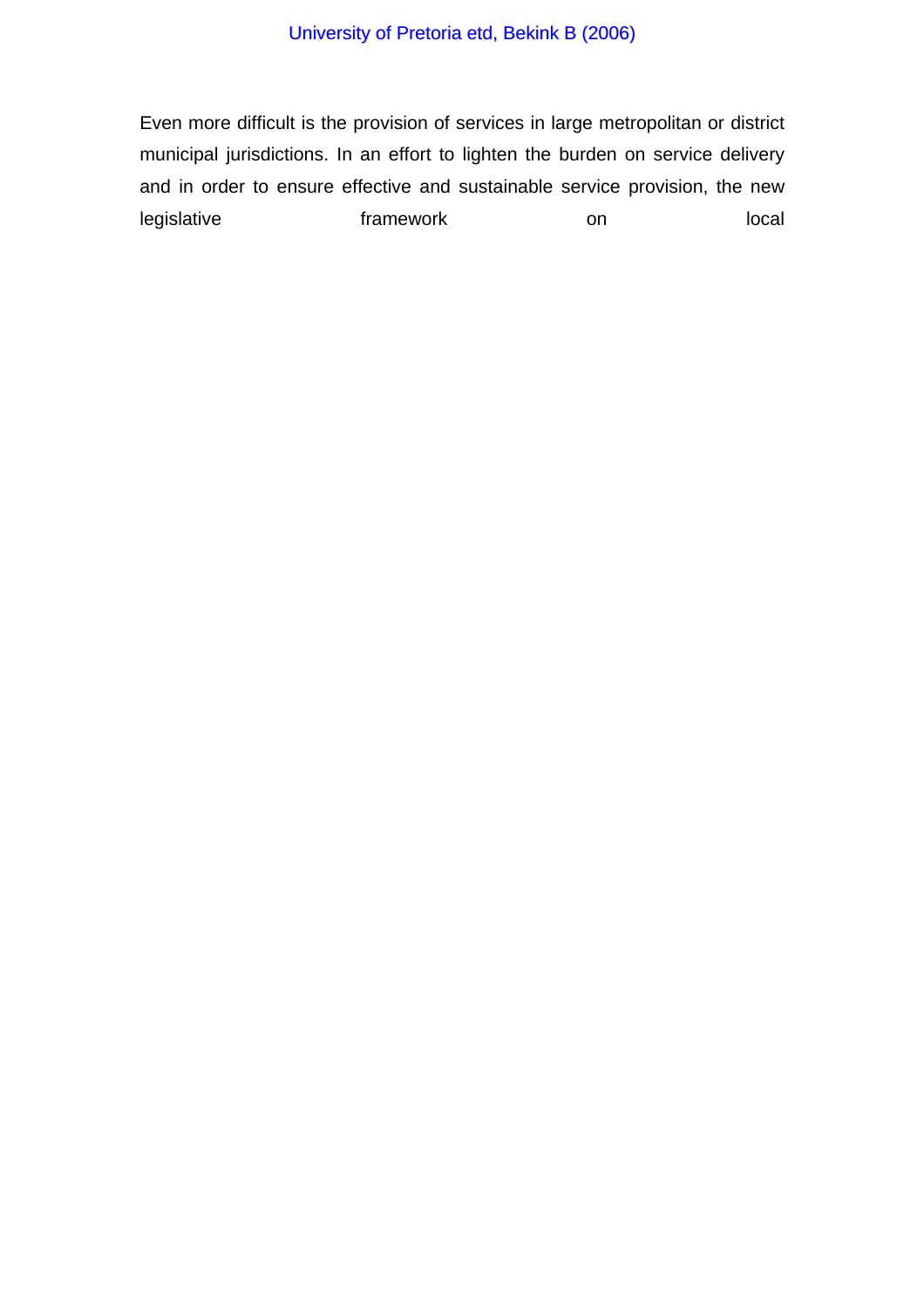government allows for the establishment of so-called "internal municipal service districts". In this regard and in accordance with its policy framework, a municipality is allowed to establish part of the municipality as an Internal Municipal Service District (IMSD) to facilitate the provision of a municipal service in that part of the municipality. Before an IMSD is established, the municipality must:

- consult the local community on the following matters:
	- (a) the proposed boundaries of the service district
	- (b) the proposed nature of the municipal service
	- (c) the proposed method of financing the service
	- (d) the proposed mechanism for provision of the service and
- obtain the consent of the majority of the members of the local community in the proposed IMSD that will be required to contribute to the provision of the municipal service.<sup>[70](#page-28-0)</sup>

Following on subsection 85(2), when a municipality establishes an IMSD, the municipality must determine the boundaries of the district, the mechanism to provide the service and establish a separate accounting system and other record-keeping systems in respect of the service. The municipality may also set a tariff or levy for the service, impose a special surcharge in the district for the service or increase the tariff in the district for the service. The municipality may further establish a committee comprising persons representing the community of the IMSD to act as a consultative or advisory forum regarding the management and other matters of the service.<sup>[71](#page-28-1)</sup> In areas where IMSDs are considered, a municipality must develop and adopt a policy framework for the establishment, regulation and management of such an IMSD. Such a policy framework must reflect at least the following aspects:

- the development needs and priorities of designated parts of the municipality which must be balanced against the needs and priorities of the municipality as a whole and
- the extent to which the establishment of one or more IMSDs will promote the local economic development of the municipality as a whole, will

<span id="page-28-1"></span><span id="page-28-0"></span><sup>&</sup>lt;sup>70</sup> See the Systems Act s 85(1) and (2).<br><sup>71</sup> See the Systems Act s 85(3)(a)-(e). Note that the committee proposed in s 3(e) should be established on the basis of gender representivity.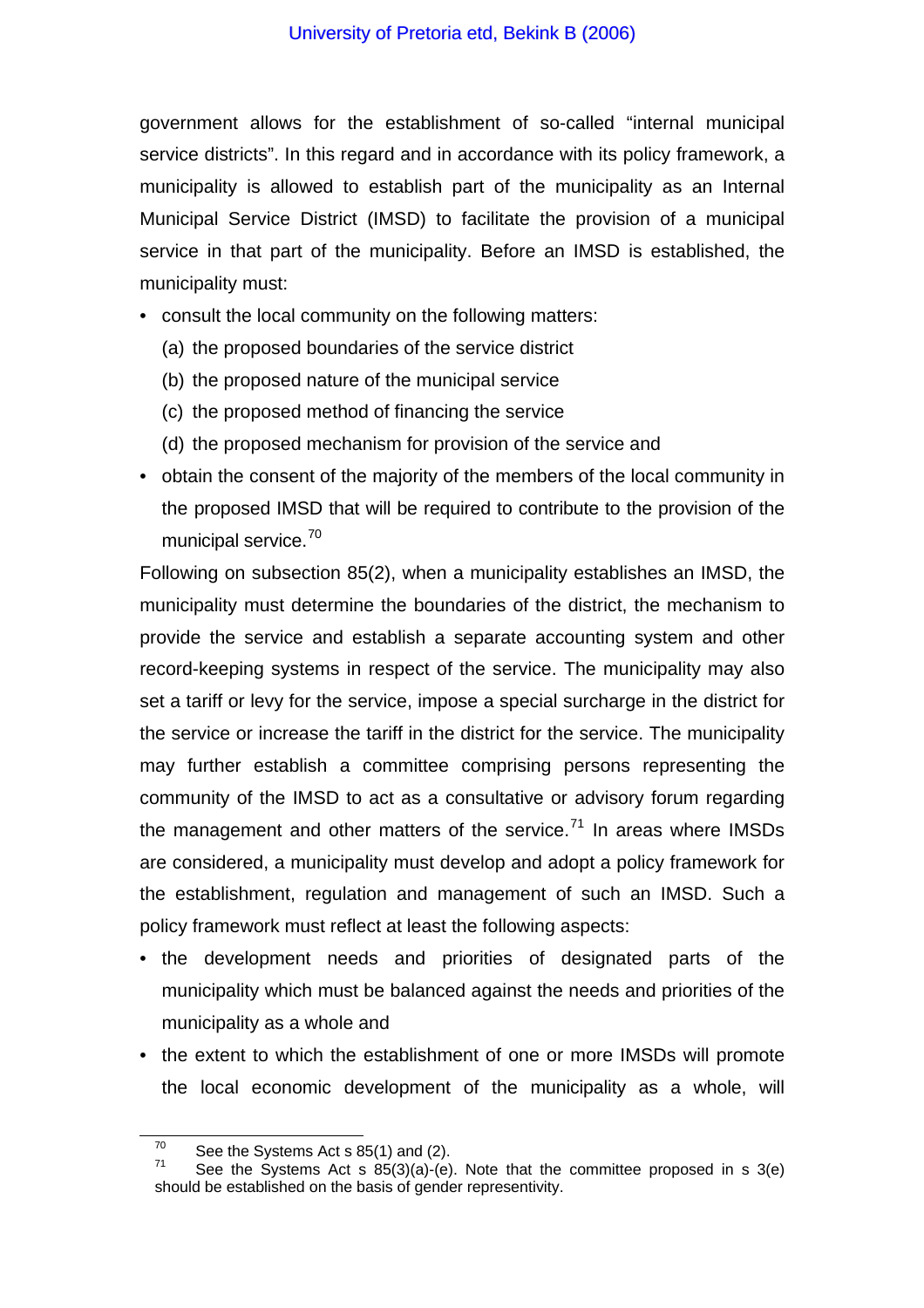contribute to enhancing the social, economic and spatial integration of the municipality and which may not entrench or contribute to further disparities in service provision in the municipal jurisdiction.<sup>[72](#page-29-0)</sup>

According to wide-ranging amendments to the Systems Act during 2003, various new issues have been incorporated under section 86 of the Act. Section 86A provides now for the following:

The Minister may for purposes of municipal services, make regulations or issue guidelines in accordance with section 120 of the Act, in order to provide for or regulate the following matters:

- The preparation, adoption and implementation of a municipal tariff policy
- the subsidisation of tariffs for poor households through cross-subsidisation within and between services, equitable share allocations to municipalities and national and provincial grants to municipalities
- limits on tariff increases
- criteria to be taken into account by municipalities when imposing surcharges on tariffs for services and determining the duration thereof
- incentives and penalties to encourage the economical, efficient and effective use of resources when providing services; the recycling of waste and other environmental objectives
- criteria to be taken into account by municipalities when assessing options for the provision of a municipal service
- measures against malpractice in selecting and appointing service providers, including measures against the stripping of municipal assets
- mechanisms and procedures for the co-ordination and integration of sectoral requirements in terms of legislation and the manner in which municipalities must comply with these
- standard draft service delivery agreements
- the minimum content and management of service delivery agreements
- additional matters that must be included in a feasibility study in terms of section 78(3)(c) of the Act, which may include the strategic and operational costs and benefits of an external mechanism in terms of the municipality's strategic objectives, an assessment of the municipality's capacity to

<span id="page-29-0"></span> $72$  Refer to the Systems Act s 86(1) and (2).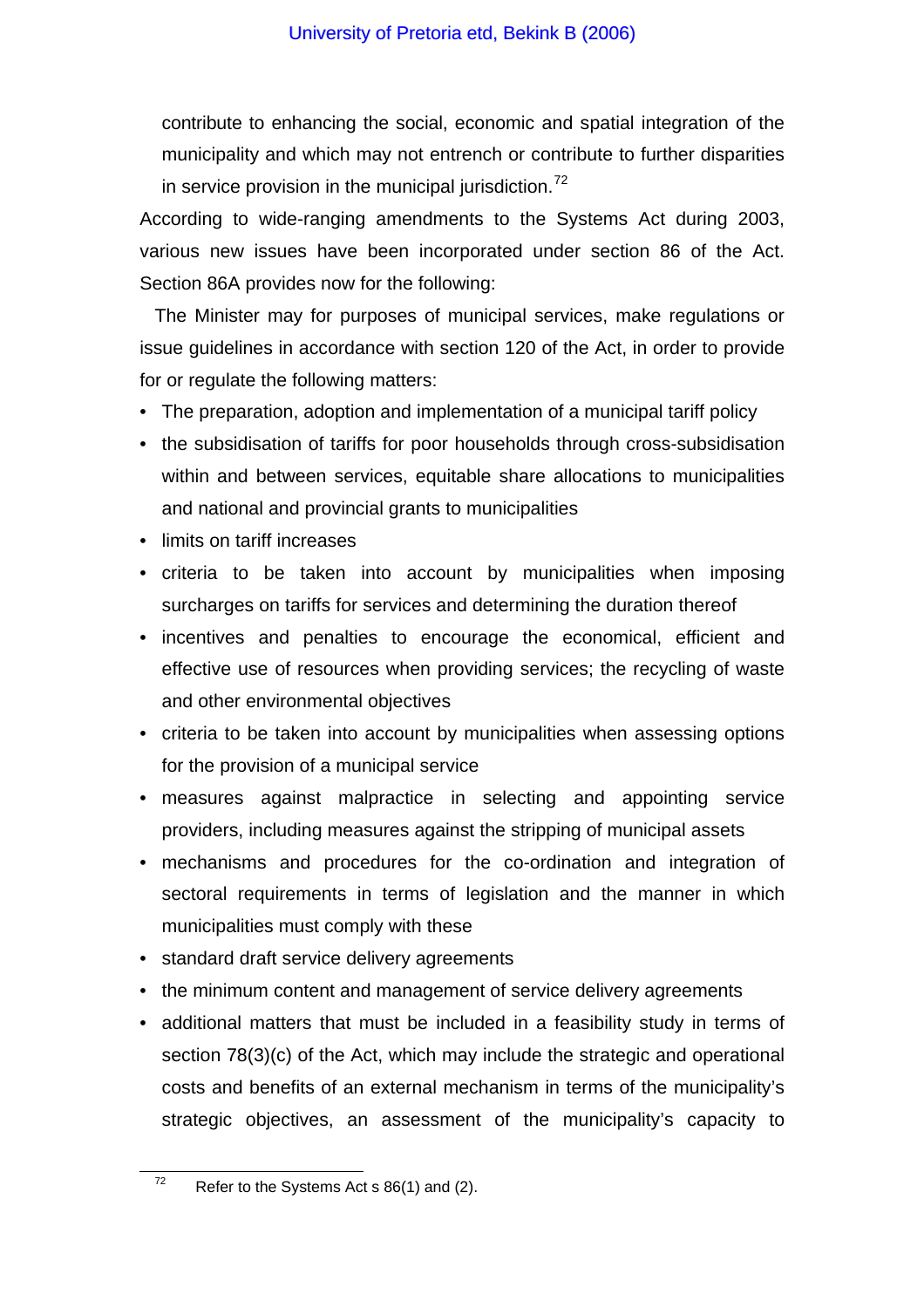effectively monitor the provision of the municipal service through an external mechanism and to enforce the service delivery agreement

- performance guarantees by service providers and
- any other matter that would facilitate the effective and efficient provision of municipal services or the application of the provisions of the Act.<sup>[73](#page-30-0)</sup>

The Minister may make regulations and issue guidelines relating to fiscal matter only after consulting with the Minister of Finance and any other Cabinet member whose portfolio is affected by such regulations and guidelines. When making regulations or issuing guidelines, the Minister must take into account the capacity of municipalities to comply with such regulations and guidelines and differentiate between different kinds of municipality according to their respective capacities.[74](#page-30-1)

The Act specifically determines that there are the following kinds of municipal entity:

- a private company established by one or more municipalities in terms of Part 2 of the Act or in which one or more municipalities have acquired or hold an interest according to Part 2 of the Act
- a service utility established by a municipality in terms of Part 3 of the Act and
- a multi-jurisdictional service utility established by two or more municipalities in terms of Part 4.[75](#page-30-2)

It is specifically provided that no municipality may establish, or participate in the establishment of, or acquire or hold an interest in, a corporate body, including a trust, except where such corporate body is a private company, service utility or multi-jurisdictional service utility referred to above or a fund for the benefit of its employees in terms of a law regulating pensions or medical aid schemes. However, such requirements do not apply to the acquisition by a municipality for investment purposes of securities in a company listed on the Johannesburg Securities Exchange in accordance with

<span id="page-30-1"></span><span id="page-30-0"></span>

<sup>&</sup>lt;sup>73</sup> See s 86A(1)(a)-(m) of the Systems Act.<br>
Refer to ss 86A(2)-(3) of the Systems Act.<br>
Read s 86B(a)-(c) of the Systems Act.

<span id="page-30-2"></span>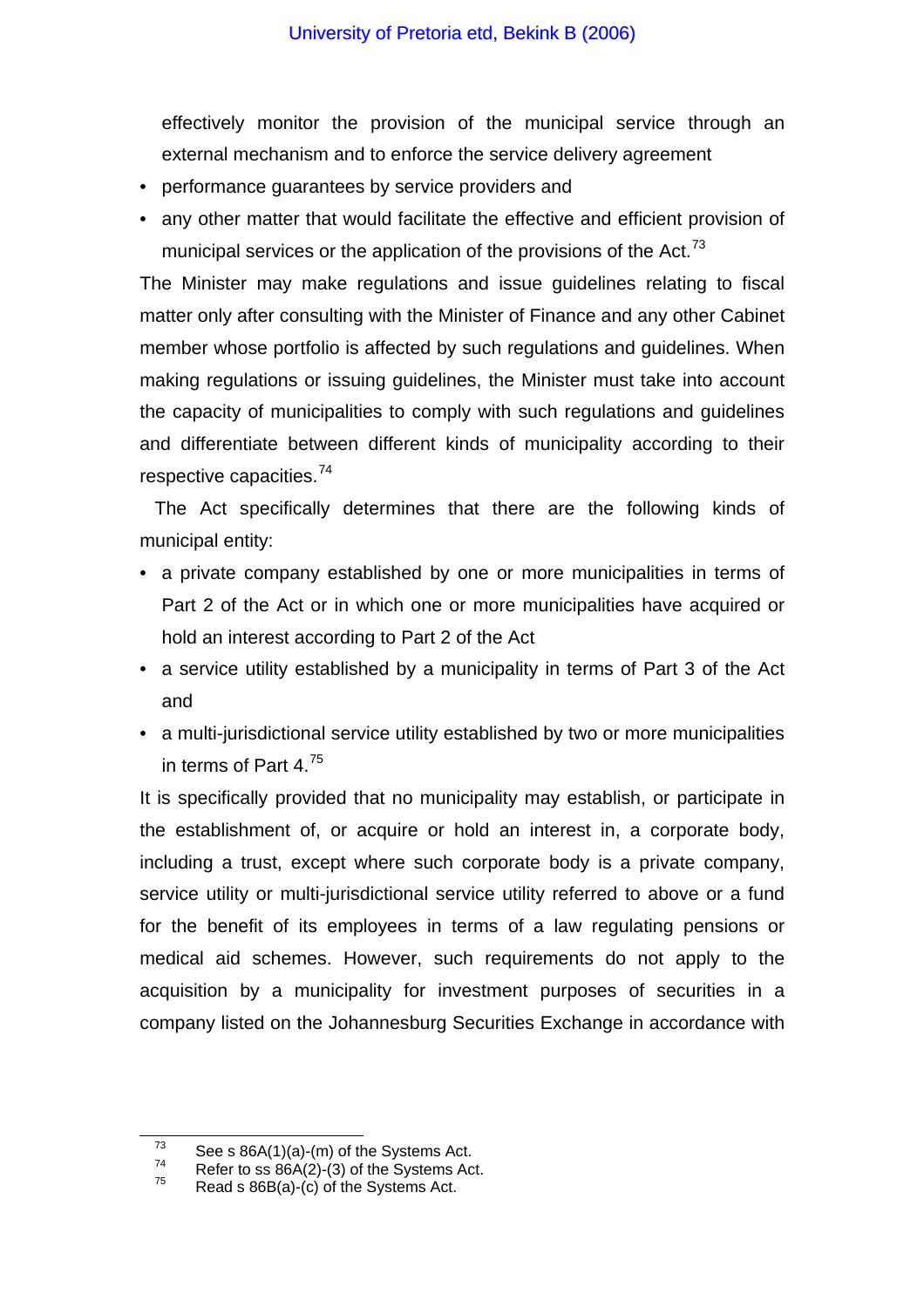the investment framework envisaged in section 13 of the Municipal Finance Management Act.<sup>[76](#page-31-0)</sup>

It is further provided that a municipality may, subject to subsection 86C (2), establish or participate in the establishment of a private company in accordance with the Companies Act.<sup>[77](#page-31-1)</sup> or acquire or hold an interest in a private company in accordance with the Companies Act. In this regard it is further permitted that:

- A municipality may in terms of subsection 86C(1)(a) or (b) either acquire or hold full ownership of a private company or acquire or hold a lesser interest in a private company.
- A municipality may acquire or hold such a lesser interest in a private company only if all the other interests are held by (i) another municipality or municipalities, (ii) a national or provincial organ of state or organs of state or (iii) any combination of institutions refer-red to in (i) and (ii).
- A municipality may, despite paragraph (b), acquire or hold an interest in a private company in which an investor other than another municipality or a national or provincial organ of state has an interest, but only if effective control in the private company vests in that municipality, another municipality, or that municipality and another municipality collectively.<sup>[78](#page-31-2)</sup>

It is also important to note that a private company referred to in section 86C(1) is a municipal entity if a municipality, or two or more municipalities collectively, have effective control of that private company or is a public entity to which the Public Finance Management Act applies, if ownership control in the company is held by a national or provincial organ of state.<sup>[79](#page-31-3)</sup> A private company which is a municipal entity must further restrict its activities to the purpose for which it is used by its parent municipality in terms of section 86E(1)(a) of the Systems Act and it has no competence to perform any activity which falls outside the

<span id="page-31-0"></span><sup>&</sup>lt;sup>76</sup> See ss 86B(2)-(3) of the Systems Act.<br>
<sup>77</sup> 61 of 1973.<br>
Refer to as 86C(4) (3) of the Systems

<span id="page-31-2"></span><span id="page-31-1"></span>Refer to ss 86C(1)-(3) of the Systems Act. Note that if a municipality establishes a private company or acquires or holds an interest in such a company, it must comply with the Companies Act and any other law regulating companies. If any conflict however arises between the Companies Act or other law and a provision of the Systems Act, then the Systems Act prevails.

<span id="page-31-3"></span>See Act 1 of 1999 read together with s 86D(1) of the Systems Act.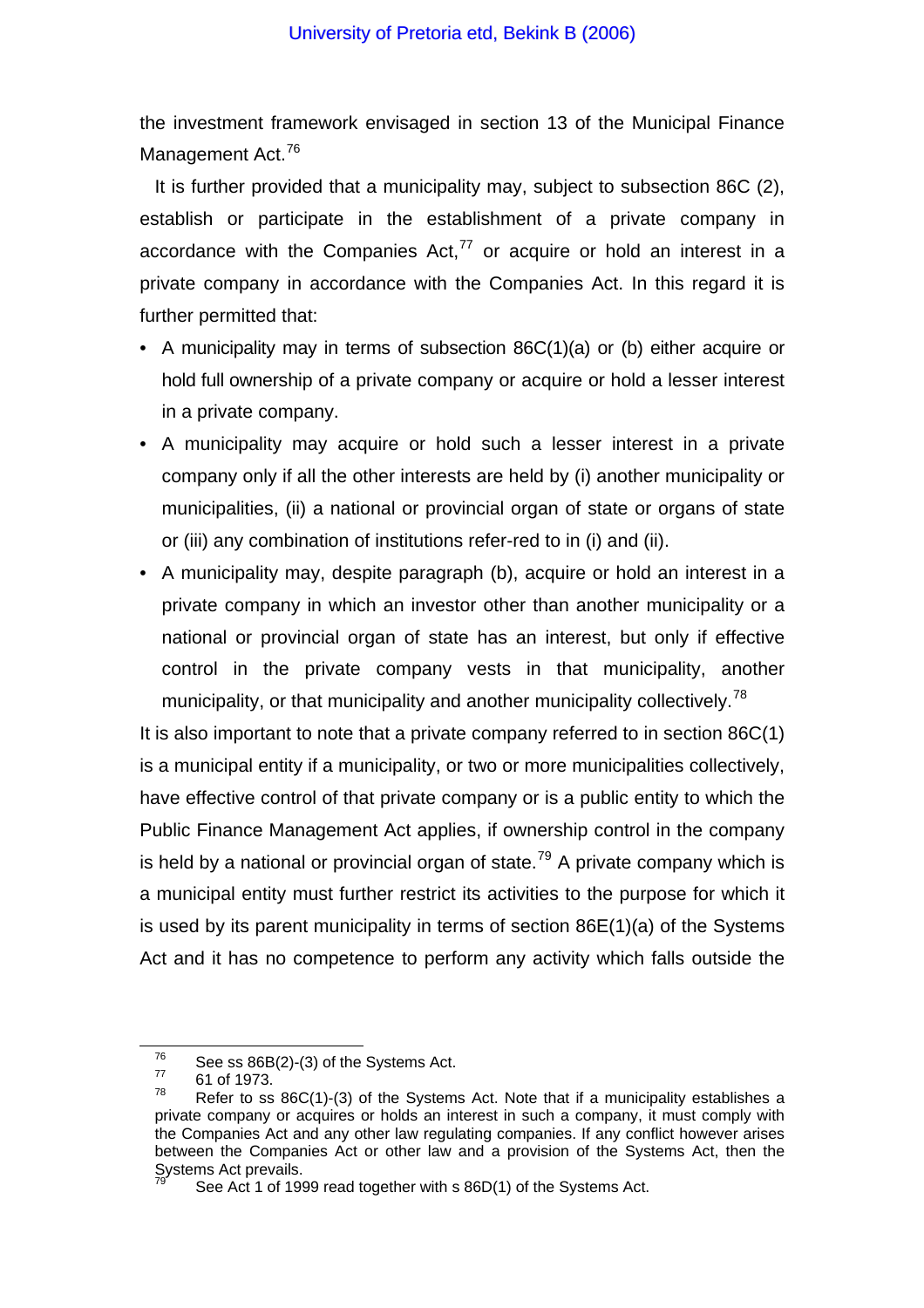functions and powers of its parent municipality contemplated by section 8 of the Act  $80$ 

Municipalities may further establish a private company or acquire an interest in such a company only for the purpose of utilising the company as a mechanism to assist it in the performance of any of its functions or powers or if the municipality can demonstrate that there is a need to perform that function or power in accordance with business practices in order to achieve the strategic objectives of the municipality more effectively and that the company would benefit the local community. It is also imperative that all other conditions that may be prescribed have been complied with. It should be noted however that if a municipality establishes a private company or acquires an interest in such a company for the purpose of using that company as a mechanism to provide a municipal service, then the provisions of Chapter 8 of the Systems Act are applicable.<sup>[81](#page-32-1)</sup>

According to the new amendments, if two or more municipalities intend to establish a private company or to acquire interests in the same private company, each of those municipalities must:

- comply with section 86E of the Systems Act
- consider and reach agreement on proposals for shared control of the company and
- consider cash flow projections of the company's proposed operations for at least three financial years.<sup>[82](#page-32-2)</sup>

A municipality may further transfer ownership or otherwise dispose of a wholly owned private company, subject to the Municipal Finance Management Act, or an interest in a private company subject to section 14 of the Municipal Finance Management Act and only if that transfer or disposal would not result in an infringement of section 86C (2) of the Systems Act by another municipality which holds an interest in the company.<sup>[83](#page-32-3)</sup>

In respect of the establishment of a service utility, it is now statutorily permitted for a municipality to pass a by-law establishing such a service utility. A by-law establishing a service utility must: state the purpose for which the

<span id="page-32-0"></span><sup>&</sup>lt;sup>80</sup> Read ss 86D(1)-(2) of the Systems Act.<br>
<sup>81</sup> Ss 86E(1)-(2) of the Systems Act.<br>
<sup>82</sup> See s 86F of the Systems Act.<br>
<sup>83</sup> Read s 86G of the Systems Act.

<span id="page-32-2"></span><span id="page-32-1"></span>

<span id="page-32-3"></span>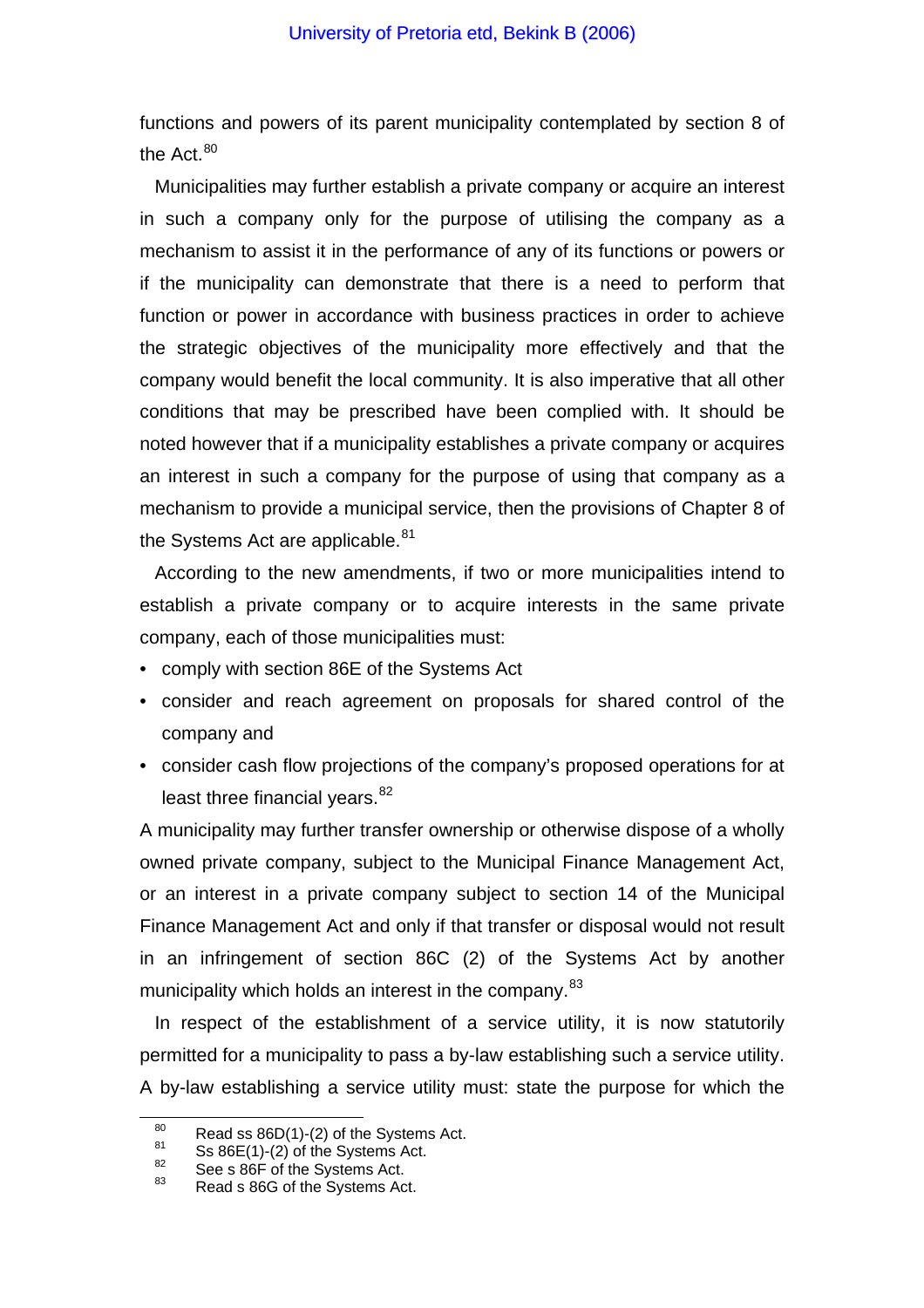service utility is established, confer the powers and impose the duties on the service utility which are necessary for the attainment of such purpose and provide for the following aspects:

- a board of directors to manage the service utility
- the number of directors to be appointed
- the appointment of directors, the filling of vacancies and the replacement and recall of directors by the parent municipality
- the terms and conditions of appointment of directors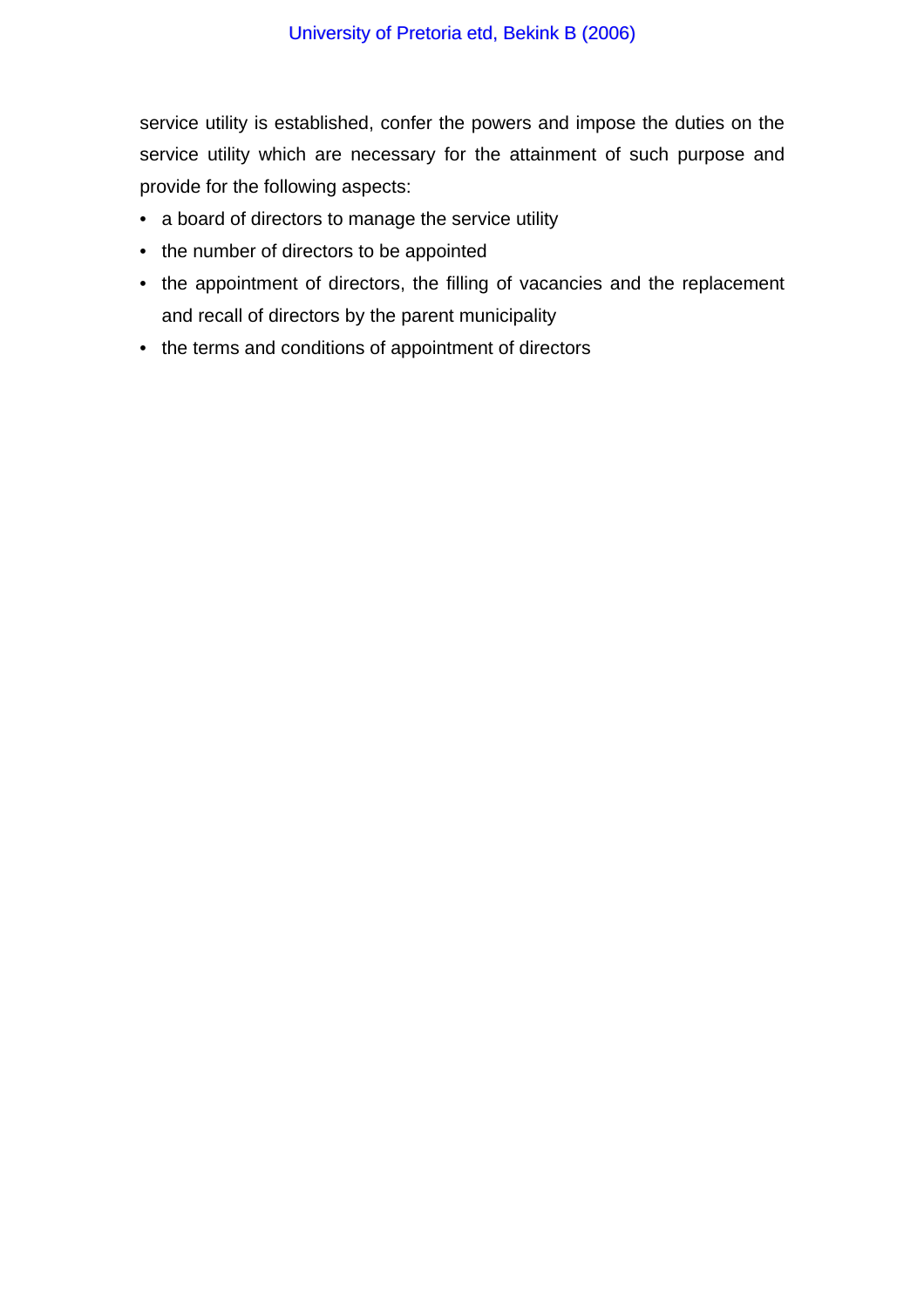- the appointment of a chairperson
- the operating procedures of the board of directors
- the delegation of powers and duties to the board of directors
- any other matter necessary for the proper functioning of the board of directors
- the acquisition of infrastructure, goods, services, supplies or equipment by the service utility, or the transfer of infrastructure, goods, services, supplies or equipment to the service utility
- the appointment of staff by the service utility or the transfer or secondment of staff to the service utility in accordance with applicable labour legislation
- the terms and conditions on which any acquisition, transfer, appointment or secondment is made
- the governance of the service utility and

• any other matter necessary for the proper functioning of the service utility. The by-law may also determine budgetary and funding arrangements for its implementation. No by-law may confer on a service utility any functions or powers falling outside the competence of the parent municipality contemplated by section 8 of the Systems Act. $84$  It should also be noted that a service utility is a juristic person and a municipal entity under the sole control of the municipality which established it. All service utilities must restrict their activities to the purpose for which they were established and have no competence to perform any activity which falls outside their functions or powers as are determined in terms of the by-law of the municipality.<sup>[85](#page-34-1)</sup>

Apart from establishing IMSDs, municipalities may also establish so-called Multi-jurisdictional Municipal Service Utilities (MMSUs).<sup>[86](#page-34-2)</sup> In this regard it is provided that two or more municipalities, by written agreement, may establish a multi-jurisdictional service utility to perform any function or power envisaged by section 8 of the Systems Act, in their municipal areas or in any designated parts of their municipal areas. The Minister may, in the national interest and in consultation with the Cabinet member responsible for the functional area in question, request two or more municipalities to establish a multi-jurisdictional

<span id="page-34-0"></span>

<span id="page-34-2"></span><span id="page-34-1"></span>

Read ss 86H(1)-(4) of the Systems Act.<br>
85 See s 86I(1)-(2) of the Systems Act.<br>
86 See s 87 of the Systems Act as substituted by s 19 of Act 4 of 2003.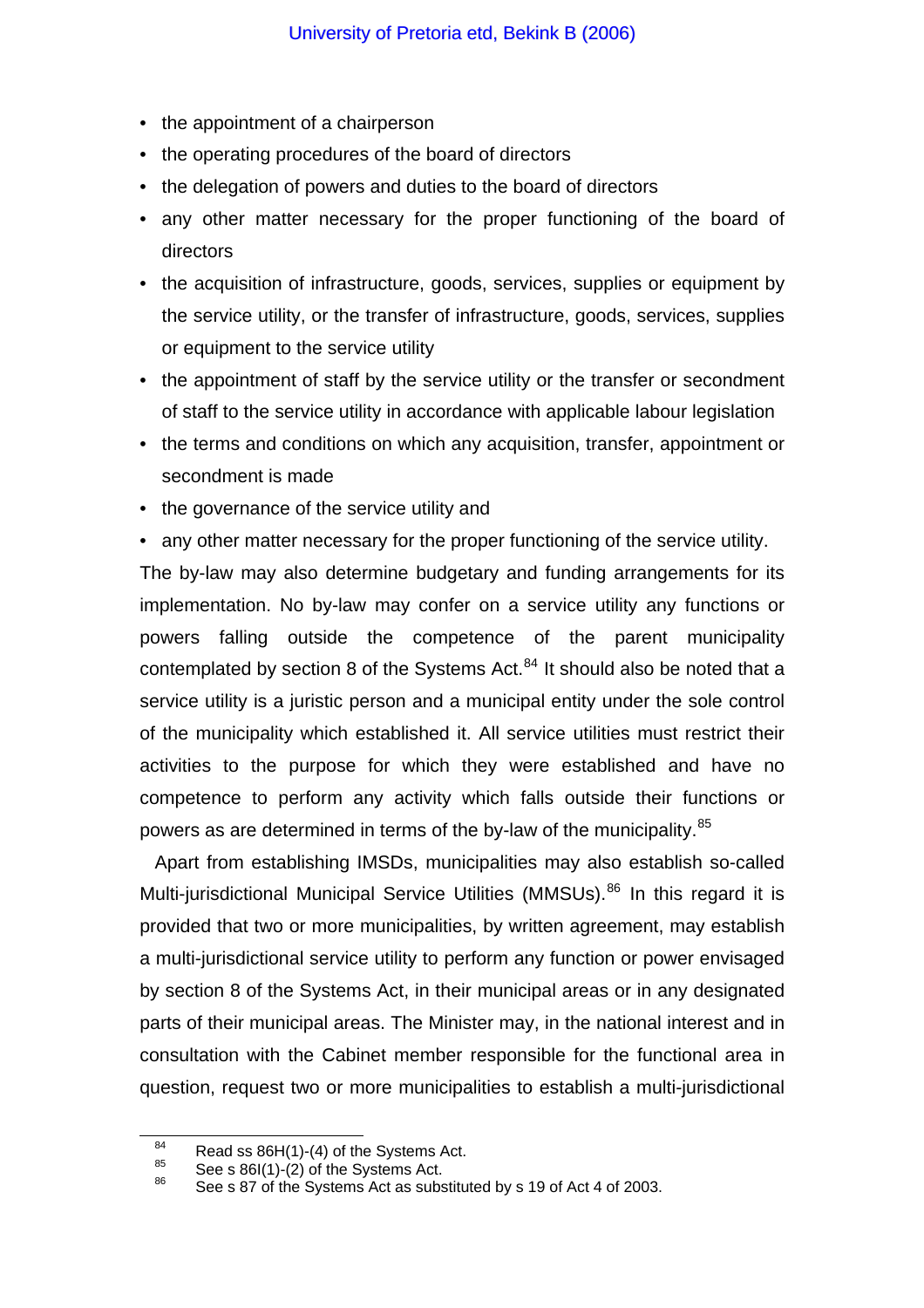# University of Pretoria etd, Bekink B (2006)

service utility to conform to the requirements of national legislation applicable to the provision of a specific municipal service. The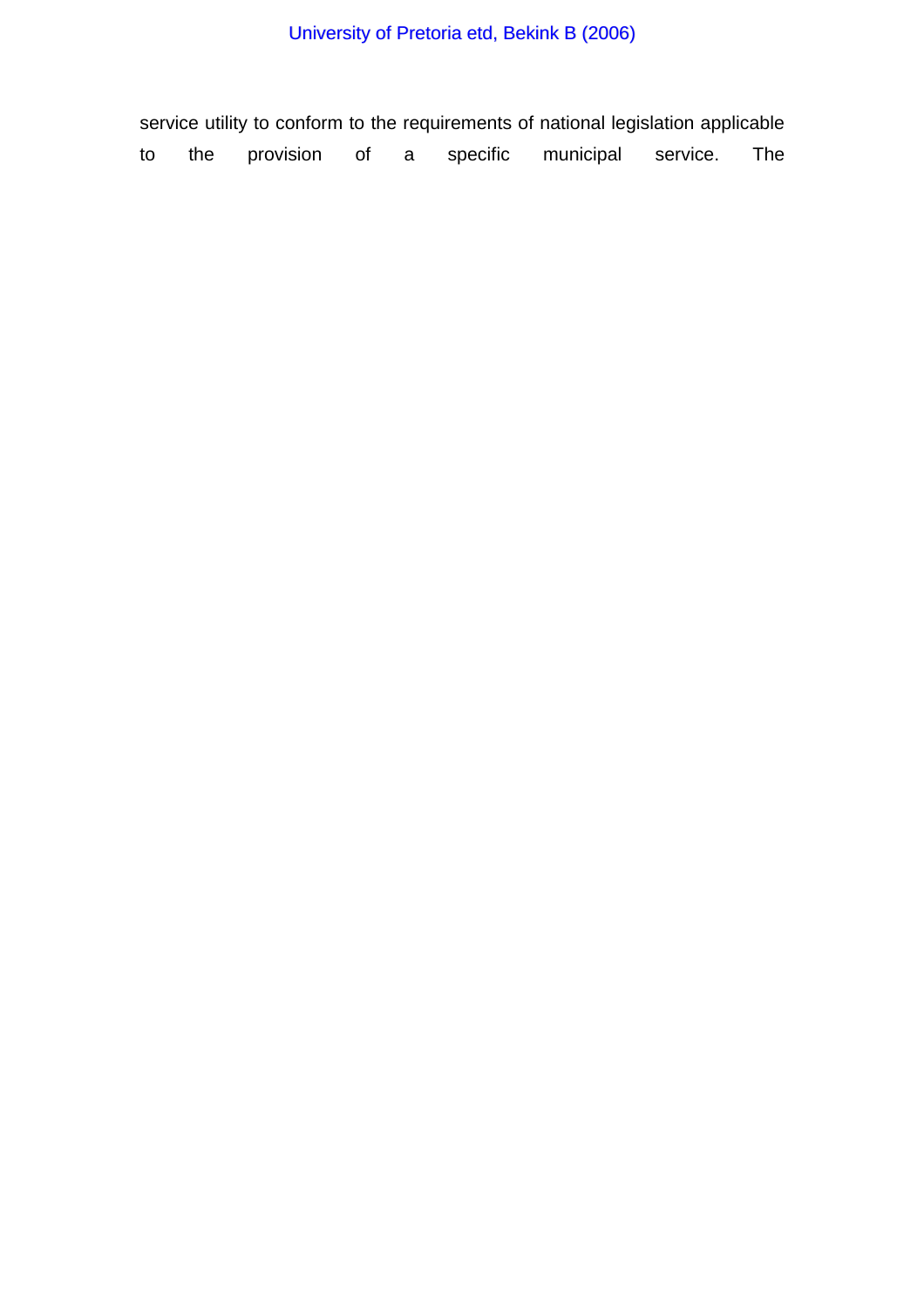municipalities that receive such a request must within two months decide whether to accede to the request, and convey their decision to the Minister. $87$ An agreement establishing a multi-jurisdictional service utility must describe the rights, obligations and responsibilities of the parent municipalities, and must :

- determine the boundaries of the area for which the multi-jurisdictional service utility is established
- identify the municipal service or other function to be provided in terms of the agreement
- determine budgetary and funding arrangements for implementation of the agreement
- provide for a board of directors for the multi-jurisdictional service utility, the appointment of directors by the respective parent municipalities, the filling of vacancies and the replacement and recall of directors, the number of directors appointed by each parent municipality, the terms and conditions of appointment of directors, the appointment of a chairperson, the operating procedures of the board of directors, the delegation of powers and duties to the board of directors and any other matter relating to the proper functioning of the board of directors
- provide for the acquisition of infrastructure, goods, services, supplies or equipment by the multi-jurisdictional service utility or the transfer of infrastructure, goods, services, supplies or equipment to the multijurisdictional service utility; the appointment of staff by the multijurisdictional service utility or the transfer or secondment of staff to the multi-jurisdictional service utility in accordance with applicable labour legislation and the terms and conditions on which any acquisition, transfer, appointment or secondment is made
- determine the conditions for, and consequences of, the withdrawal from the agreement of a parent municipality
- determine the conditions for, and consequences of, the termination of the agreement, including the method and schedule for winding-up the operations of the multi-jurisdictional service utility; the distribution of the

<span id="page-36-0"></span> $87$  See s 88 as amended by s 20 of Act 44 of 2003.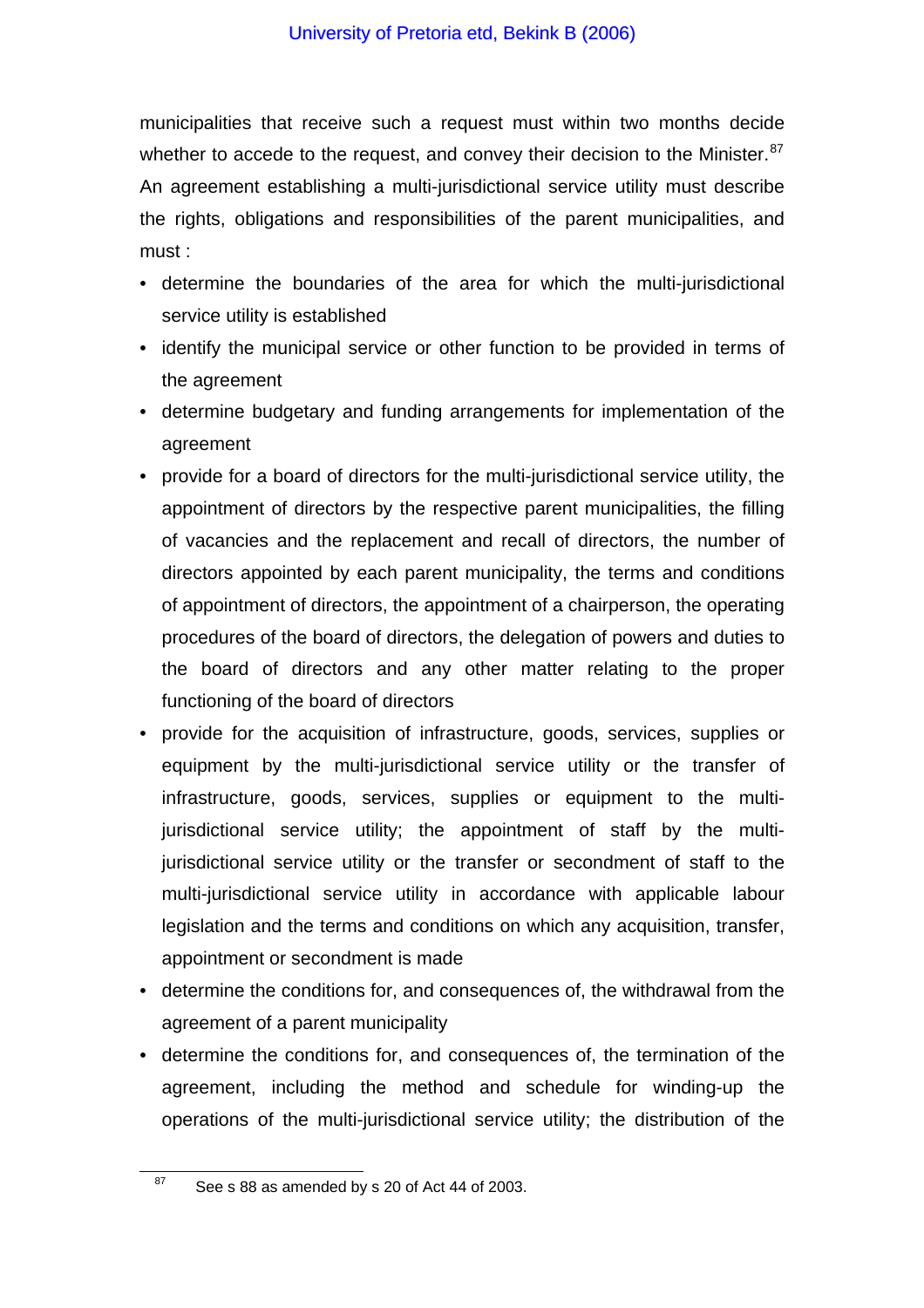proceeds and the allocation among the parent municipalities of any assets and liabilities

• provide for the governing of the multi-jurisdictional service utility, compulsory written reports regarding the activities and performance of the multi-jurisdictional service utility to a parent municipality, information that may be requested from the multi-jurisdictional service utility by a parent municipality, the amendment of the agreement and any other matter necessary for the proper functioning of the multi-jurisdictional service utility.<sup>[88](#page-37-0)</sup>

A multi-jurisdictional service utility is further accountable to the parent municipality(ies) and must comply with the Municipal Finance Management Act. Parent municipalities are again entitled to receive such regular written reports from the multi-jurisdictional service utility with respect to its activities and performance, as may be set out in the agreement establishing the multijurisdictional service utility. They may also request the multi-jurisdictional service utility to furnish them with such information regarding its activities as the parent municipality(ies) may reasonably require. Parent municipalities may also appoint a nominee to inspect, at any time during normal business hours, the books, records, operations and facilities of the multi-jurisdictional service utility and those of its contractors relating to the performance of the function or power for which the multi-jurisdictional service utility is established.<sup>[89](#page-37-1)</sup>

Multi-jurisdictional service utilities terminate automatically, when there is only one remaining parent municipality or by written agreement among all of the parent municipalities or upon the termination date or the fulfilment of any condition for termination contained in the agreement establishing the multi-jurisdictional service utility.<sup>[90](#page-37-2)</sup>

The parent municipality(ies) of a municipal entity have specific duties towards such a municipal entity and must:

<span id="page-37-0"></span><sup>&</sup>lt;sup>88</sup> See s 90 of the Systems Act as substituted by s 22 of Act 44 of 2003. A (MMSU) is a juristic person and falls under the control/shared control of the parent municipalities. All (MMSU) must restrict their actions to the object of their establishment and they have no other competencies outside the functions set out in their establishment agreement.<br>  $^{89}$  Read s 92 as substituted by s 24 of Act 44 of 2003.<br>  $^{90}$  S 92 as substituted.

<span id="page-37-2"></span><span id="page-37-1"></span>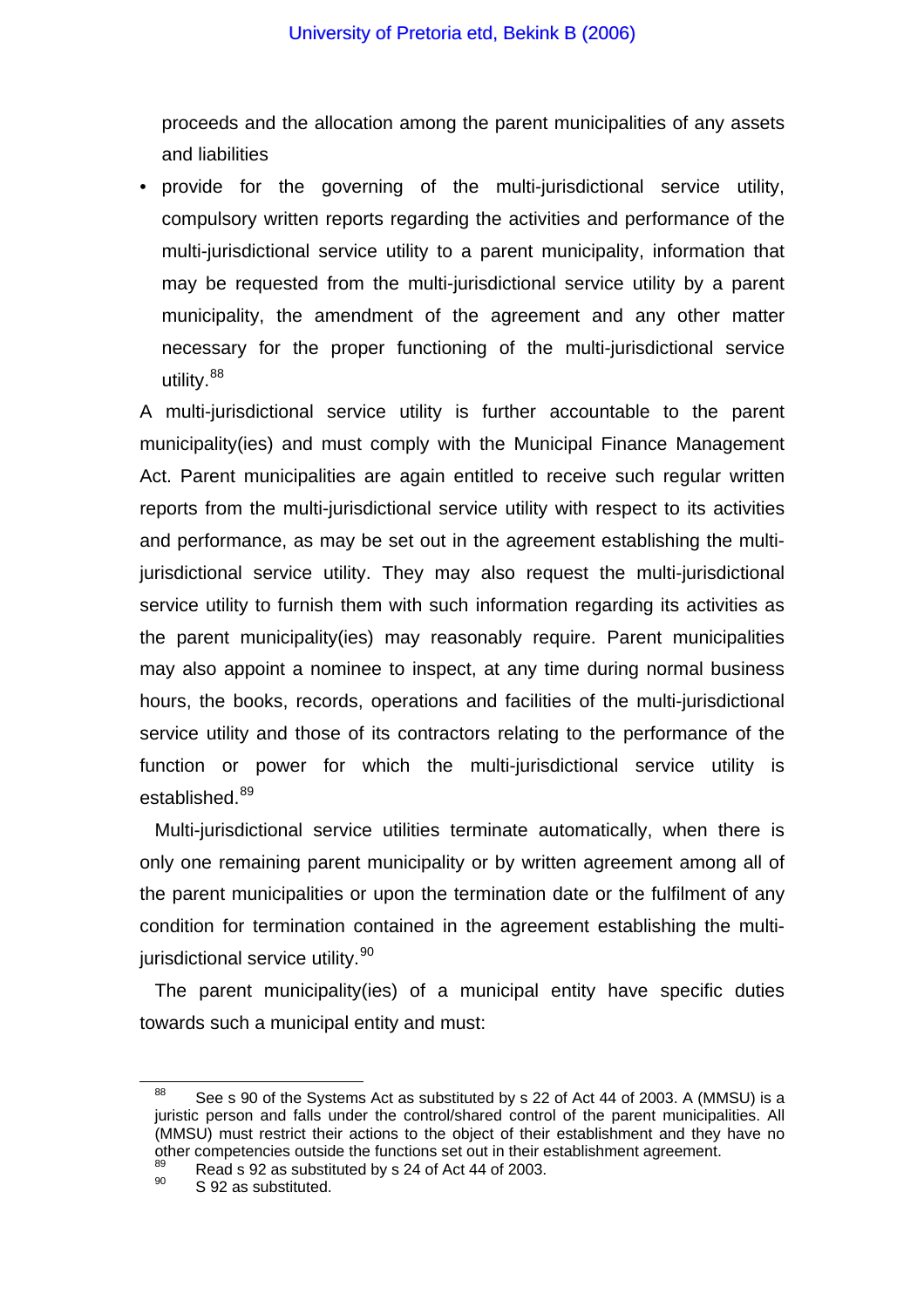- exercise any shareholder, statutory, contractual or other rights and powers it may have in respect of the municipal entity to ensure that both the municipality and the municipal entity comply with this Act, the Municipal Finance Management Act and any other applicable legislation and that the municipal entity is managed responsibly and transparently and meets its statutory, contractual and other obligations
- allow the board of directors and chief executive officer of the municipal entity to fulfil their responsibilities and
- establish and maintain clear channels of communication between the municipality and the municipal entity.<sup>[91](#page-38-0)</sup>

In instances where a parent municipality, which has sole control of a municipal entity, or effective control in the case of a municipal entity which is a private company, the parent municipality must ensure that annual performance objectives and indicators for the municipal entity are established by agreement with the municipal entity and included in the municipal entity's multi-year business plan in accordance with section 87 (5) (d) of the Municipal Finance Management Act. The parent municipality is further obligated to monitor and annually review, as part of the municipal entity's annual budget process, the performance of the municipal entity against the agreed performance objectives and indicators and may liquidate and disestablish the municipal entity if the performance of the municipal entity is unsatisfactory, if the municipality does not impose a financial recovery plan in terms of the Municipal Finance Management Act and the municipal entity continues to experience serious or persistent financial problems or if the municipality has terminated the service delivery agreement or other agreement it had with the municipal entity.<sup>[92](#page-38-1)</sup> Parent municipalities that have shared control of a municipal entity must enter into a mutual agreement determining and regulating the following:

- their mutual relationships in relation to the municipal entity
- the exercise of any shareholder, contractual or other rights and powers they may have in respect of the municipal entity

<span id="page-38-1"></span><span id="page-38-0"></span><sup>&</sup>lt;sup>91</sup> Refer to s 93A as inserted by s 26 of Act 44 of 2003.<br><sup>92</sup> See s 93B of the Systems Act.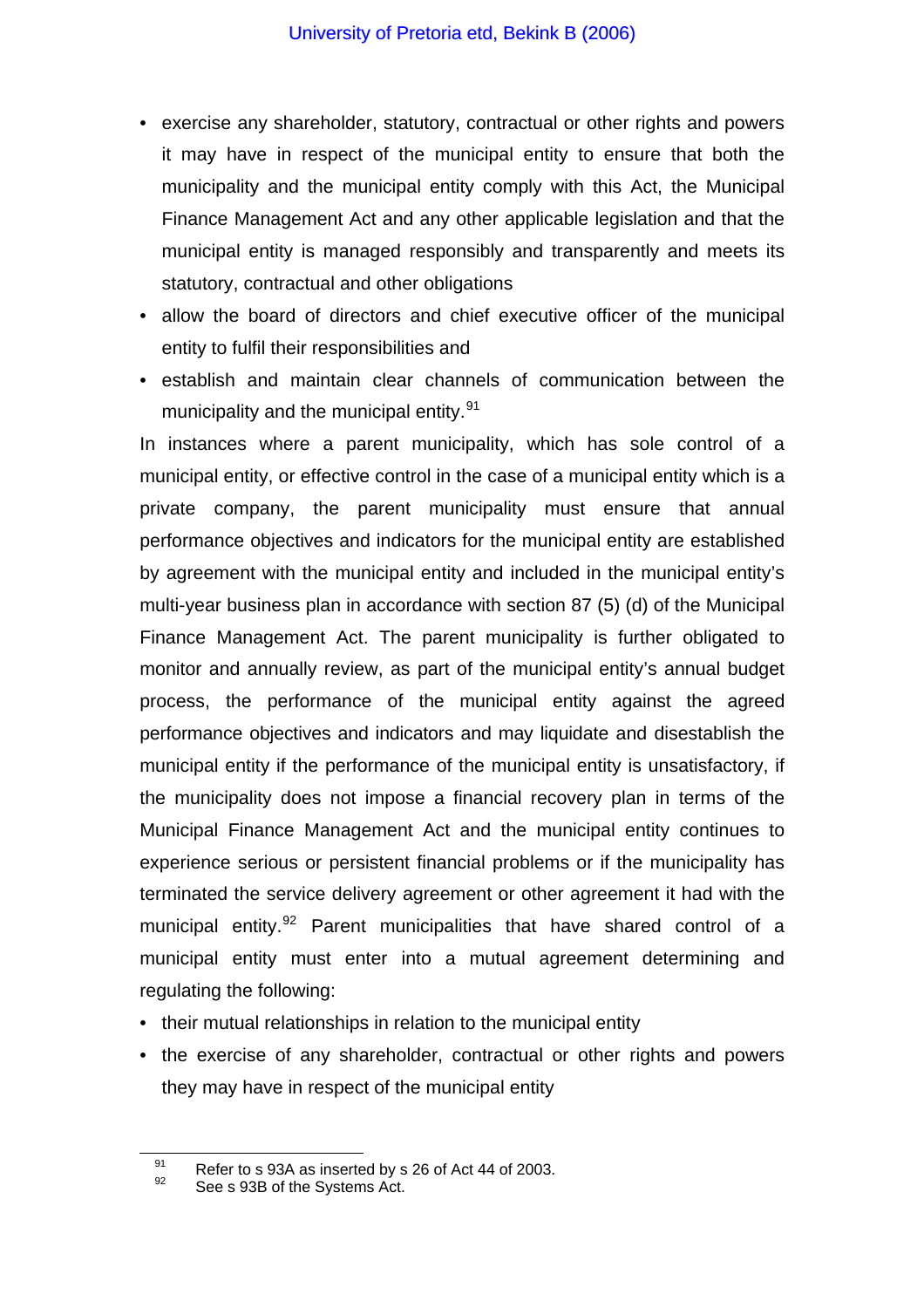- the exercise of their powers and functions in terms of the Systems Act and the Municipal Finance Management Act with respect to the municipal entity
- measures to ensure that annual performance objectives and indicators for the municipal entity are established by agreement with the municipal entity and included in the municipal entity's multi-year business plan in accordance with section 87 (5) (d) of the Municipal Finance Management Act
- the monitoring and annual review, as part of the municipal entity's annual budget process as set out in section 87 of the Municipal Finance Management Act, of the performance of the municipal entity against the established performance objectives and indicators
- the payment of any monies by the municipalities to the municipal entity or by the municipal entity to the municipalities
- procedures for the resolution of disputes between those municipalities
- procedures governing conditions for and consequences of withdrawal from the municipal entity by a municipality
- procedures for terminating the appointment and utilisation of the municipal entity as a mechanism for the performance of a municipal function
- the disestablishment of the municipal entity, the division, transfer or liquidation of its assets and the determination of the responsibility for its liabilities and
- any other matter that may be prescribed.

Parent municipalities may further liquidate and disestablish the municipal entity if the performance of the municipal entity is unsatisfactory, if the municipality does not impose a financial recovery plan in terms of the Municipal Finance Management Act and the municipal entity continues to experience serious or persistent financial problems, or if the municipality has terminated the service delivery agreement or other agreement it had with the municipal entity.<sup>[93](#page-39-0)</sup>

In respect of municipal representatives, it is now determined that the council of a parent municipality must designate a councillor or an official of the parent municipality, or both, as the representative or representatives of the parent

<span id="page-39-0"></span><sup>93</sup> Read s 93C as inserted by s 26 of Act 44 of 2003.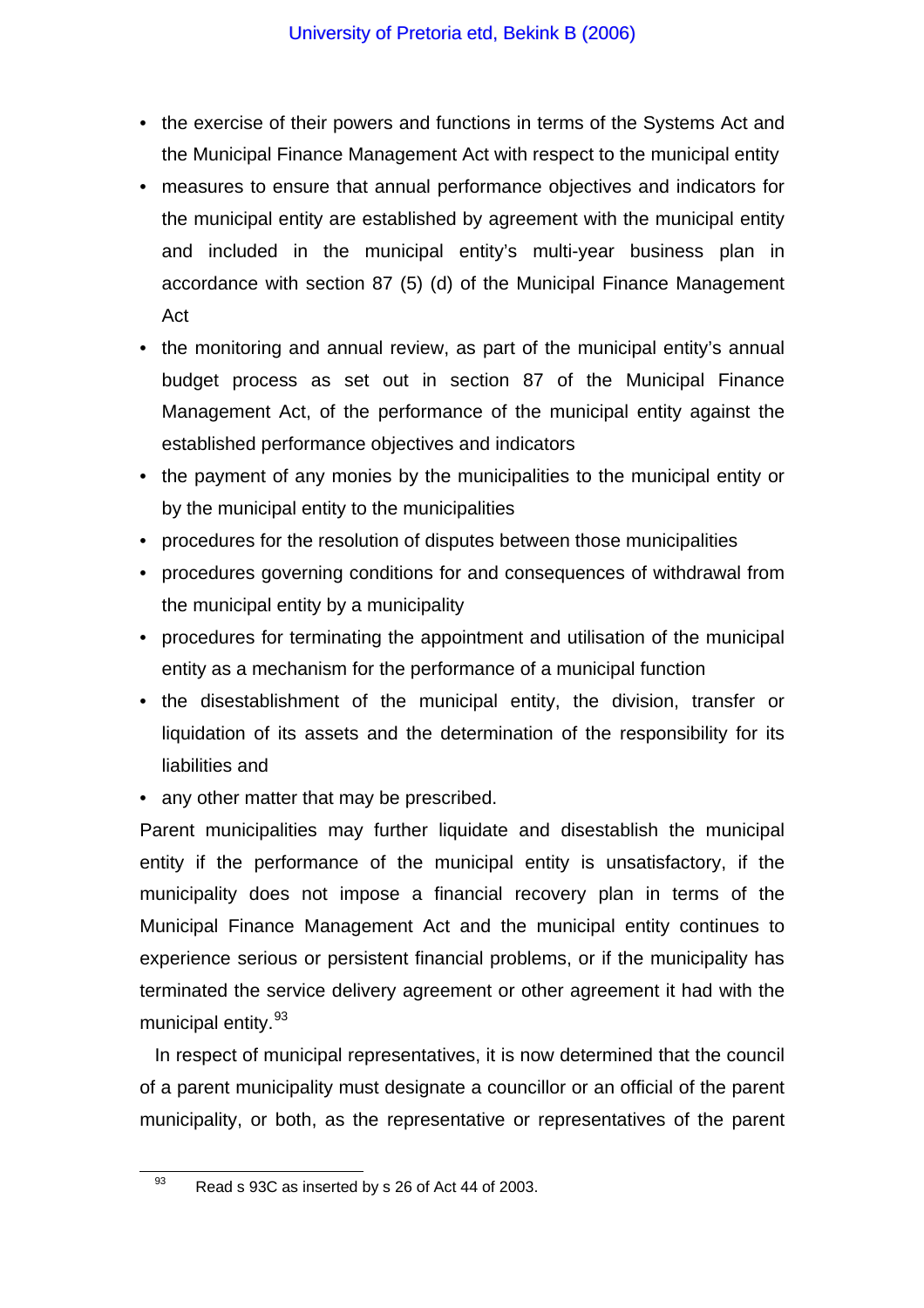#### University of Pretoria etd, Bekink B (2006)

municipality. The functions of such representative(s) are to represent the parent municipality as a non-participating observer at meetings of the board of directors of the municipal entity concerned and to attend shareholder meetings and exercise the parent municipality's rights and responsibilities as a shareholder, together with such other councillors or officials that the council may designate as representatives. It is further important to note that the official lines of communication between a municipal entity and the parent municipality exist between the chairperson of the board of directors of the municipal entity and the mayor or executive mayor, as the case may be, of the parent municipality. The mayor or executive mayor, as the case may be, of a parent municipality may at any time call or convene any meeting of shareholders or other general meeting comprising the board of directors of the municipal entity concerned and the representatives of the parent municipality, in order for the board of directors to give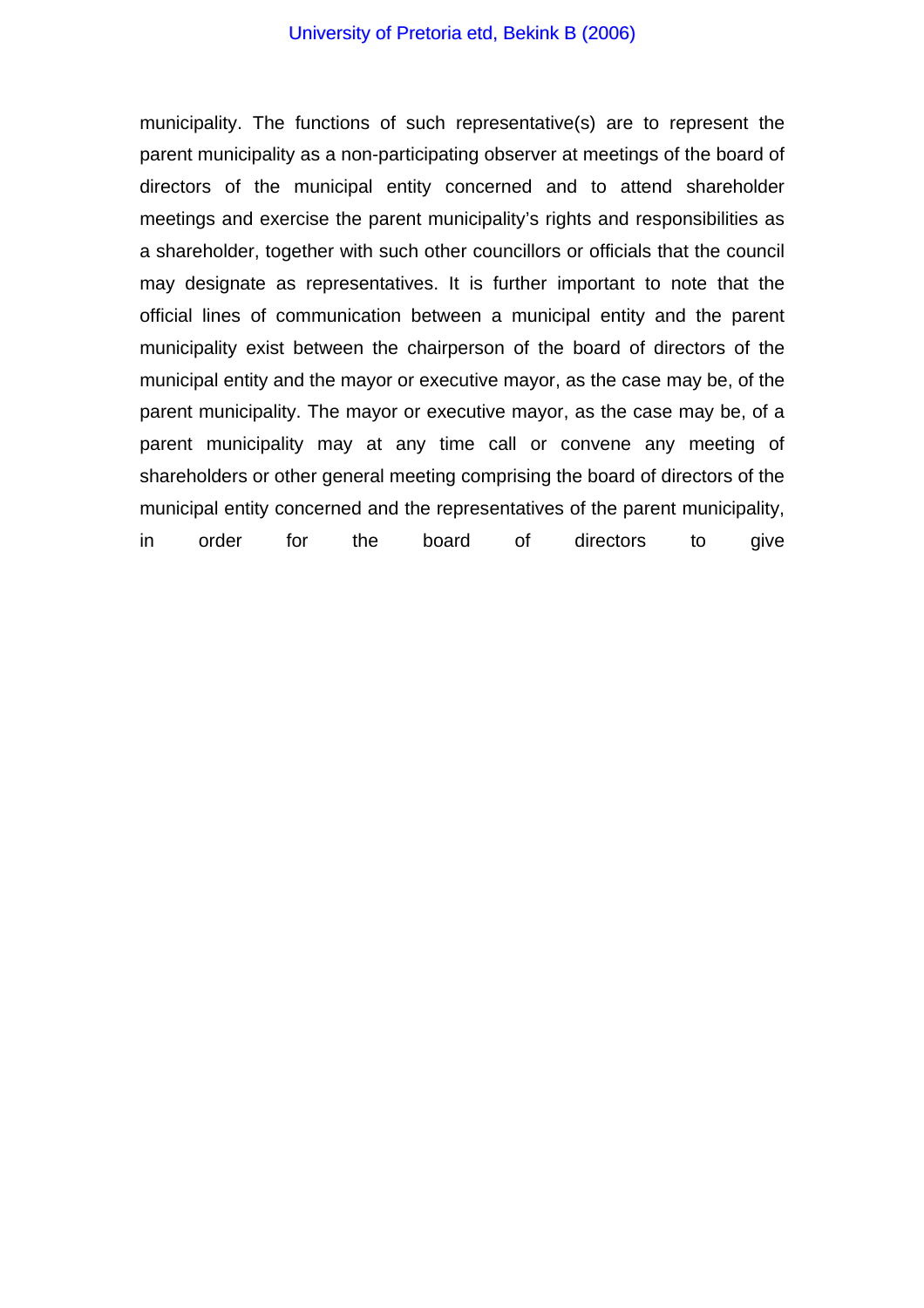account for actions taken by it. The council of a parent municipality may also determine the reporting responsibilities of a municipal representative. A municipal representative is strictly obligated to represent the parent municipality faithfully at shareholder meetings, without consideration of personal interest or gain, and must keep the council informed of how voting rights were exercised and of all relevant actions taken on behalf of the municipality by the representative. A municipal representative must further act in accordance with the instructions of the council and may be reimbursed for expenses in connection with his or her duties as a municipal representative. The municipal representative may not receive any additional compensation or salary for such duties, however.<sup>[94](#page-41-0)</sup>

It is also provided that the board of directors of a municipal entity must have the requisite range of expertise to effectively manage and guide the activities of the municipal entity. The board must consist also of at least a third nonexecutive directors and must have a non-executive chairperson. Before nominating or appointing a director, it is the responsibility of the parent municipality of a municipal entity to establish a process through which applications for nomination or appointment are widely solicited, to compile a list of all applicants and any prescribed particulars concerning applicants and to ensure that the municipal council makes the appointment or nomination from such list. $95$  A person is not eligible to be a director of a municipal entity if he or she:

- holds office as a councillor of any municipality
- is a member of the National Assembly or a provincial legislature
- is a permanent delegate to the National Council of Provinces
- is an official of the parent municipality of that municipal entity
- was convicted of any offence and sentenced to imprisonment without the option of a fine, and a period of five years since completion of the sentence has not lapsed
- has been declared by a court to be of unsound mind or
- is an unrehabilitated insolvent.

<span id="page-41-1"></span><span id="page-41-0"></span><sup>&</sup>lt;sup>94</sup> See s 93D of the Systems Act as amended.<br><sup>95</sup> See s 93E of the Systems Act.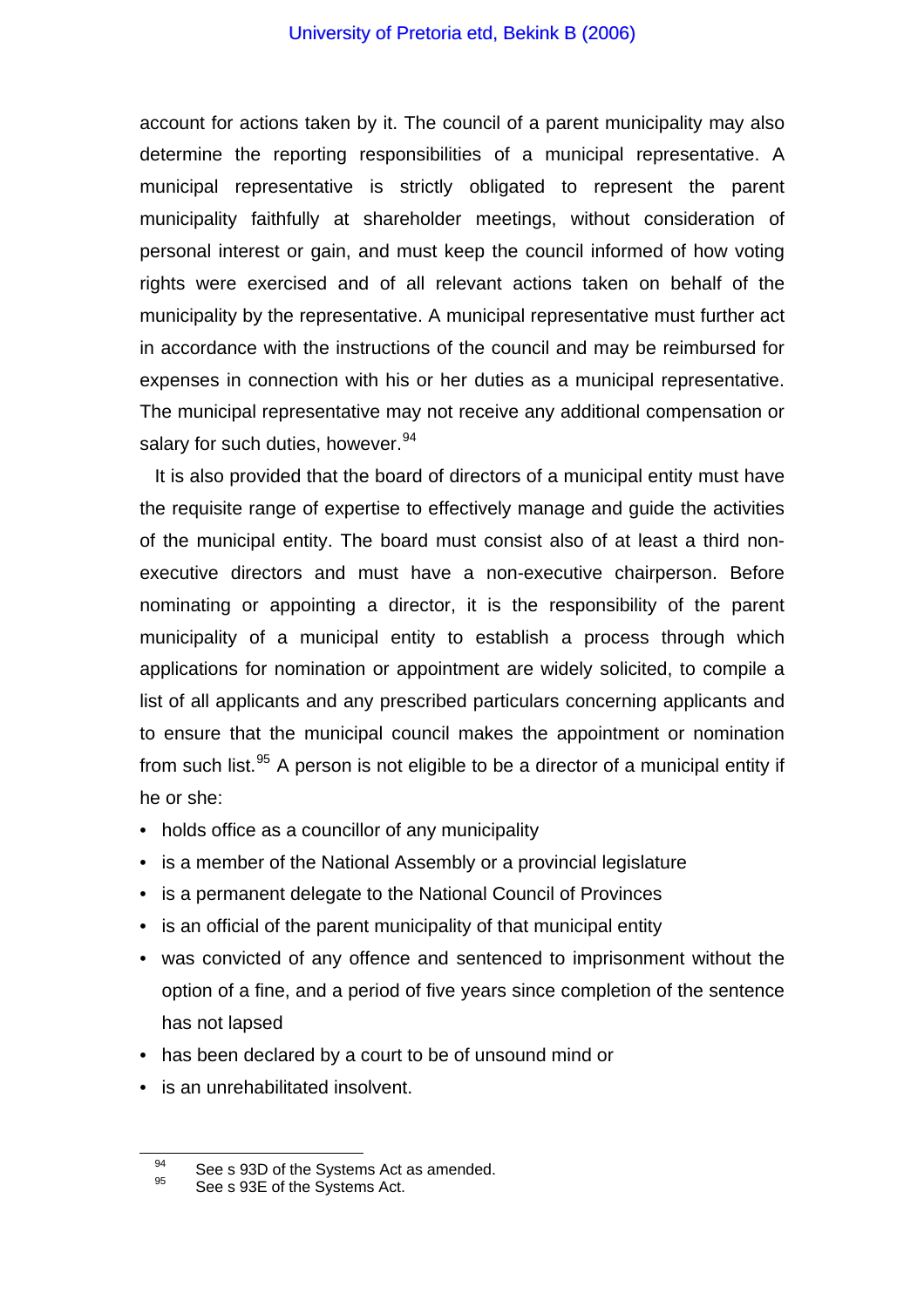If a director of a municipal entity during that person's term of office becomes disqualified on a ground mentioned above, then such a person ceases to be a director from the date of becoming disqualified.<sup>[96](#page-42-0)</sup> The parent municipality of a municipal entity is further authorised to remove or recall a director appointed or nominated by that municipality. Such removal or recall is permitted only when the performance of the director is unsatisfactory; when the director, either through illness or for any other reason is unable to perform the functions of office effectively or if the director, whilst holding office, is convicted of fraud or theft or any offence involving fraudulent conduct or has failed to comply with or breached any legislation regulating the conduct of directors, including any applicable code of conduct.  $97$ 

The board of directors of a municipal entity has also been afforded specific duties and responsibilities. As such, the board must provide effective, transparent, accountable and coherent corporate governance and conduct effective oversight of the affairs of the municipal entity. It must also ensure that it and the municipal entity comply with all applicable legislation and agreements and communicate openly and promptly with the parent municipality of the municipal entity. In general, the board must deal in good faith with the parent municipality of the municipal entity. A director of a municipal entity is further obligated to disclose to the board of directors and to the representative of the parent municipality any direct or indirect personal or business interest that the director or his or her spouse or partner may have in any matter before the board, and must withdraw from the proceedings of the board when that matter is considered, unless the board decides that the director's direct or indirect interest in the matter is trivial or irrelevant. Directors must at all times act in accordance with the Code of Conduct for directors referred to in section 93L of the Systems Act, which is referred below.<sup>[98](#page-42-2)</sup> In respect of meetings of the board of directors it is provided that such meetings must be open to the municipal representatives referred to in section 93D of the Systems Act. Municipal representatives have non-participating observer

<span id="page-42-1"></span><span id="page-42-0"></span>

<sup>96</sup> Refer to s 93F of the Systems Act.<br>
97 Read s 93G of the Systems Act as inserted by s 26 of Act 44 of 2003.<br>
98 See s 93H of the Systems Act.

<span id="page-42-2"></span>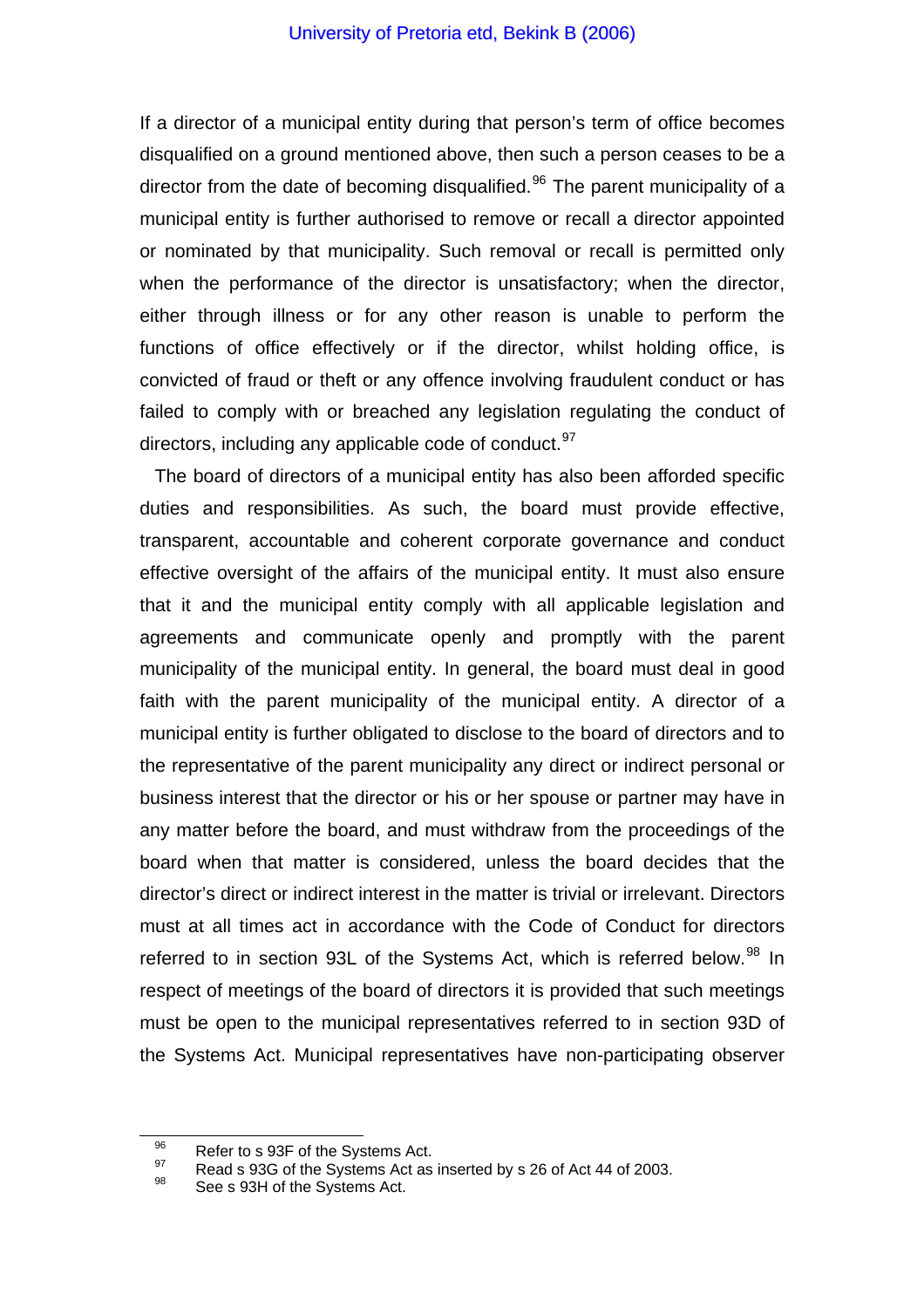status in a meeting of the board of directors of a municipal entity.<sup>[99](#page-43-0)</sup> It is also determined that the board of directors of a municipal entity must appoint a chief executive officer of the municipal entity. Such a chief executive officer is accountable to the board of directors for the manage-ment of the municipal entity.[100](#page-43-1)

Municipal entities may not establish or participate in the establishment of a company or any other corporate body, including a trust, or acquire or hold an interest in a company or any other corporate body, including a trust. This prohibition does not apply, however, to the acquisition by a municipal entity of securities in a company listed on the Johannesburg Securities Exchange for investment purposes, subject to any applicable provisions of the Municipal Finance Management Act or a fund for the benefit of employees of a municipal entity in terms of a law regulating pensions or medical aid schemes.<sup>[101](#page-43-2)</sup>

Mention was made earlier in this chapter that the Systems Act now provides for a specific Code of Conduct for directors and members of staff of a municipal entity. In this regard, it is provided that the Code of Conduct for councillors contained in Schedule 1 of the Act also applies, with the necessary changes, to directors of a municipal entity. In the application of item 14 of Schedule 1 of the Act to directors of a municipal entity, that item must be regarded as providing that:

- the board of directors of a municipal entity may investigate and make a finding on any alleged breach of a provision of this Code by a director or establish a special committee to investigate and make a finding on any alleged breach of a provision of this Code by a director or make appropriate recommendations to the board of directors
- if the board of directors or special committee finds that a director has breached a provision of this Code, the board of directors may issue a formal warning to the director, reprimand the director, fine the director or recommend to the parent municipality that the director be removed or recalled

<span id="page-43-0"></span><sup>99</sup> Refer to s 93I of the Systems Act.<br>
100 S 93J of the Systems Act.<br>
101 Read s 93K of the Systems Act.

<span id="page-43-2"></span><span id="page-43-1"></span>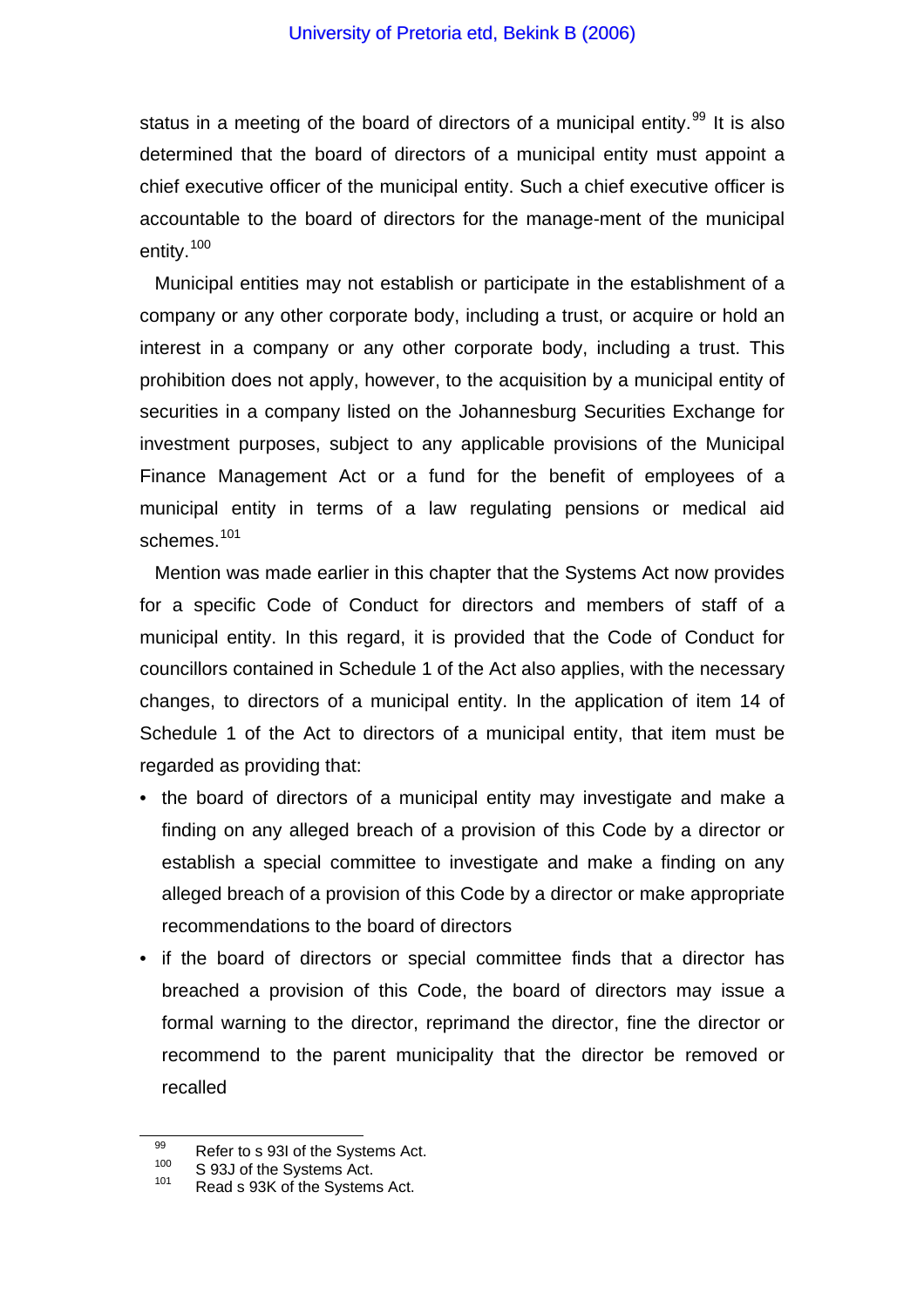• the board of directors of a municipal entity must inform a parent municipality of that entity of any action taken against a director in terms of the Code of Conduct.

The Code of Conduct for municipal staff members contained in Schedule 2 of the Systems Act applies, with the necessary changes, to the members of staff of a municipal entity. For purposes of this provision, any reference in Schedule 1 or 2 of the Act to a 'councillor', 'MEC for local government in the province', 'municipal council', 'municipality' and 'rules and orders' must, unless inconsistent with the context or otherwise clearly inappropriate, be construed as a reference to a director of a municipal entity, parent municipality, board of directors, municipal entity and procedural rules, respectively.[102](#page-44-0)

# **16.4 An overview of services that are generally provided by local governments**

### **16.4.1** *General factors that impact on municipal services*

It has been explained in the introductory chapters of this work that the provision of municipal services is arguably the most important reason for the existence and creation of local government structures. So important and fundamental is the provision of municipal services to local communities that it has been incorporated and entrenched within the new constitutional framework of South Africa. Before one investigates the basic services that municipalities should provide, it is important to look briefly at specific factors that have an impact on service provision and service levels, however. To a large extent these factors are determining factors in achieving a system of effective and sustainable service provision. The factors can be summarised as follows:

• *Financial resources* Finance is often regarded as the oil that keeps the engine of government running smoothly.<sup>[103](#page-44-1)</sup> Without financial resources there can be no effective and sustainable provision of municipal services. All municipalities should maximise their potential financial income and should utilise such resources sparsely and diligently. Municipal finances are generated mainly via two sources:

<span id="page-44-1"></span><span id="page-44-0"></span><sup>&</sup>lt;sup>102</sup> Refer to s 93L of the Systems Act as inserted by s 26 of Act 44 of 2003.<br><sup>103</sup> See Craythorne (1997) 391.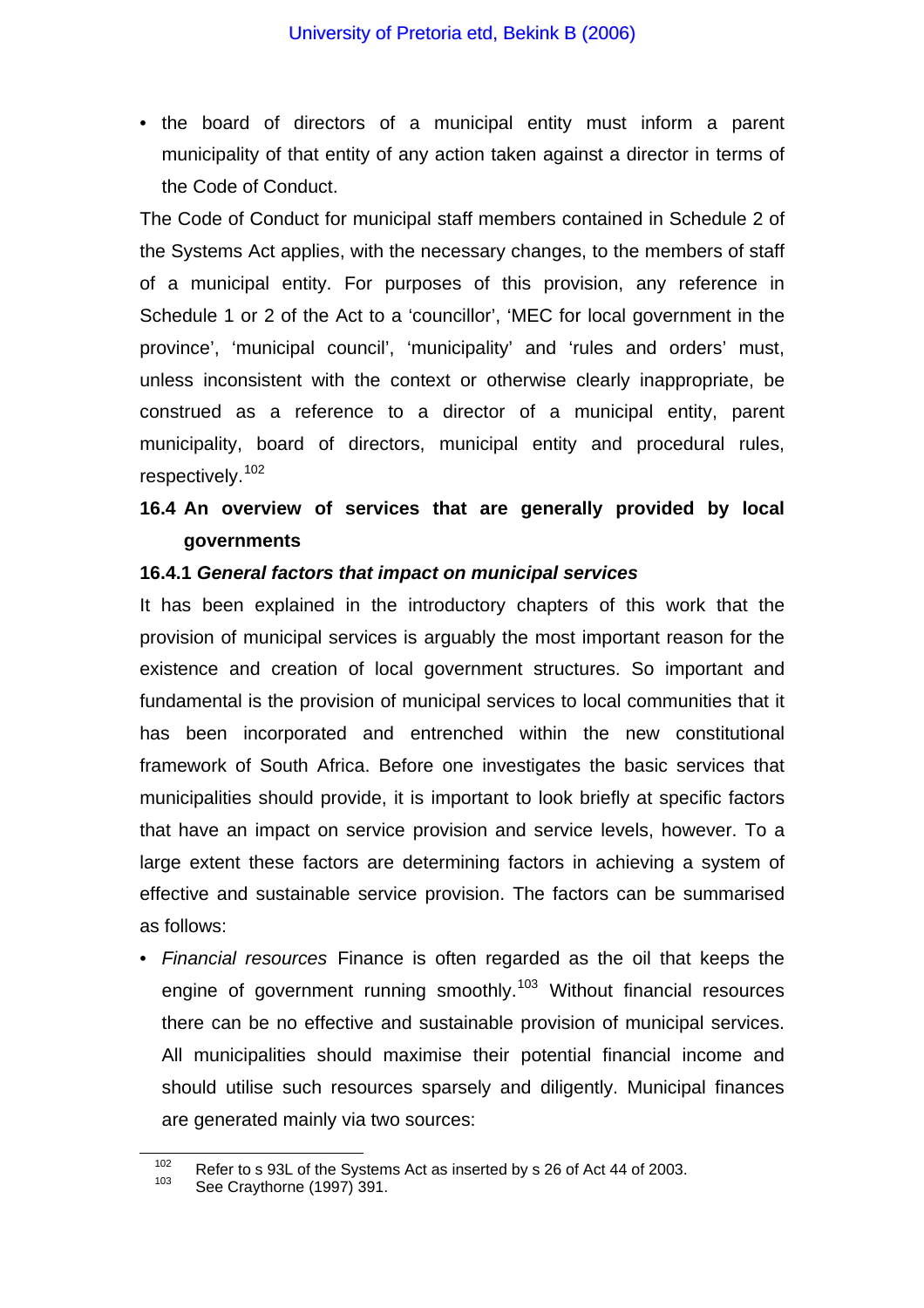- (a) the sharing in revenue that is raised nationally
- (b) revenue that is generated locally through the collection of rates, taxes and surcharges on services.
- *Training and municipal planning* The restructuring of municipal governments since 1993 has had a somewhat negative impact on skilled municipal employees. Many municipalities have lost the services of highly skilled and experienced municipal personnel. Coupled with the reality of a new legal and administrative framework, all municipalities are in need of extensive training and education programmes to ensure services are provided in compliance with the new legal foundation. Local governments should not be short sighted in respect of the importance of new training initiatives. The new local government systems must be supported by a comprehensive and continuous programme of training and skills development. Without proper attention to such aspects, sustainable service provision might be an unattainable ideal. Equally important to training is the principle of municipal planning. Planning in general is an inseparable part of the processes of public administration and accordingly requires specific consideration.<sup>[104](#page-45-0)</sup> In basic terms, municipal planning means looking ahead by anticipating and making arrangements for dealing with future problems by projecting trends. One such trend is, for example, the migration of people. Migration of people from mostly rural areas to more developed areas such as towns or cities is a universal phenomenon. People migrate from one place to another in the hope of obtaining work and achieving a better quality of life. The most important consideration in municipal planning in terms of accommodating migration trends is to anticipate future demand for basic municipal services such as water, sanitation, refuse removal and primary health care facilities and means. Often migration patterns are difficult to anticipate, because many informal settlements are established almost anywhere. In light of such sudden municipal demands, municipal planning is a *sine qua non* for a successful local government system.

<span id="page-45-0"></span> $104$  See Craythorne (1997) 400-402. The writer refers to certain definitions of the term "planning", which in essence means that objectives need to be clarified, whereafter specific actions should be implemented to achieve the desired goals. Planning involves not only the financial inputs necessary but also who the various role players should be.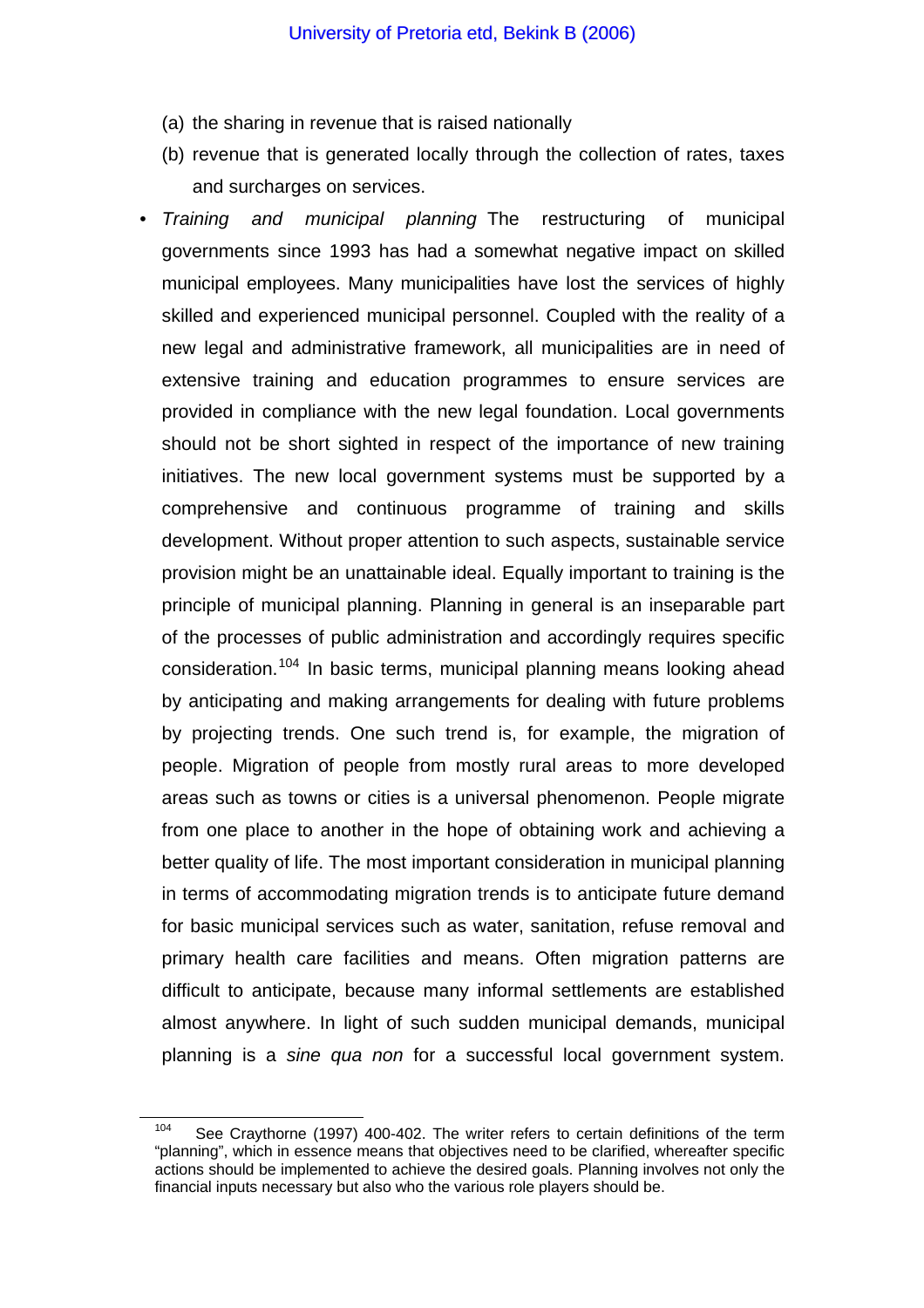Planning thus has its roots in the past, but with a view to deciding the future in the present.  $105$ 

- *Accountability, effective decision making and local democratic governance* The new constitutional dispensation of South Africa, which includes local governments, is founded *inter alia* on the values of a democratic, accountable, responsive and open government.<sup>[106](#page-46-1)</sup> All municipal governments must therefore structure and manage their affairs in compliance with such values. Municipalities must take decisive steps to eradicate all forms of maladministration and corruption and must align themselves with the new supreme values in the state. Without a concerted effort to establish a new, clean and accountable local governance, there is little chance that the newly established local government structures will secure and fulfil their obligations towards effective and sustainable service delivery.[107](#page-46-2)
- *Public participation and social and economic development* Public participation within all spheres of government is a constitutional prerequisite. This is of particular importance since the former local government dispensation excluded many people from its processes and decision-making procedures. Without proper participation of all the role players in local communities, the new local government dispensation is stillborn from the outset. In general, participation leads to information, which in turn ensures support. It is further a well-known fact that people generally support and participate in processes in which they have a direct or even an indirect stake. Communities need to realise that local governments are there mainly to provide services and to manage and control the local area to the benefit of all that are living or working there. As a counterweight, municipalities must assure and provide their services so as to ensure social and economic development which in turn will ensure a

<span id="page-46-2"></span>

<span id="page-46-1"></span><span id="page-46-0"></span><sup>&</sup>lt;sup>105</sup> See Craythorne (1997) 402.<br><sup>106</sup> See the Constitution s 1(d).<br><sup>107</sup> The more money is lost or wasted because of maladministration and corruption, the fewer resources are available to provide much-needed services and infrastructure to service hungry local communities.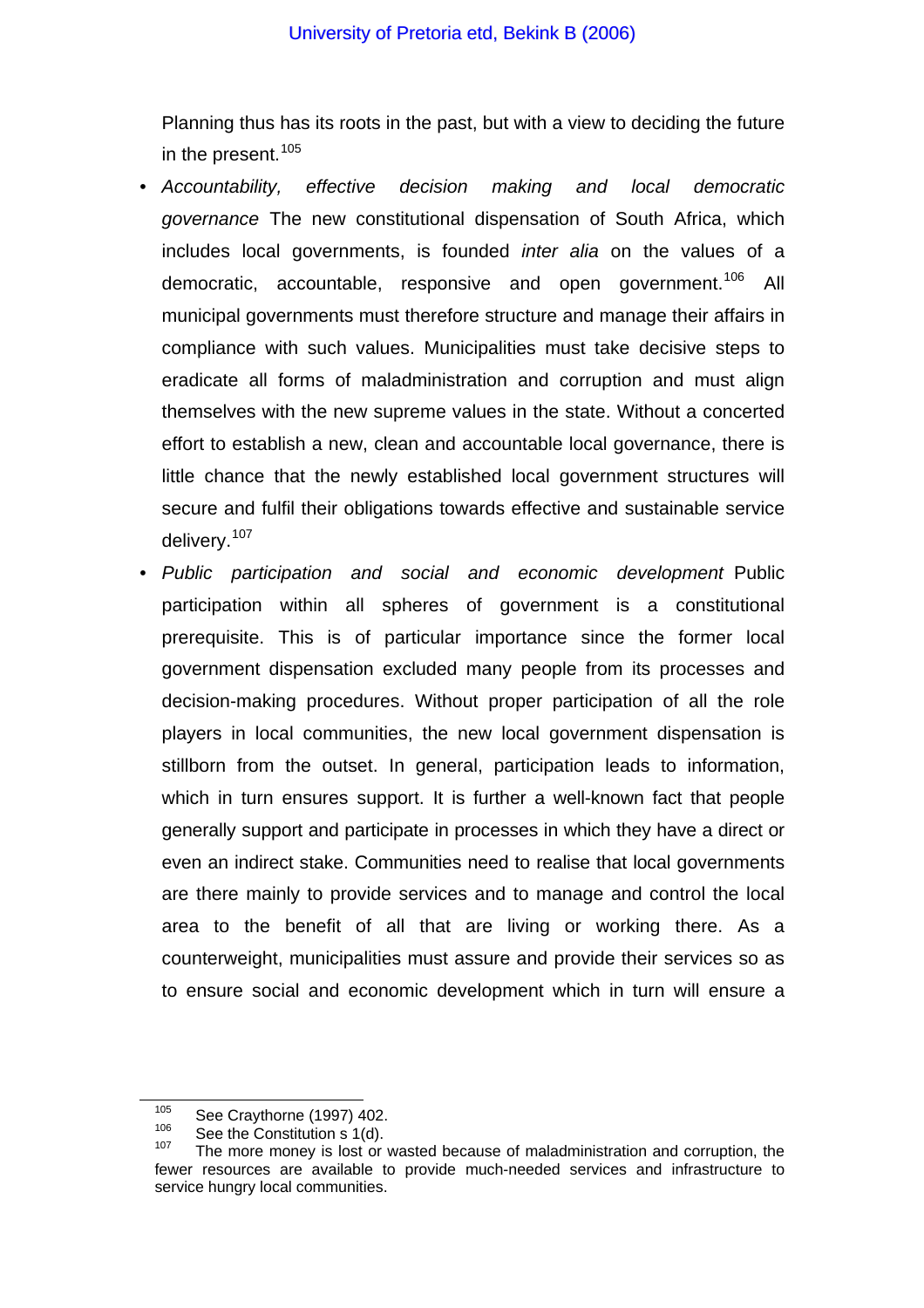better future for all residents. The importance of this objective has been given constitutional protection.<sup>[108](#page-47-0)</sup>

# **16.4.2** *Municipal services to be provided under the Constitution*

#### **16.4.2.1 Distinguish between functions and services**

Before one looks at the different services a municipality is required to provide, it is of value to distinguish between the terms functions and services. As defined by Craythorne.<sup>[109](#page-47-1)</sup> a municipal function is something that is linked to the nature of governance. A government must govern, and in order to govern it must perform certain functions, such as making laws, levying taxes, employing personnel and allocating resources. On the other hand, a service is something that is provided by one person or institution to another person or groups of persons. In this regard, a service is something that is to be rendered to others.<sup>[110](#page-47-2)</sup>

### **16.4.2.2 Specific municipal services**

It is interesting to note that within the new constitutional dispensation no direct or specific mention is made with regard to the specific services that municipalities should ordinarily render to their communities. On the contrary, the new legal framework refers to the powers, functions, objects and duties of municipalities. A closer evaluation of such powers, functions, objects and duties the terms seem to indicate reveals, albeit indirectly, certain services that should be rendered. However, it is submitted that it is not altogether certain whether certain powers, functions or duties also require municipalities specifically to render services regarding such matters.<sup>[111](#page-47-3)</sup> In summary, municipalities have executive and legislative powers with regard to the matters listed in Part B of Schedule 4 and 5 of the Constitution, as well as with

<span id="page-47-0"></span> $\frac{108}{109}$  See the Constitution s 152.

<span id="page-47-2"></span><span id="page-47-1"></span><sup>&</sup>lt;sup>109</sup> See Craythorne (1997) 409.<br><sup>110</sup> The main objective of municipalities, not only historically, but also according to the Constitution, is to provide effective and sustainable services to their respective communities. In order to provide such services, a municipality must also perform certain functions. The provision of services is therefore dependent on the ability to perform certain functions.

<span id="page-47-3"></span>The Constitution Sch 4 Part B and Sch 5 Part B identify the functional areas of municipal executive authority and also indirectly municipal legislative authority. Only a few of these functional areas refer to a service or services that are to be rendered. Sch 4 Part B refers only to fire fighting services, municipal health services and water and sanitation services. Sch 5 Part B does not refer to any services that should be provided. In this regard it is somewhat uncertain if the other functional areas also refer to a service that should be rendered regarding such areas or if they are only to be regulated through executive and legislative actions.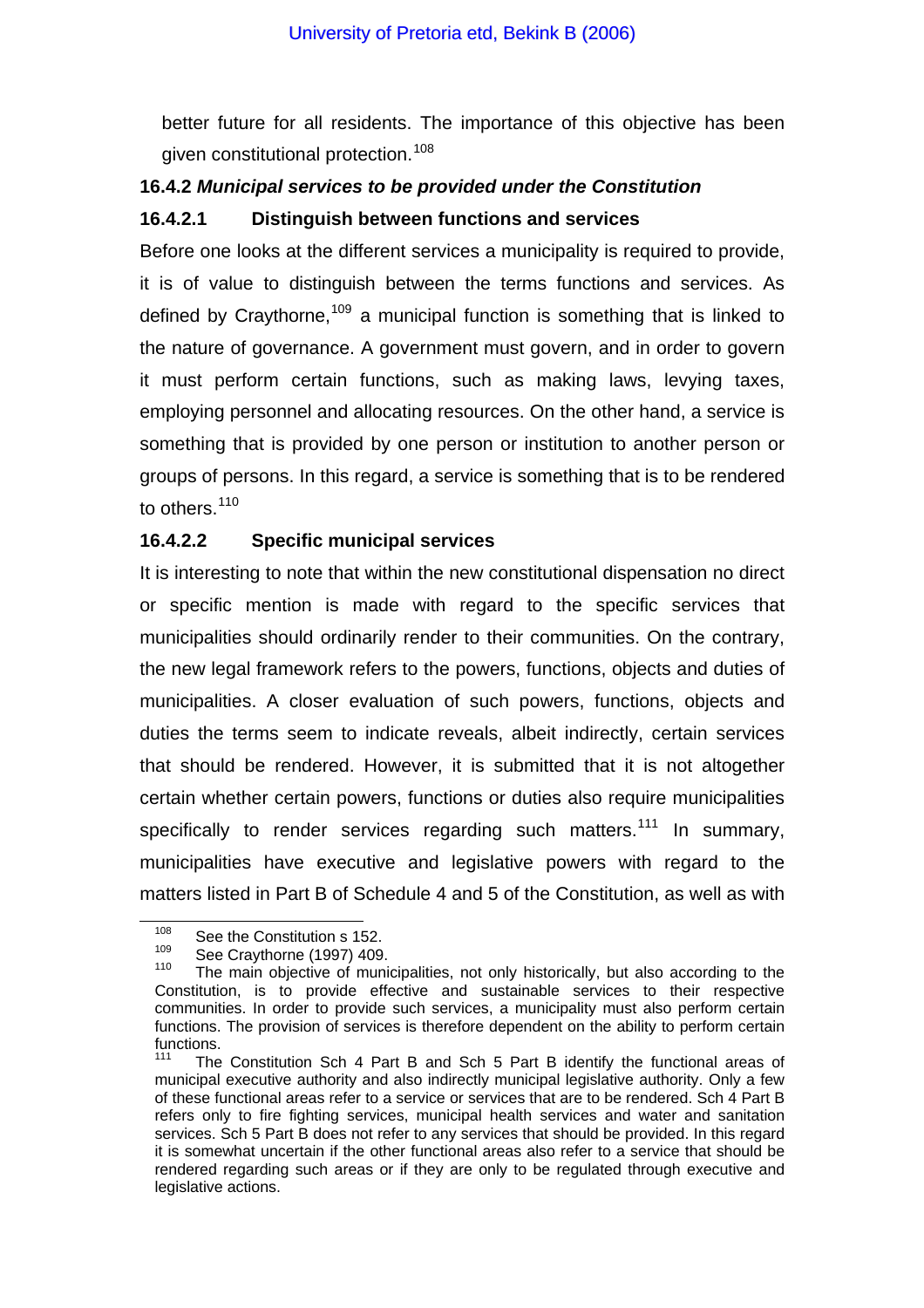regard to those matters that have been assigned to them in terms of national or provincial legislation.<sup>[112](#page-48-0)</sup> Apart from the functional areas mentioned above, all municipalities have to strive, within their financial and administrative capacities, to achieve the objects set out in section 152(1)(a)-(e) of the Constitution.[113](#page-48-1) Seen in context, the areas or matters mentioned in Part B of Schedules 4 and 5 indicate the type of service that local government should provide for. These seem to be areas that neither the national nor the provincial government would be able to provide without unnecessary bureaucratic growth. Before the different services are discussed briefly, it must be remembered that, according to item 2 of Schedule 6 of the Constitution, much old order legislation, for example old provincial ordinances, are still in force, and many of them require extra services or functions to be rendered.[114](#page-48-2)

Upon a close evaluation of the different municipal services that should be rendered, two broad categories of such service are recognisable. Some services are regarded as *support services*, while others are classified as *operational services*. Support services refer broadly to those services that are vital for the efficient and effective operation of the overall municipal machine and differ from one municipality to another, according to size and capacity. Operational services again refer to those services that are generally considered to be services that a municipality should render to its local community. The different services in each category can be summarised briefly as follows:

#### **(a) General municipal support services**

• *Legal services* All municipalities need legal advice and support in order to ensure that they operate within the Constitution and the law in general. Basically all the different branches of the law are applicable and relevant to municipal operations and activities. There are hardly any legal aspects,

<span id="page-48-0"></span><sup>&</sup>lt;sup>112</sup> See the Constitution s 156(1)(a)-(b). Again reference should be made to the obligation on the two higher spheres of government to assign to municipalities those matters listed in Schs 4 and 5 Part A, which necessarily relates to local government. See the Constitution s  $156(4)(a)-(b)$ .

<span id="page-48-2"></span><span id="page-48-1"></span><sup>&</sup>lt;sup>113</sup> See the Constitution s 152(2).<br><sup>114</sup> Only if such old-order laws are contrary to the Constitution or have been repealed would they be of no further force. See, eg, also the matters listed in the LGTA Schs 2 and 2A. The LGTA has been revoked, however, and is no longer applicable.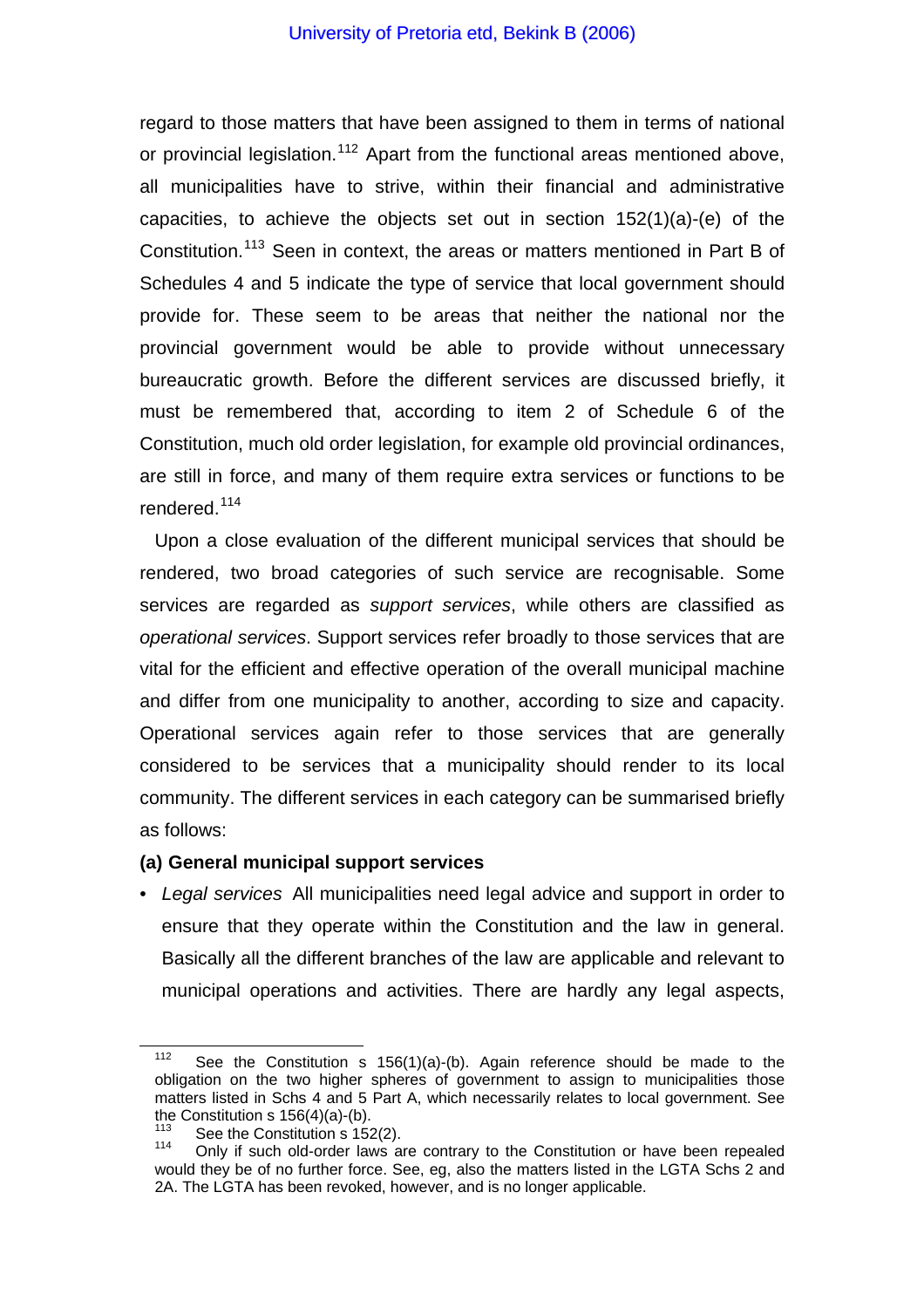apart from aspects such as international relations, that are not applicable within some municipal situation. In order to deal with the many legal aspects, municipalities appoint either their own legal staff or make use of various private legal advisors.

- *Financial services* Internal financial advice services are indispensable for all municipalities. Without such advice, municipalities will not be able to plan and realise their other responsibilities according to the new constitutional requirements.<sup>[115](#page-49-0)</sup> The importance of financial services therefore speaks for itself.
- *Personnel services* As a legal person, no municipality can act without natural persons that act on behalf of the municipality. This municipal corps or administration is thus vital to any local government. All in all personnel services refers to the recruitment, selection, appointment, placement, promotion and disciplinary procedures relating to the members of staff of a particular municipal government.
- *Secretarial services* These services refer mainly to the overall administration of a municipality. All internal procedural aspects are handled mostly through such services which include internal correspondence and also the finalisation of council agendas and the keeping of council minutes.
- *Repair and maintenance services* Municipalities need a very large infrastructure to operate effectively. This infrastructure requires various movable assets, which assets should be maintained and repaired from time to time. Basically all munici

<span id="page-49-0"></span> $115$  See again the Constitution ss 152(2) and 153.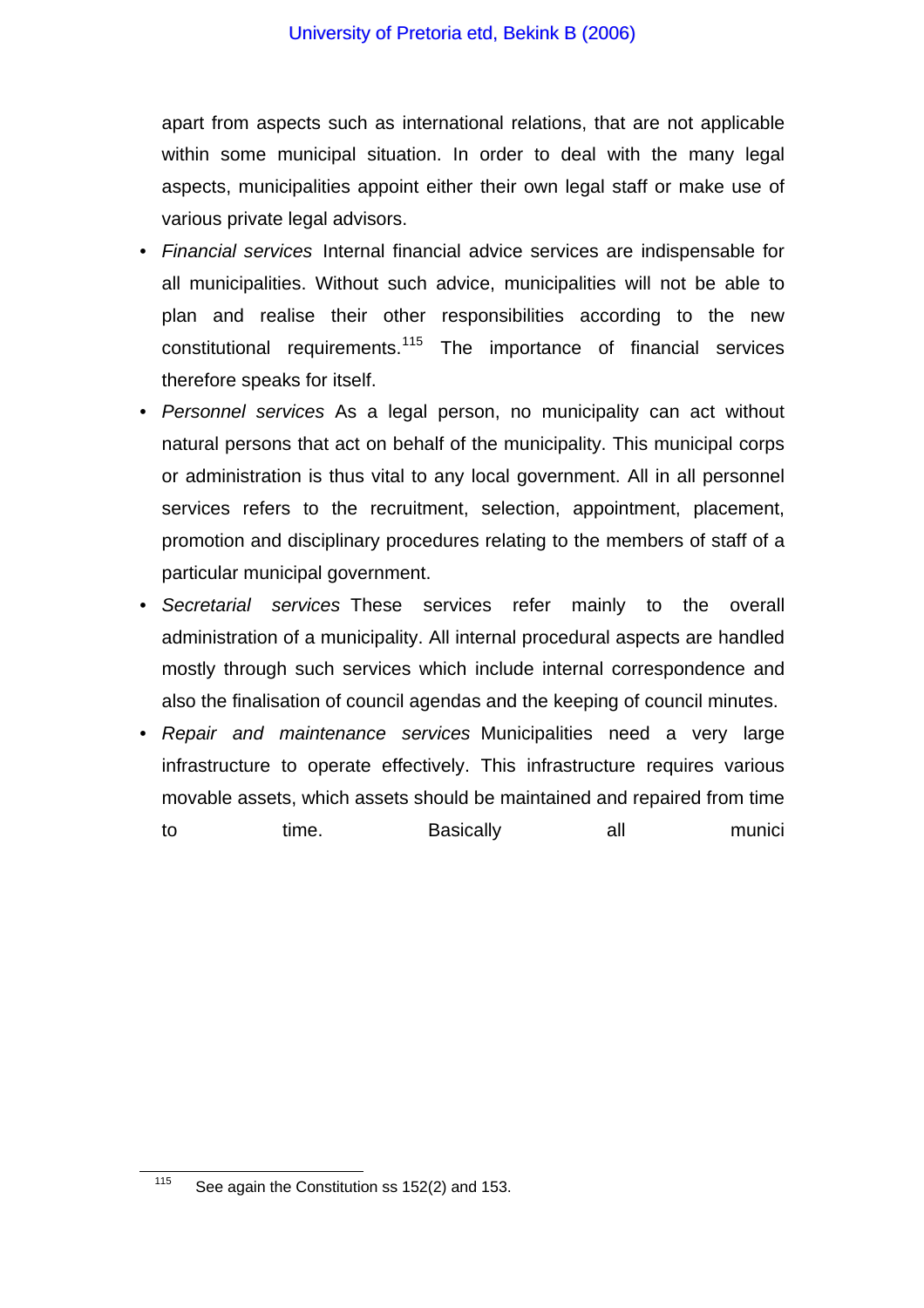palities therefore provide for internal repair and maintenance services.

- *Information and technology services* In the 21st century, no government can operate effectively and sufficiently without the modern world's new technological development. It is especially the computerised information services that have revolutionised all institutions. No local government can afford to be without such services.
- *Supply services* All municipalities must provide for a certain number of supplies that should be available for effective and smooth operations. Such services are a vital support service to municipal operations. Supplies include aspects such as stationery, furniture, and other supplies, to name but a few.

# **(b) Municipal operational services:[116](#page-50-0)**

- *Air pollution* Municipalities similar to the two higher spheres of government are also responsible for environmental protection. Air pollution from car exhaust fumes or industrial smoke is an important environmental concern and should be addressed and controlled on a local level.<sup>[117](#page-50-1)</sup>
- *Building regulations* The control and oversight of building activities is generally regarded as one of the so-called "inspection services". All municipalities should control and inspect compliance to building regulations and standards. This is a very important service to the public in general, as substandard building or dwellings can have life-threatening consequences. Although building regulations and standards are set nationally, it is their enforcement and control on a municipal level that ensures a safe and acceptable system.<sup>[118](#page-50-2)</sup>
- *Childcare facilities* The provision and control of childcare facilities is also a municipal matter. Neither national government nor the provincial governments are in an ideal position to address and control such a functional area. It is for municipalities themselves to determine local needs and expectations and to provide for them as may be required. Although

<span id="page-50-0"></span><sup>&</sup>lt;sup>116</sup> See the Constitution Schs 4 and 5 Parts B.<br><sup>117</sup> Municipalities are constitutionally obliged to

<span id="page-50-1"></span>Municipalities are constitutionally obliged to promote a safe and healthy environment. The Constitution s 152(d).

<span id="page-50-2"></span>See the National Building Regulations and Building Standards Act 103 of 1977. Many municipalities also provide for their own town-planning schemes, which also require certain standards regarding building activities. Some municipal by-laws are also important in this regard.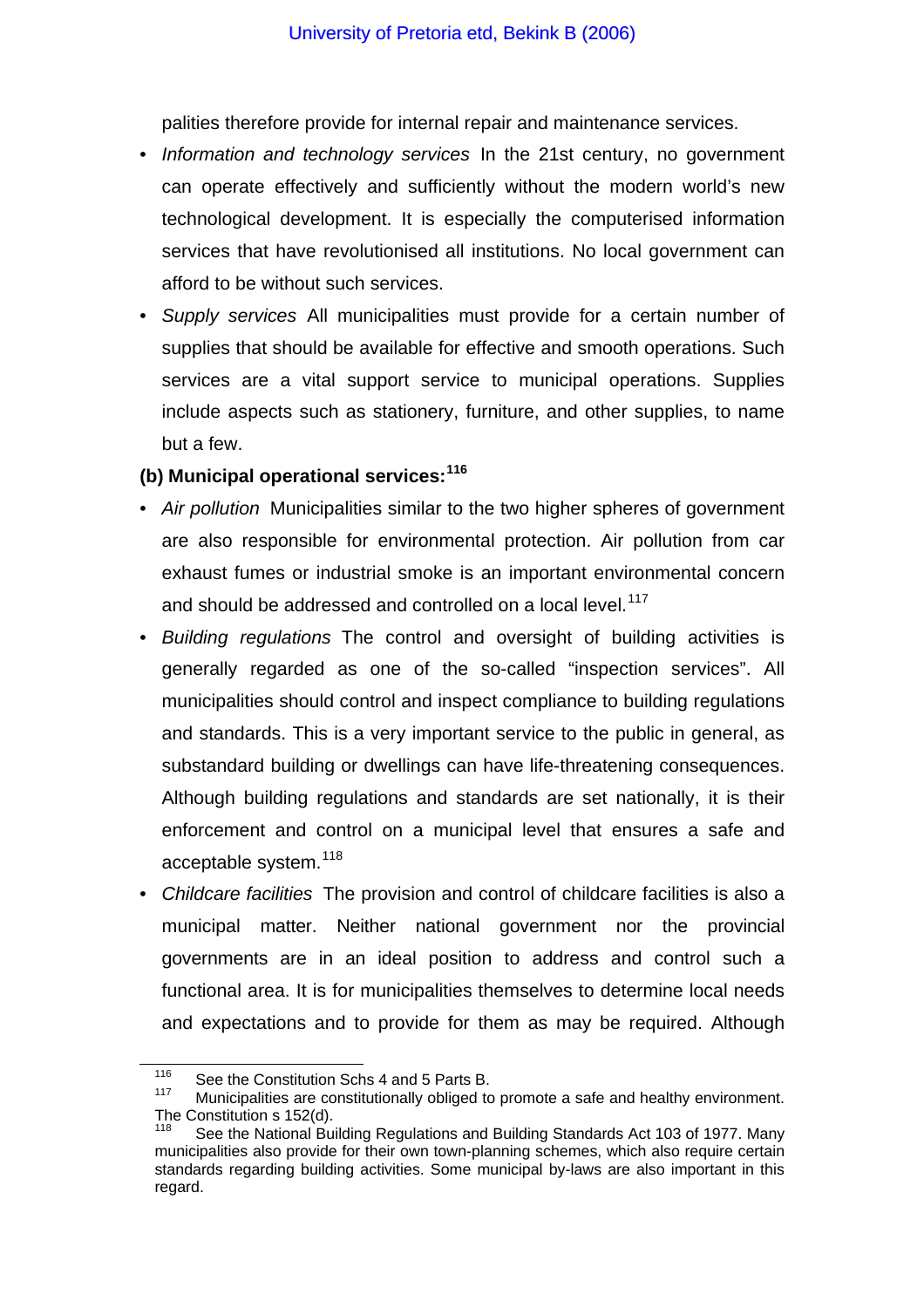#### University of Pretoria etd, Bekink B (2006)

childcare facilities and services have also been allocated to local governments, the specific role of such governments is not clearly explained. Some commentators have already suggested that new legislative guidance is needed to rectify such a position.<sup>[119](#page-51-0)</sup>

• *Electricity and gas reticulation* Arguably one of the most common and important services that are provided for by municipalities is electricity and/or gas reticulation. This is an example of a traditional service that has become indispensable within a modern society. The service does not necessarily relate to the generation of electricity or exploitation of gas, but rather to providing such commodities to local premises for utilisation.

 In a similar way to water provision, electricity is normally rendered to local residents after such residents have concluded a service-provision agreement with their local municipality. When such services are received, residents are normally responsible for paying for such services.<sup>[120](#page-51-1)</sup> Most municipalities are mere suppliers of electricity to local residents. In order to become a supplier, a municipality must become a licensee, as is intended in national legislation.<sup>[121](#page-51-2)</sup> Once a municipality has started to supply electricity to consumers, it is prohibited from disconnecting such supply if such a consumer has paid the full amount due in respect of the supply of electricity. This is the position regardless of whether the consumer owes any other amount to the municipality for other services or other causes of

<span id="page-51-0"></span><sup>&</sup>lt;sup>119</sup> See Zaal and Matthais "Local Government and the Provision of Childcare Services: An Essential area for legislative reform" *SALJ* 119 (1) 138 *et seq*. The writers mention that the potential importance of the role of local authorities was recognised by the drafters of the 1996 Constitution: therefore its inclusion in Sch 4B. They finally reiterate that local government authorities have a constitutional obligation to provide services for children but that such an obligation has largely gone unrecognised, and needs urgent attention. They conclude by suggesting that the best way to redress this serious inadequacy is for the national legislature to promulgate additional legislation. At 153-154.<br><sup>120</sup> See *Wellington Court Shareblock v Johannesburg City Council* 1995 (3) SA 827 (A). In

<span id="page-51-1"></span>the case the appel-lants, each of whom owned immovable property within the respondent's municipal jurisdiction, concluded agreements with the respondent in terms of which the respondent was to supply the properties in question with electricity and water. In its particulars of claim in an action in a local division the respondent alleged that the appellants were liable to it for the payment of certain amounts in respect of such services. The appellants excepted to these particulars on the ground that the agreements were *ultra vires* the relevant by-laws and could accordingly not support a claim for payment. The local division assumed, for the sake of argument, that the agreements were indeed *ultra vires*, but held, on the authority of a long line of cases, that the appellant, having received benefits under the contract, was estopped from raising the *ultra vires* defence.

<span id="page-51-2"></span>See the Electricity Act 41 of 1987.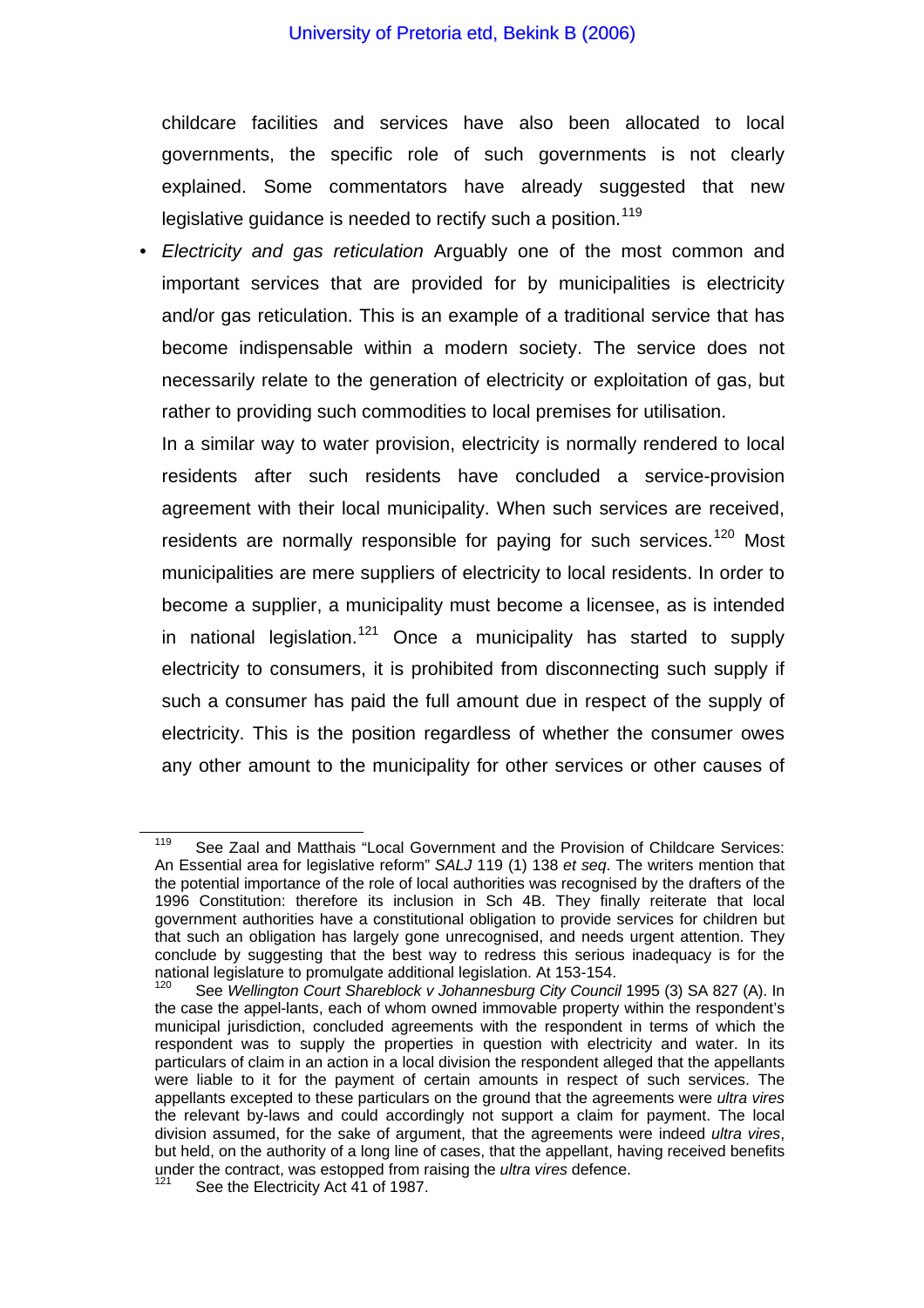action.<sup>[122](#page-52-0)</sup> Generally a municipality is required to supply electricity to consumers. To supply means to make available rather than to actually deliver. Electricity is normally also supplied to consumers and not a property. There can thus be more than one consumer on a particular erf.<sup>[123](#page-52-1)</sup> Generation or exploitation is normally done nationally, although it is not entirely uncommon for certain municipalities to generate electricity for themselves.[124](#page-52-2) Generally municipalities are responsible for the establishment and maintenance of the electricity provision network and for providing support services thereto. Local authorities must note that they are not generally allowed to discontinue one service because of arrear rates for another. In the case of *Hartzenberg v Nelson Mandela Metropolitan Municipality (Despatch admin unit)*, *[125](#page-52-3)* the court held that although the applicants were in unlawful occupation of houses and were in arrears with payments for water supplies, the respondent municipality could not disconnect the electricity supply to the properties. The court held that neither the relevant Electricity Supply by-law nor the Local Government: Municipal Systems Act gave the respondent such authority. The respondent was thus not entitled to discontinue the electricity supply because of the arrears on the water accounts.<sup>[126](#page-52-4)</sup>

• *Fire fighting services* The provision of fire fighting services is the first service that is specifically referred to in Part B of Schedule 4 of the Constitution. It is self-explanatory that this service is of cardinal importance to all residents of municipal areas. Every day local residents are at risk in respect of fires. In this respect, such services are often lifesaving. Municipalities should ensure that fire stations are ideally located within each particular municipal jurisdiction, in order to provide a rapid and effective service. The nature of the service at hand requires the quickest response possible. The personnel that provide the service must be properly trained and should be effectively equipped to handle any foreseeable

<span id="page-52-0"></span>122 See *Senekal Inwonersvereniging v Plaaslike Oorgangsraad* 1998 (3) SA 719 (O). The court held that the disconnection of the electricity supply of residents who had not paid all accounts in respect of services or rates in full could not be valid. At 727 paras H-I.<br>
See *Omter (Edms) Bpk v Welkom Stadsraad* 1999 (3) SA 787 (SCA).<br>
See the Electricity Act 41 of 1987 and the Gas Act 48 of 2001 for m

<span id="page-52-3"></span><span id="page-52-2"></span><span id="page-52-1"></span>

<span id="page-52-4"></span>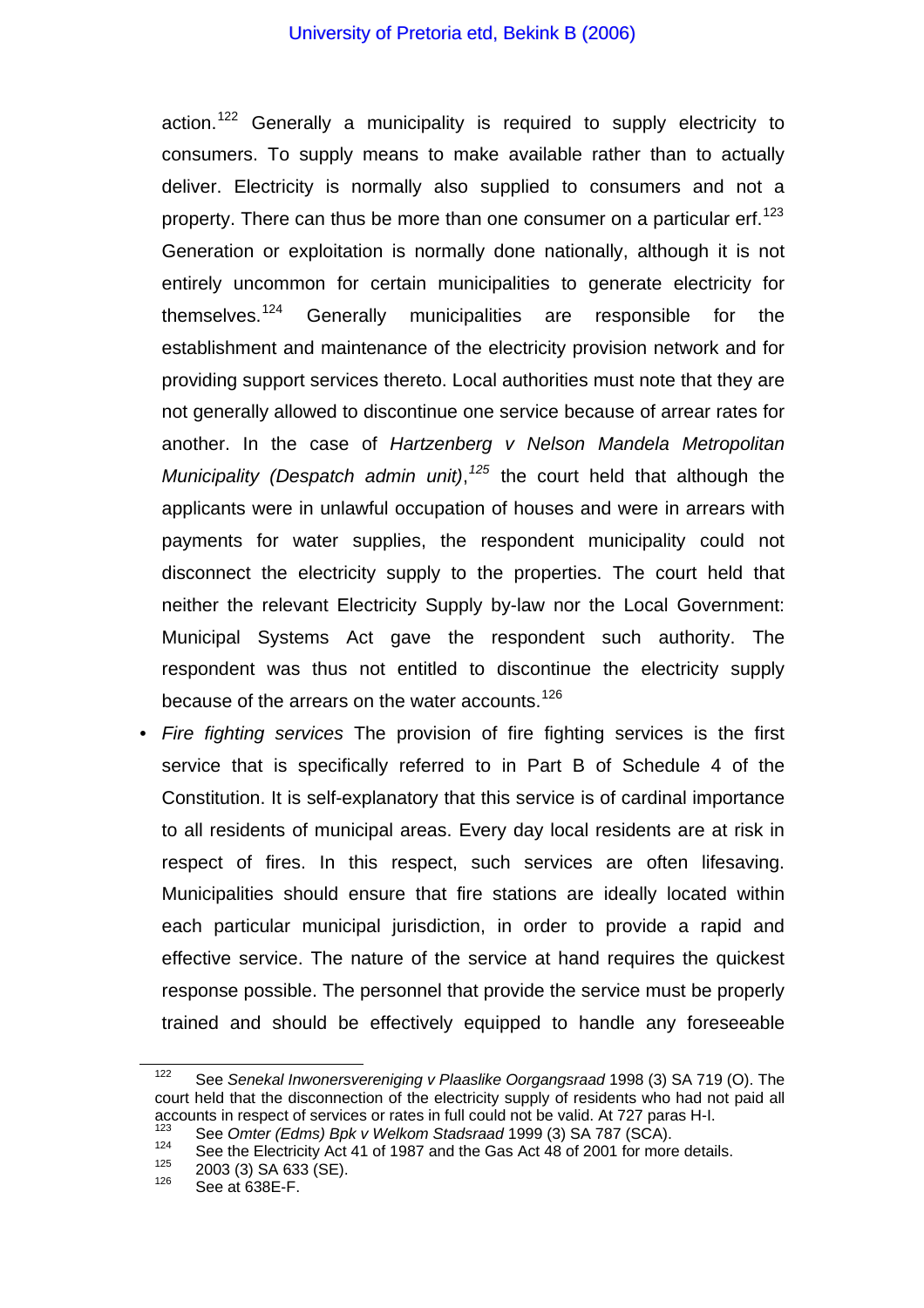situation. Emphasis should be placed not only on corrective fire-fighting services, but also on preventative initiatives. Such initiatives and responsibilities are especially important in high-risk areas such as informal settlements. Fire-fighting services are controlled mainly through national legislation.<sup>[127](#page-53-0)</sup> It should be noted that fire-fighting services are not free of charge and that fees could be recovered by the service provider.<sup>[128](#page-53-1)</sup>

- *Local tourism* In an effort to attract national or even international investment, all municipalities should explore local investment opportunities. Tourism is one such opportunity that could be a significant enhancement in municipal financial income and one which should be explored thoroughly. Local tourism is something that cannot be done locally on an isolated basis, however; it needs to tie in with an overall national programme for the country as a whole.
- *Municipal airports* In some municipal areas there might be a need to provide and or maintain a municipal airport. To this extent, such a service should be provided to fulfil local needs, depending on financial resources and overall strategic programmes. When such a service is indeed provided for, municipal governments should take note of the various responsibilities and possible liabilities that accompany the provision of such a service.
- *Municipal planning* It has been stated several times in this work that all municipalities are obligated to provide and ensure proper municipal planning services. Such services refer mainly to various aspects of the management and control of land use or land use rights. There are many laws applicable in relation to municipal planning services, ranging from national laws such as the Physical Planning Act<sup>[129](#page-53-2)</sup> and the Development

<span id="page-53-1"></span><span id="page-53-0"></span><sup>&</sup>lt;sup>127</sup> See the Fire Brigade Services Act 99 of 1987.<br><sup>128</sup> See, eg, *Tuinroete Klein Karoo Distriksmunisipaliteit v Lategan* 2003 (2) SA 683 (C). The Fire Brigade Services Act 99 of 1987 (the Act) s 10 creates a statutory obligation to pay for fire brigade services, coupled with an effective debt-recovery mechanism. The Act s 10(1) authorises a controlling authority (which is a local authority in terms of the Act s 1) to determine the fees payable by a person on whose behalf fire-fighting services were rendered. The subsection creates a *sui generis* cause of action. It does not exclude the recovery of compensation for the rendering of services on common-law grounds. The chief fire officer who wishes to recover compensation from a person on whose behalf fire-fighting services were rendered has a choice to institute action for compensation on a common-law cause of action or to recover the moneys as determined by the controlling authority.

<span id="page-53-2"></span><sup>129 88</sup> of 1967 and also the Physical Planning Act 125 of 1991.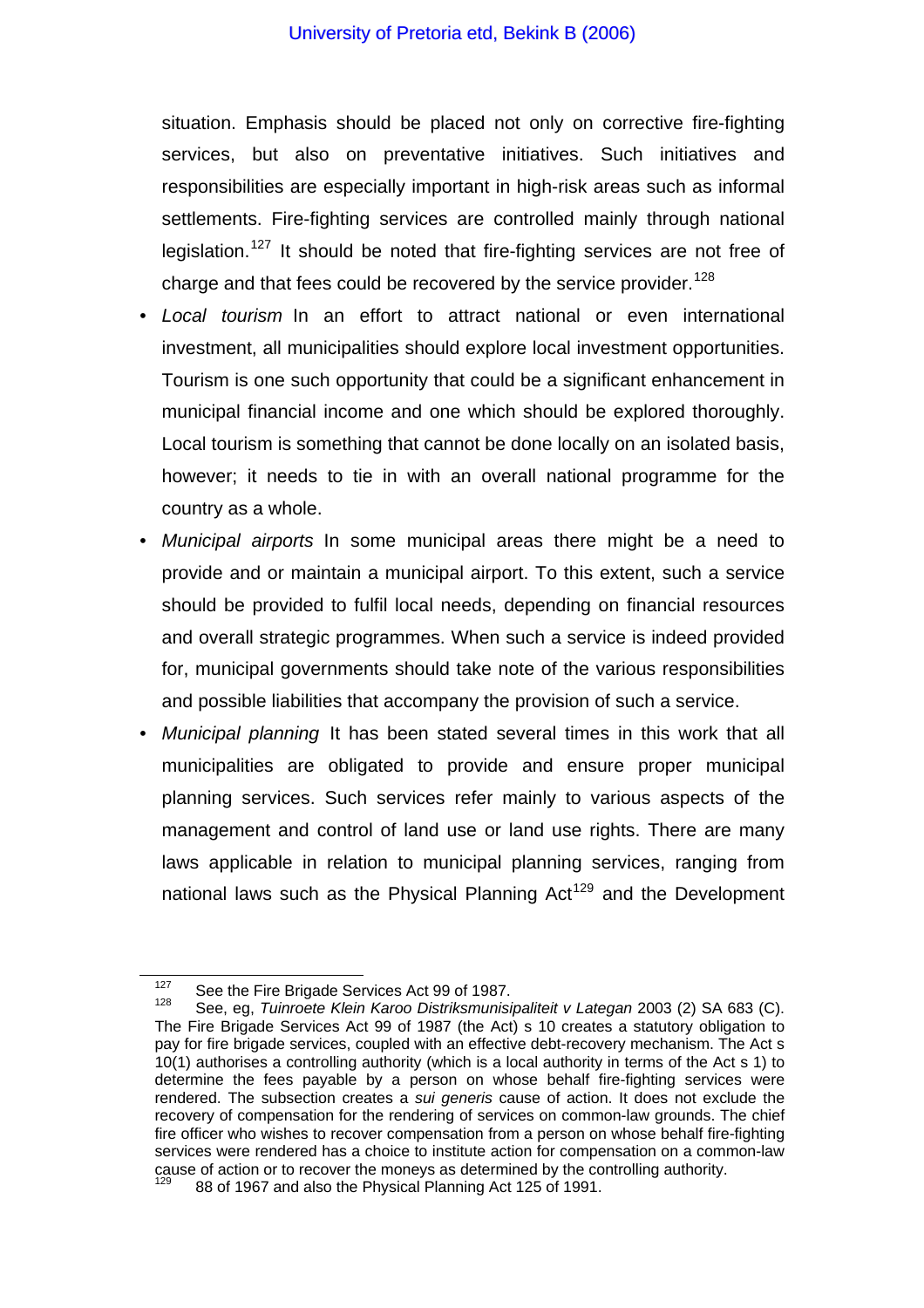Facilitation Act<sup>[130](#page-54-0)</sup>, provincial laws and ordinances and also relevant local by-laws and town planning schemes.<sup>[131](#page-54-1)</sup>

- *Municipal health services* All municipalities are involved in ensuring and providing certain minimum health services to their local communities. Such service provision is essential to everyday life, and municipalities are best suited to provide and ensure such services. Again, one should remember that such services interact with national and provincial programmes on health services.
- *Municipal public transport* Public transport is an indispensable service to the public at large. Depending on the size and density of a local area, municipalities should plan and make provision for public transport facilities. These services are very expensive and need to be justified according to local needs.
- *Municipal public works* Municipalities should also provide for certain municipal public works. Such works refer only to facilities or services that are required in respect of the needs of municipalities in the discharge of their responsibilities to administer functions specifically assigned to them under the Constitution or any other law. Most other public works services are to be provided by the higher spheres of government.
- *Municipal services relating to pontoons, ferries, jetties, piers and harbours* Depending on location and geographical features, some municipalities are required to provide, maintain and control certain services where water is applicable. Often such services are also regulated in terms of higher legislative provisions. In some instances municipal involvement is entirely excluded. The regulation of, for example, international and national shipping and matters related thereto are exempt from local government control.
- *Storm water management systems in built-up areas* As municipal jurisdictions are becoming more and more developed, the management, provision and maintenance of storm-water systems are becoming ever so troublesome. Urbanisation with complaisant modern infra-structure such as

<span id="page-54-0"></span> $\frac{130}{131}$  67 of 1995.

<span id="page-54-1"></span>See, eg, the old Transvaal ordinance on town planning and towns, ordinance 15 of 1986 and the former Pretoria town-planning scheme 1974, which was enacted in accordance and on the authority of s 19 of the ordinance.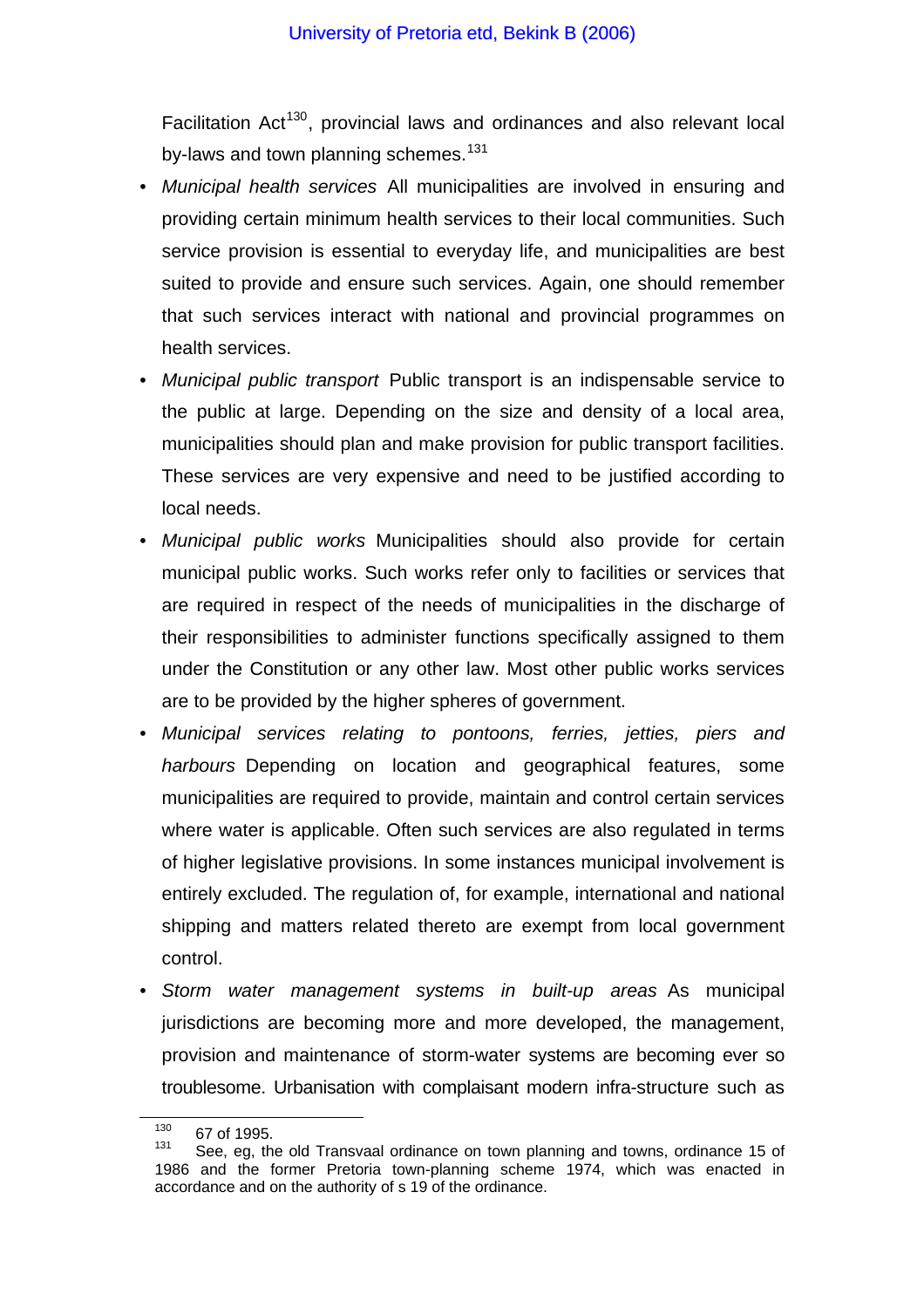tarred roads and roofed buildings increasingly causes severe flooding in residential areas. Municipalities therefore need to plan and provide for sufficient infrastructure to handle and control such higher volumes of storm water.

- *Trading regulations* The modern 21st century city has undergone significant changes from its humble beginnings a few hundred years ago. Many changes in society, especially in some third world countries and economies, have led to new approaches regarding trading patterns in especially highly populated areas. In many towns and cities, residents have become accustomed to informal trading practices that are permitted throughout the municipal area. However, such trading habits can sometimes have a negative impact on long-established and more traditional business establishments, which in turn could negatively affect new job creation and sustainable enterprises.<sup>[132](#page-55-0)</sup>
- *Water and sanitation services* The provision of water, and more specifically drinking water, to local residents is generally accepted as one of the most basic of services that municipalities must render.<sup>[133](#page-55-1)</sup> Without water and basic sanitation infrastructure and services, it is difficult to imagine how such settlements can sustain and survive. Accordingly, water and sanitation services are seen to tie in strongly with the developmental duties and objectives of municipalities that have been entrenched in the Constitution.<sup>[134](#page-55-2)</sup>
- *Beaches and amusement facilities* Coastal municipalities have an additional service to their communities, in that they must control and manage local beaches in their areas. Apart from beachfront management,

<span id="page-55-0"></span> $132$  Most informal or so-called "street trader" do not pay levies for being able to trade in certain areas and it is the responsibility of formal business owners to cross-subsidise for loss in municipal revenue. These practices not only create unequal trading standards but they often also pose environmental and safety hazards. The trading of goods and services within municipal areas should therefore be regulated and controlled, to the benefit of all parties concerned.

<span id="page-55-1"></span><sup>133</sup> See the Water Services Act 108 of 1997. See also *Manqele v Durban TMC* 2002 (6) SA 423 (D).

<span id="page-55-2"></span>Refer to the Constitution ss 152(d) and 153. Water is an essential life-sustaining commodity and is also indispensable to ensure a healthy environment. Municipal water and sanitation services are, however, limited to portable water supply systems and domestic wastewater and sewage disposal systems. As is the case with many other services, water and sanitation services should link up with national and provincial programmes and initiatives.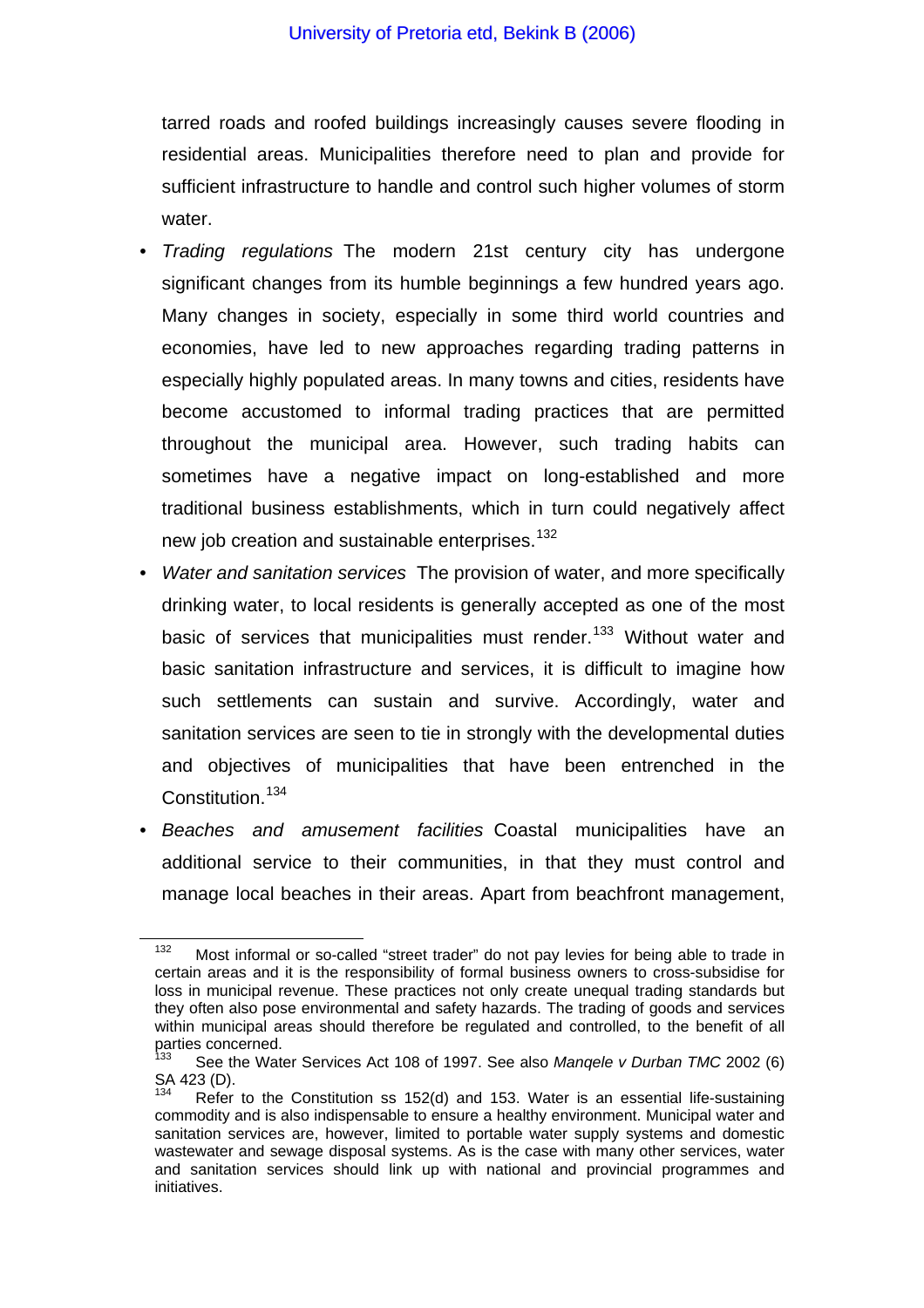all municipalities are to a greater or lesser degree responsible for the control and management of amusement facilities.

- *Billboards and the display of advertisements in public places* The advertising industry has become a very competitive and fast-growing business. Every municipal administration is therefore regularly confronted with new developments regarding advertisement initiatives. Because of factors such as traffic safety, environmental considerations and an overall aesthetic presentation of a particular area, proper management and control over billboards and the display of advertisements in public is necessary. Under the Constitution, special attention should be given to the regulation of billboards and the display of advertisements in public places. In light of the fact that the Bill of Rights protects the right to freedom of expression, which right also includes commercial free speech, municipalities must ensure that their policies and by-laws do not limit such a right unreasonable. For more on such aspects see *African Billboard Advertising v NSS Central Local Councils.[135](#page-56-0)* In this case the applicant erected certain advertising signs on property in the Durban area which was owned by Spoornet. Acting in terms of its local building by-laws, the respondent objected to the presence of the signs on the basis that they had been erected either in contravention of its by-laws or without the requisite permission to do so, and it placed the applicant on terms to remove them. When the applicant failed to oblige, the respondent engaged the services of a contractor to remove them. The applicant demanded its property back. The court held that the removal of the billboards was unlawful and that the by-law in question had not intended that such signs be removed without a court order. The respondent was subsequently ordered to re-erect the signs. $136$
- *Cemeteries, funeral parlours and crematoria* Providing for cemeteries, crematoria and funeral parlours has always been a function of local governments. Such services are important in the day-to-day living experiences of all communities and should thus be provided on a continuous basis.

<span id="page-56-1"></span><span id="page-56-0"></span> $\frac{135}{136}$  2004 (3) SA 223 (N).<br>
See pages 228-229.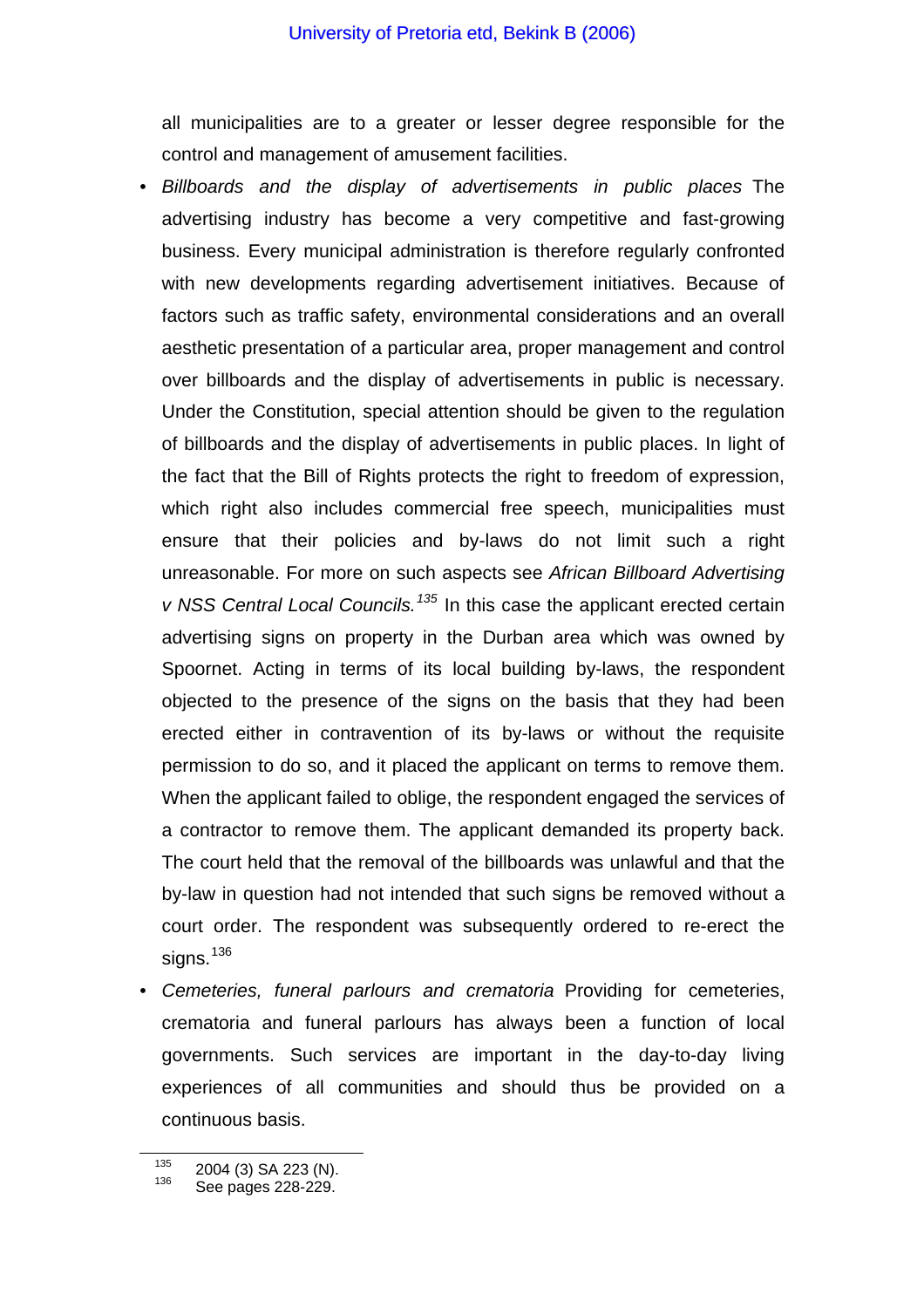- *Cleansing services* According to the Constitution, the provision of cleansing services is also regarded as a local government matter that falls within the functional areas of exclusive provincial legislative competence. What is included under such services is not clear. It is submitted that cleansing services are closely related to municipal health services, however, and that a strong link between the two types of services is selfevident.
- *Control of public nuisances* Municipalities are also responsible for controlling public places within their relevant municipal jurisdiction, and they must therefore also provide for control measures to ensure that public nuisances are addressed. Typical examples of public nuisances that should be controlled are matters that relate to noise control, zoning-scheme contraventions and aspects that have their origin in bad neighbour relations. Municipalities should ensure that community members live as far as possible in harmony with one another and that clear and effective mechanisms exist in order to address any negative or nuisance-like actions or activities that do arise.
- *Control of undertakings that sell liquor to the public* The selling of liquor to the public has always been a contentious and often difficult issue, as there are many negative consequences attached to such activities. Because of the enormous extent of the liquor industry and liquor consumption in our country, control over the liquor trade is something that must be exercised in all three spheres of government. Various national and provincial laws are directed at the liquor trade, and municipalities must also do their bit in order to complete and enhance the overall regulatory framework.<sup>[137](#page-57-0)</sup>
- *Facilities for the accommodation, care and burial of animals* The keeping of animals for farming or as pets is part of human life all over the world. To accommodate aspects relating to animals, especially within modern urbanised areas, certain services should be provided to address issues such as the accommodation, care and disposal of animals. Often the neglect of such services could lead to health risks or could even cause the outbreak of infectious diseases, which in turn could have enormous

<span id="page-57-0"></span> $137$  Eq, see the Liquor Act 27 of 1989 as amended.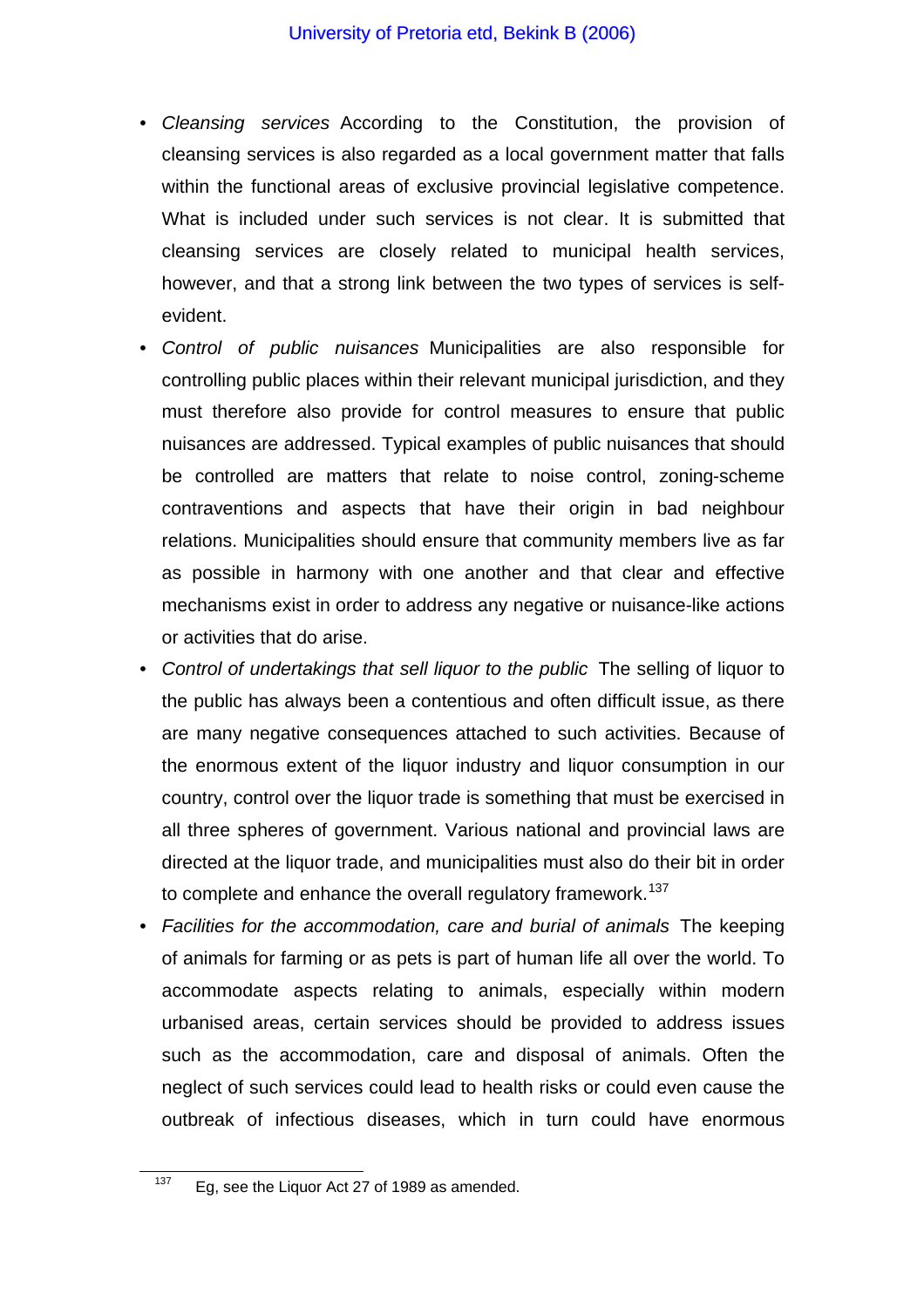consequences, not only within a particular municipal area but even for the country as a whole. $138$ 

- *Fencing and fences* Depending on local circumstances, issues relating to fencing and fences within a municipal area could also have important implications. Not only are fences and issues relating to fencing important for private and public safety reasons, they often also assist in preventing damage to property or even disputes relating to ownership of goods or animals. The control and services relating to fences are therefore often more important in rural or farming communities than in some urban developments.
- *Licensing of dogs* Mention was made of the fact that many people keep so-called "domestic animals" as pets on their properties. The control over such animals is much less of a problem in rural communities, as they are within modernised towns or cities. Arguably the most common domesticated pet and security measure is a dog. In light of the nature of such animals, certain minimum controls should be exercised, and thus municipalities are empowered to insist that dogs within their areas of jurisdiction be licensed.
- *Licensing and control of undertakings that sell food to the public* In an effort to ensure and enhance public health standards, municipalities should provide for measures that regulate the licensing and the control over undertakings that sell food to the public. There are various standards and requirements that must be enforced to ensure and promote a safe and healthy environment.<sup>[139](#page-58-1)</sup> Municipalities are often best suited to ensuring and enforcing such standards and requirements.

<span id="page-58-0"></span> $138$  One should recall the attention that was given to the outbreak of mad cow disease and foot and mouth disease in Britain, eg, to see what devastation such diseases can create within a country.

<span id="page-58-1"></span>Note the case of *Amalgamated Beverage Industries Natal (Pty) Ltd v Durban City council* 1994 (3) SA 170 (A). The appellant, a bottler and distributor of soft drinks, was convicted in a magistrate's court of contravening by-law 18(c) of the City of Durban Food By-Laws, which had been promulgated in terms of the Local Government Ordinance 21 of 1942 (N) s 197(1)(f). The conviction was based on an admission at the appellant's trial that it had sold a bottle of carbonated mineral water which contained a bee to a supermarket in Durban. The magistrate found that by-law 18(c) imposed a strict liability. The court held that the contamination was foreseeable and that the appellant had been negligent in preventing foreign objects from passing into the consumable products.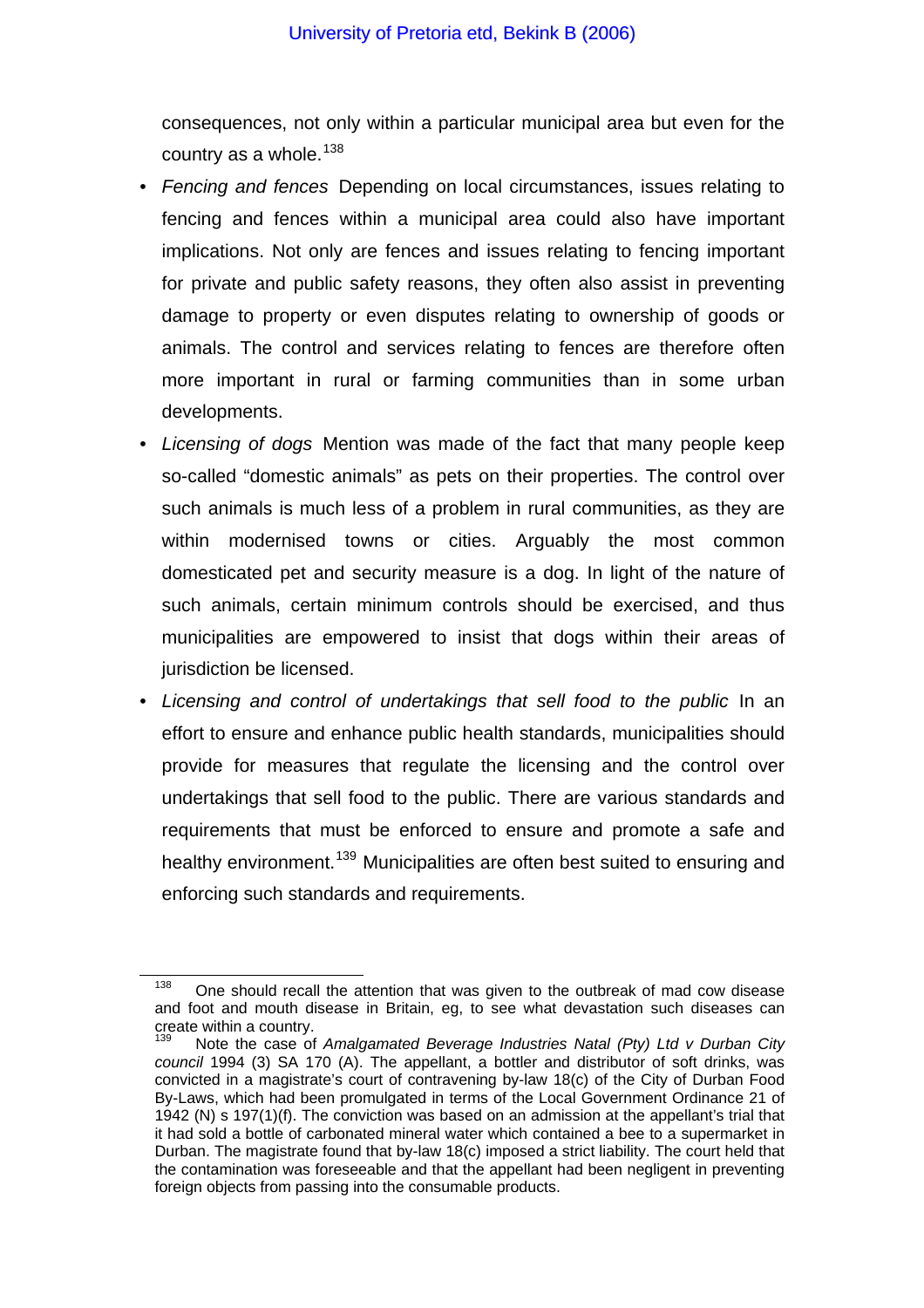- *Local amenities* Municipalities should make a determination with regard to local needs in respect of possible amenities and should then provide, manage and control such amenities. The availability of resources and budget priorities would impact considerably on the variety and extent of local amenities provided. General amenities are municipal pools, picnic areas, caravan parks and even resorts.
- *Local sport facilities* South Africa is generally recognised as a sporting nation. Our climate and weather patterns allow for favourable outdoor sporting activities. Sport forms an important part of many people's private lives and social interactions. Most people do not have the financial capacity to build and maintain their own private sporting facilities. Local governments are therefore tasked and best suited to provide, manage and maintain such facilities.
- *Markets* In large metropolitan areas, some municipalities also provide and manage market facilities. A market is a place where people trade in various items, but mostly in foodstuff. The existence of fresh produce markets or wholesale flower markets is well known in this respect.
- *Municipal abattoirs* In same instances, and depending on local circumstances, some municipalities are also required to provide and control municipal abattoirs. An abattoir is a place where animals are slaughtered and meat is prepared for public consumption. Strict hygiene and health requirements must be adhered to at all times.
- *Municipal parks and recreation* All municipalities should provide so-called "open spaces" or municipal parks where members of local communities can relax and where children can meet and play. In modern urbanised areas, many residents in high-rise compartment blocks do not have gardens or play areas of their own. It is thus a responsibility of municipal governments to create and maintain such public recreational areas.
- *Municipal roads* Municipal infrastructure plays an important role in achieving social and economic development and ensuring that other essential services can also be rendered. In this regard, the proper control and maintenance of municipal roads are of paramount importance. The control and maintenance of municipal roads cannot be done on an isolated basis and must interact with national and provincial initiatives and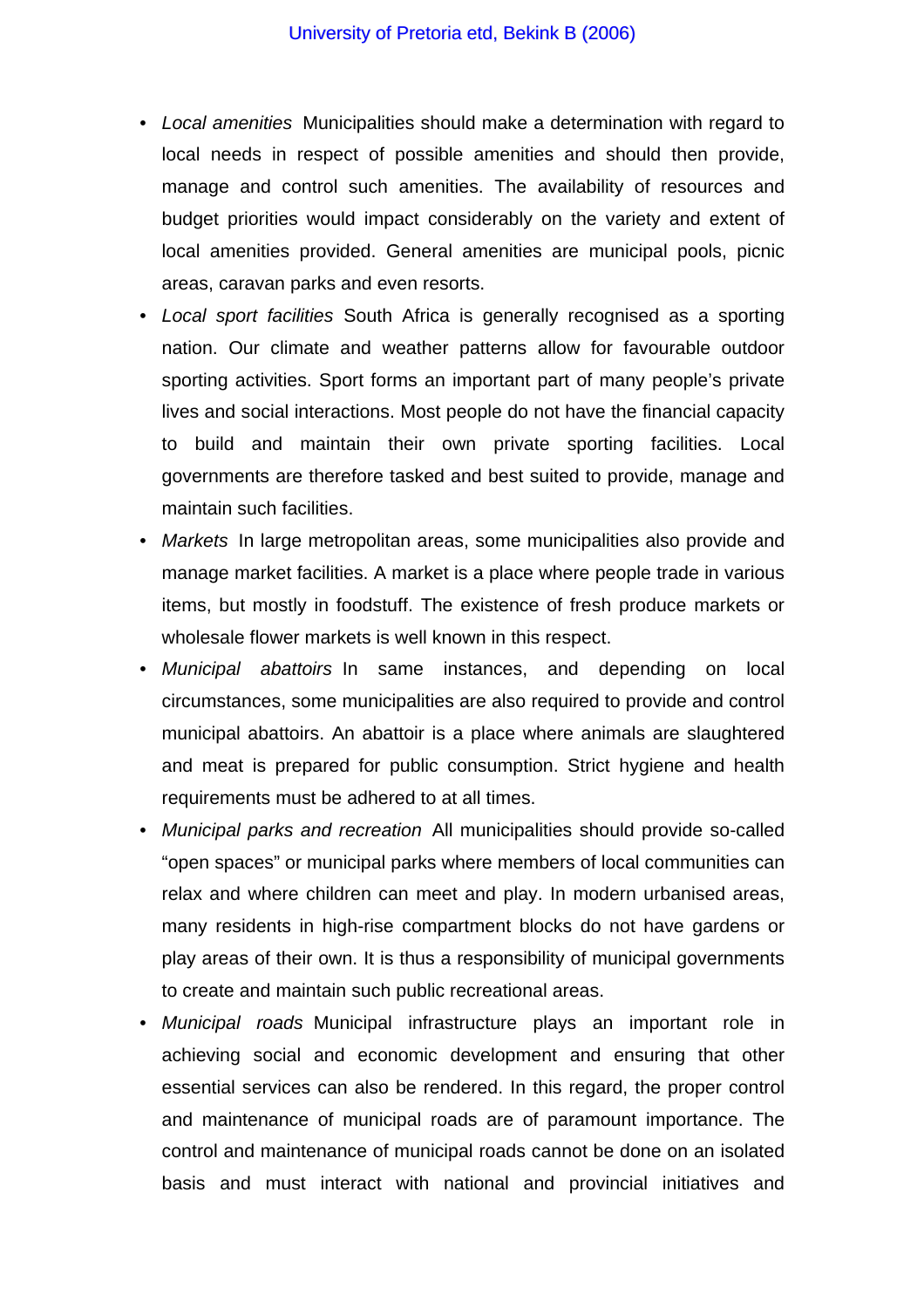schemes. Maintenance of municipal roads also includes the provision and maintenance of storm-water systems citywide.

- *Noise pollution* Within the new constitutional scheme, environmental issues are the responsibility of all three spheres of government. Various national and provincial laws are applicable in order to enhance the protection of environmental demands and requirements. Noise pollution, especially in urban areas, is an aspect that ties in with other environmental interests, and municipalities are best suited within their local jurisdictions to address and control such a matter.
- *Pounds* It is advisable for municipalities to provide for so-called "municipal pounds" where stray animals, illegally parked vehicles or other unauthorised goods can be stored and secured. Pounds vary accordingly to what is to be secured. Proper measures should be introduced to ensure that municipal councils do not incur civil liability for goods or property that have been impounded.
- *Public places* The provision and maintenance of public places is also an important local service that should be provided to local communities. The availability of finances will determine to what extent such places can be afforded.
- *Refuse removal, refuse dumps and solid waste disposal* It is an essential service for municipalities to provide for both domestic and industrial refuse or solid waste removal and dumping facilities. Such services are needed in every community and must be rendered and controlled effectively in order to prevent possible health risks. Because of environmental importance, services relevant to refuse removal, dumps and solid waste disposal mechanisms must comply with legislative requirements from the higher spheres of government.
- *Street trading* Many municipal functions and services are interrelated with other services. The control and management of street trading is a good example. Street trading also ties in with general trading regulations and is directed at controlling and managing trading activities that are conducted next to municipal streets. Other functions such as traffic, parking and municipal roads are also relevant to trading services.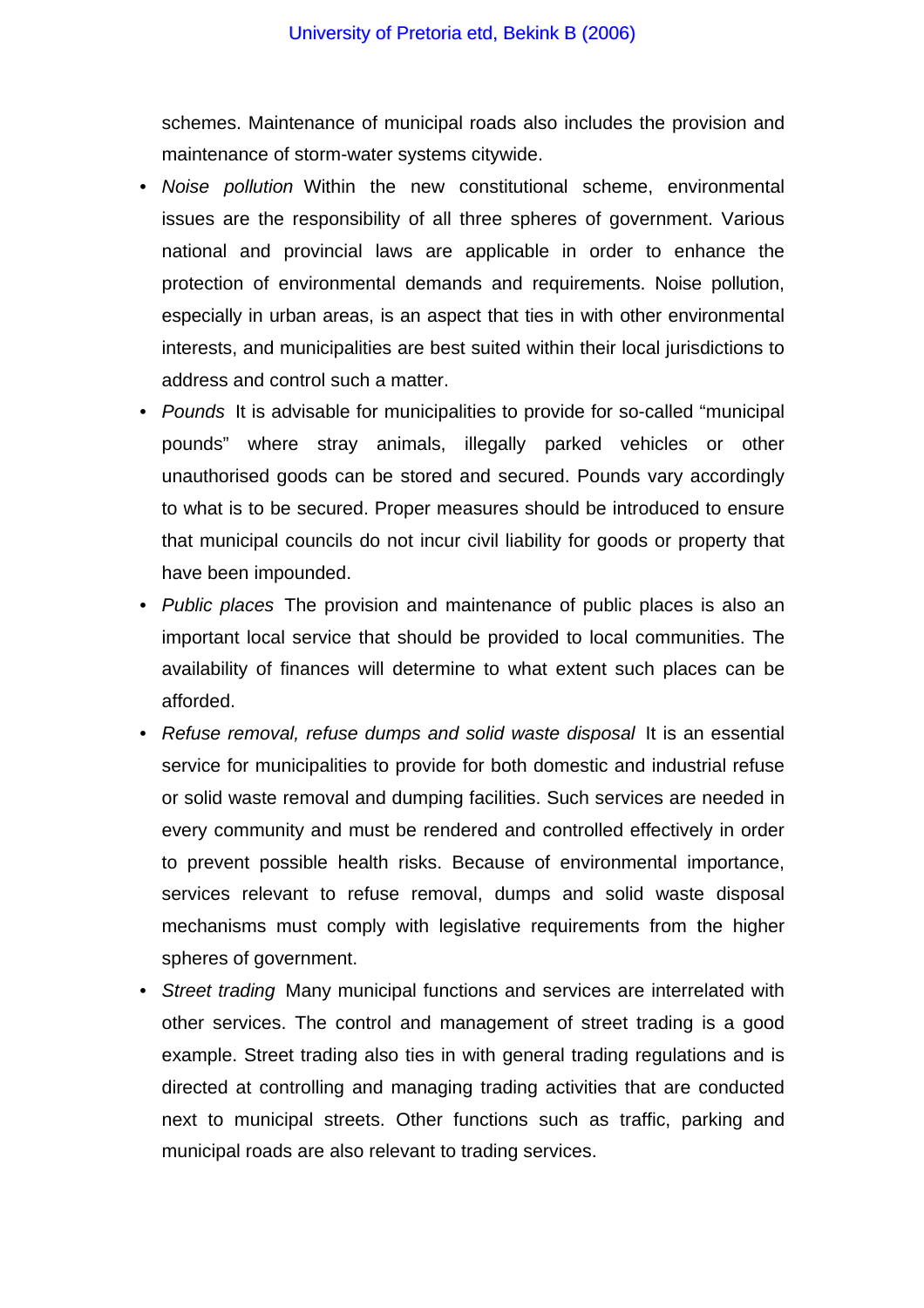- *Street lighting* Apart from addressing the services relating to municipal roads and public transport, municipalities should also provide street lighting in certain areas. The provision of street lighting is particularly important for road safety and personal security. Not all municipal roads can be provided with lighting facilities, and municipalities should conduct investigations to determine which streets require lighting.
- *Traffic and parking* Traffic control and parking facilities are among the most common municipal services that have been rendered over the years. Such services must interrelate with other similar services such as municipal transport and municipal roads. Various national and provincial laws also exist regarding such matters and must be complied with in the fulfilment or rendering of such services. Traffic control is regarded as an area-bound service and should be managed through strict command and control procedures.

The abovementioned areas of municipal service provision have been entrenched within the new constitutional dispensation of South Africa and cannot be taken away unless the Constitution so permits.<sup>[140](#page-61-0)</sup> Apart from the areas mentioned in the Constitution, some older laws that are still in place and in effect also identify and confirm certain services or functions to be fulfilled by local governments. Some such services or functions are the following:

• *Civil protection services* All municipalities should plan and provide for emergency protection or even disaster management services. In this regard, all possible scenarios should be investigated and potential crisis areas or hazards should be identified. Common aspects that should be provided for are, for example, floods or

<span id="page-61-0"></span><sup>&</sup>lt;sup>140</sup> See the Constitution Sch 4 and 5 Part B.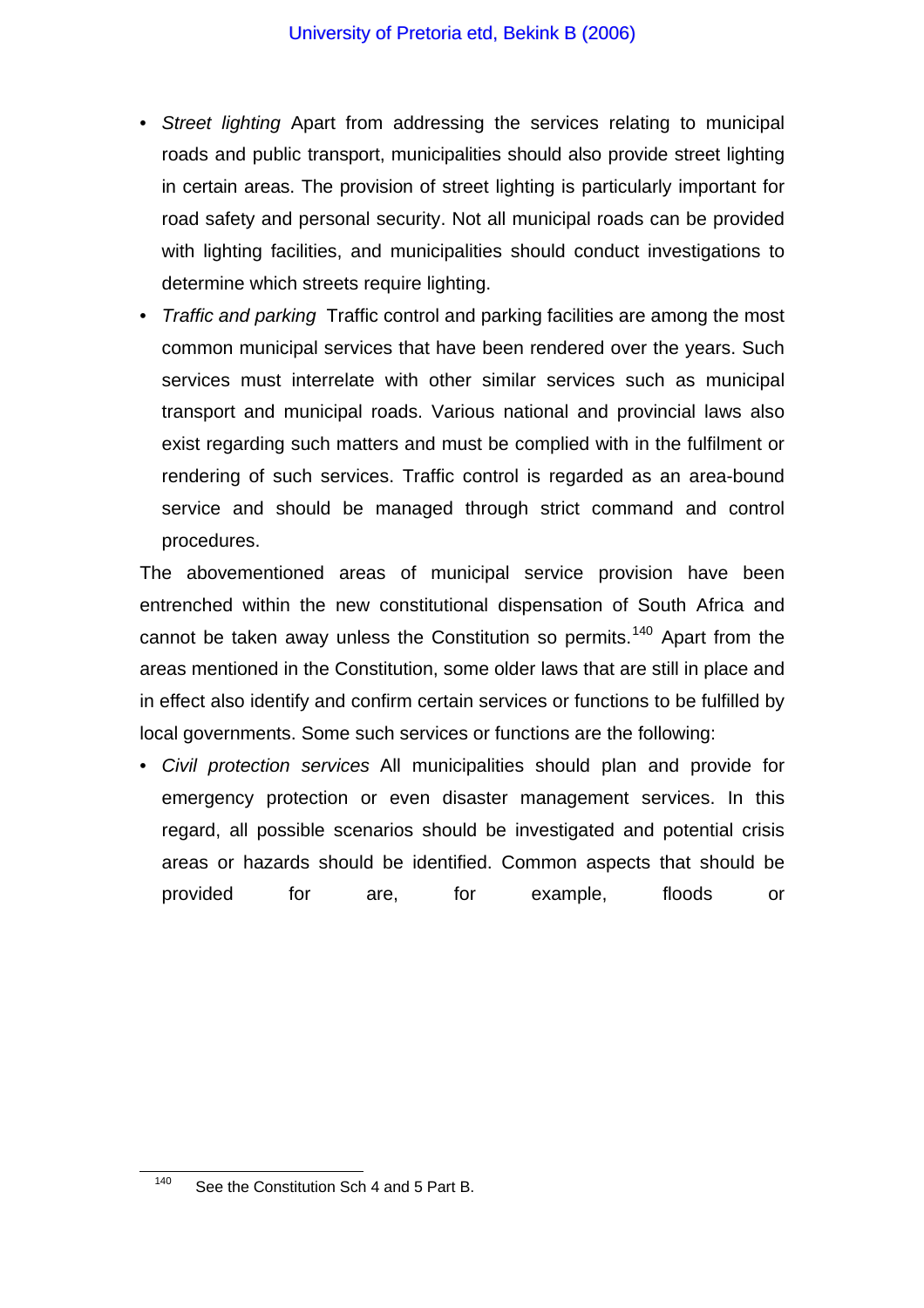other natural disasters, outbreaks of infectious diseases and possible human-made emergency situations such as terrorist attacks or arson incidents. The prevention and management of such incidents is very important and should not be neglected.<sup>[141](#page-62-0)</sup>

- *Housing* All spheres of government are involved in providing housing services in South Africa. Therefore, housing is one of the most needed commodities in our new state. Many people are living in extreme poverty and with no roof over their heads. Because of the special need of new houses, the national government has introduced various housing schemes.<sup>[142](#page-62-1)</sup> Broadly speaking, the provision of housing services includes aspects such as low-cost housing, modern township developments, retirement homes and facilities, as well as rental properties. Municipalities must interact with the programs of the two higher spheres of government and must also assess and evaluate local housing needs. It is submitted that without the provision of proper housing services there can be no real social and economic development. Housing is thus a high priority service in the new governmental systems in South Africa.
- *Licensing services* In many instances municipalities are tasked with certain licensing services that are to be performed within their areas of jurisdiction. Such services are often required by either national and provincial laws, which in turn mandate local authorities to act as a so-called "controlling" or "inspection" authorities. Examples of these services include business- and vehicle-licensing services, inspection of the premises of liquor-selling businesses and also building regulation fulfilments.
- *Civic centres, city halls and public libraries* Over the years, it has been customary for local authorities to provide and maintain civic centres and city halls. Such centres play an important role in building a local symbolic identity. City halls or civic centres provide a place for public gatherings, official and ceremonial functions and also cultural activities. It is obvious that such centres fulfil an important role in local community activities. Such

<span id="page-62-0"></span> $141$  In South Africa special attention must be given to frequent fires that occur within rural areas and also within informal settlements. As prevention is better than cure, local governments should not be unaware of the devastating effect such incidents could have on local communities.

<span id="page-62-1"></span>See, eg, the Redistribution and Development Program, which specifically provides for the provision of housing developments.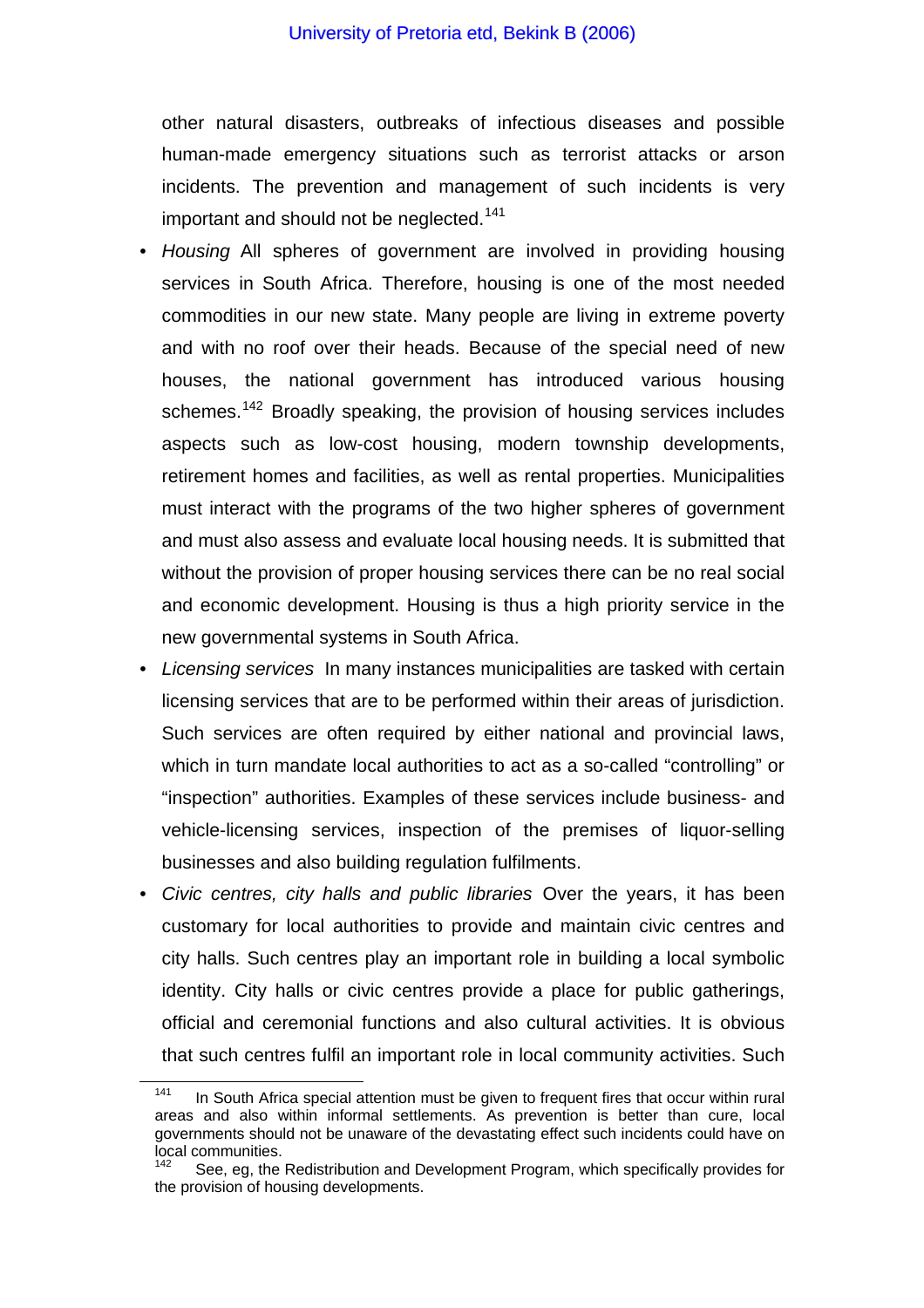services are very expensive, however, and careful prioritisation should be done locally. Building town halls or city halls is very costly, but most towns or cities in South Africa already possess one, and these should be maintained and controlled.<sup>[143](#page-63-0)</sup> Providing a library service is not a specific function of municipalities, but many municipalities often provided such a service. A library service is directed at serving the local population through the provision of educational and recreational information. In light of modern electronic development, such centres should also provide internet and even e-mail facilities.

• *Law enforcement and municipal police services* It was explained above that municipalities have various law-enforcement obligations and services that must be rendered. Such services differ from building inspections, town planning scheme control, various health and safety measures and also road traffic law enforcement. Apart from providing such services, municipalities are also permitted to establish and maintain a municipal police service.<sup>[144](#page-63-1)</sup> It should be pointed out that local governments do not have an automatic right to establish a municipal police service.<sup>[145](#page-63-2)</sup> Specific requirements must be met before permission can be granted for the establishment of a municipal police service.

#### **16.5 Conclusion**

As is the case with many other aspects of the new local government dispensation, it is imperative that municipal services and service provision should comply and conform to the new constitutional vision and requirements. Municipal services must be equitable and accessible for all local residents and must enable all municipalities to achieve and fulfil their objectives and duties.

<span id="page-63-1"></span><span id="page-63-0"></span><sup>&</sup>lt;sup>143</sup> City halls are often rich with local heritage and traditions.<br><sup>144</sup> According to the Constitution s 205(1), the national police services must be structured to function in the national, provincial and, where appropriate, local spheres of government. S 206(7) further states that national legislation must provide a framework for the establishment, powers, functions and control of municipal police services. For more detail, see the South African Police Service Act 68 of 1995.

<span id="page-63-2"></span>In re Certification of the Constitution of the RSA, 1996 1996 (4) SA 744 (CC) the Constitutional Court held that whereas the interim Constitution required provision to be made for the establishment by a local government of a municipal or metropolitan police service whose functions would be restricted to crime prevention and the enforcement of municipal and metropolitan by-laws, there was no comparable provision in the new text. Local policing was a matter to be dealt with by an Act of parliament. See paras 395-401 at 888-890.